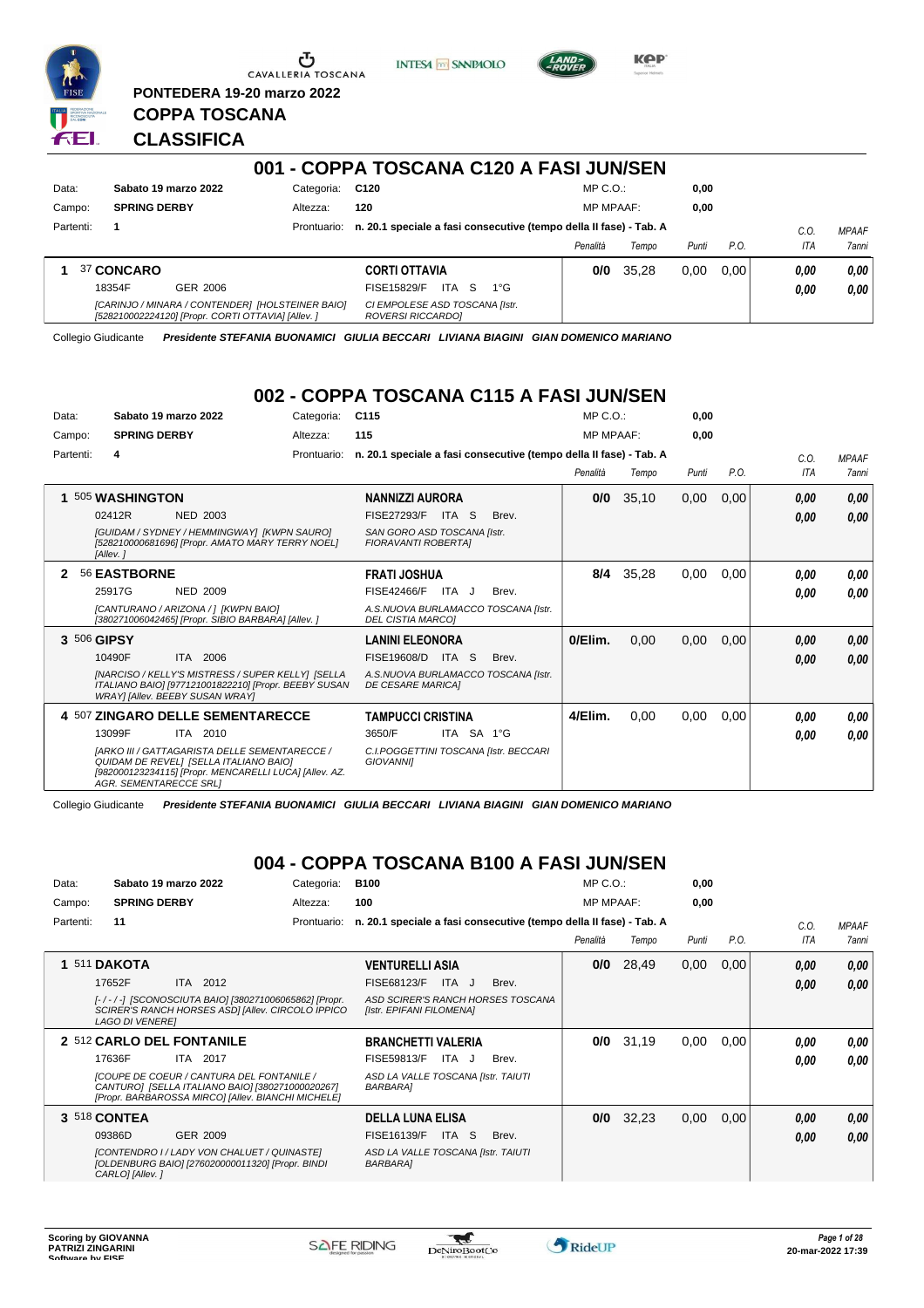

**PONTEDERA 19-20 marzo 2022**

**INTESA** M SANPAOLO



**Kep** 

# **CLASSIFICA**

**COPPA TOSCANA**

|           |                               |                                                                                                                                           |            | 004 - COPPA TOSCANA B100 A FASI JUN/SEN                                        |                  |             |       |      |      |              |
|-----------|-------------------------------|-------------------------------------------------------------------------------------------------------------------------------------------|------------|--------------------------------------------------------------------------------|------------------|-------------|-------|------|------|--------------|
| Data:     | Sabato 19 marzo 2022          |                                                                                                                                           | Categoria: | <b>B100</b>                                                                    | MP C.O.          |             | 0,00  |      |      |              |
| Campo:    | <b>SPRING DERBY</b>           |                                                                                                                                           | Altezza:   | 100                                                                            | <b>MP MPAAF:</b> |             | 0.00  |      |      |              |
| Partenti: | 11                            |                                                                                                                                           |            | Prontuario: n. 20.1 speciale a fasi consecutive (tempo della II fase) - Tab. A |                  |             |       |      | C.O. | <b>MPAAF</b> |
|           |                               |                                                                                                                                           |            |                                                                                | Penalità         | Tempo       | Punti | P.O. | ITA  | 7anni        |
|           | 4 510 IT'S A PLEASURE         |                                                                                                                                           |            | <b>BOLDRINI MARIA AUGUSTA</b>                                                  |                  | $0/2$ 41,10 | 0.00  | 0,00 | 0.00 | 0.00         |
|           | 17488F                        | SLO 2007                                                                                                                                  |            | FISE34207/F ITA J<br>Brev.                                                     |                  |             |       |      | 0.00 | 0.00         |
|           | MARIA AUGUSTA] [Allev.]       | [IMPULS / T LISJ / GANYMED] [SLOVENSKA<br>TOPLOKRVNA BAIO] [947000000732213] [Propr. BOLDRINI                                             |            | SAN GORO ASD TOSCANA [Istr.<br>FIORAVANTI ROBERTA]                             |                  |             |       |      |      |              |
|           | 5 49 LAND WALD VD KAMPEL      |                                                                                                                                           |            | <b>FRATI KLERVI</b>                                                            | 0/4              | 31,89       | 0,00  | 0,00 | 0.00 | 0,00         |
|           | 14724F                        | <b>NED 2003</b>                                                                                                                           |            | FISE57031/F ITA C<br>Brev.                                                     |                  |             |       |      | 0.00 | 0,00         |
|           | LAZZERI COSTANZA] [Allev.]    | [LANDGOLD / QUALITIE VD MISPELAERE / GOTTWALD]<br>[ZANGERSHEIDE BAIO] [981100000313308] [Propr.                                           |            | A.S.NUOVA BURLAMACCO TOSCANA [Istr.<br><b>DEL CISTIA MARCOI</b>                |                  |             |       |      |      |              |
|           | 6 514 BLITS                   |                                                                                                                                           |            | <b>SANTUCCI NICOLETTA</b>                                                      | 0/4              | 34.91       | 0.00  | 0.00 | 0.00 | 0.00         |
|           | 22161G                        | <b>NED 2006</b>                                                                                                                           |            | FISE38668/F ITA SA Brev.                                                       |                  |             |       |      | 0.00 | 0.00         |
|           |                               | [TENERIFE / OJELSKE / PETER PAN] [KWPN BAIO]<br>[528210000833064] [Propr. TEANI LUCA] [Allev. ]                                           |            | CAMPALTO S.S.D. TOSCANA [Istr. BEDINI<br><b>GUALTIEROI</b>                     |                  |             |       |      |      |              |
|           | 7 526 GORKI VAN 'T KEIZERSHOF |                                                                                                                                           |            | <b>CASELLA MADDALENA</b>                                                       |                  | 8/4 32,97   | 0.00  | 0.00 | 0.00 | 0.00         |
|           | 18211F                        | <b>BEL 2006</b>                                                                                                                           |            | FISE59503/F<br>ITA J<br>Brev.                                                  |                  |             |       |      | 0.00 | 0.00         |
|           |                               | [ORLANDO / WILKE / SHEYENNE DE BAUGY] [BEL.<br>WARMBLOEDPAARD BAIO] [981100000079727] [Propr.<br>CENTRO IPPICO PISANO SSD A RLI [Allev. ] |            | CENTRO IPPICO PISANO SSD A RL<br>TOSCANA [Istr. DILONARDO MANUELA]             |                  |             |       |      |      |              |
| 8 730 730 |                               |                                                                                                                                           |            | <b>PALLONI SILVIA</b>                                                          |                  | 9/6 41,79   | 0.00  | 0.00 | 0.00 | 0,00         |
|           | 18410F                        | <b>ESP 2013 Pony</b>                                                                                                                      |            | FISE52385/F ITA J<br>Brev.                                                     |                  |             |       |      | 0.00 | 0.00         |
|           | ORTOLANI] [Allev.]            | [-/-/-] [CRUZADA BAIO] [724019010023077] [Propr.<br>AZIENDA AGRICOLA NUOVI ORIZZONTI DI FABIO                                             |            | CAMPALTO S.S.D. TOSCANA [Istr. BEDINI<br><b>GUALTIERO]</b>                     |                  |             |       |      |      |              |
|           | 9 513 SIR MARCUS              |                                                                                                                                           |            | <b>NENCIONI CLARA</b>                                                          |                  | 12/7 45.51  | 0.00  | 0.00 | 0.00 | 0.00         |
|           | 15044F                        | ITA 2010                                                                                                                                  |            | <b>FISE59686/F ITA C</b><br>Brev.                                              |                  |             |       |      | 0.00 | 0.00         |
|           | [Allev. PACI MARIA GABRIELLA] | [NOAK / MAIKE 88 / RAMIROFF] [SELLA ITALIANO SAURO]<br>[982000123247450] [Propr. PAGANELLI MARIA TERESA]                                  |            | SAN GORO ASD TOSCANA [Istr.<br><b>FIORAVANTI ROBERTAI</b>                      |                  |             |       |      |      |              |
|           | 515 CITTA 210179499           |                                                                                                                                           |            | <b>GHELARDI GIULIA</b>                                                         | Elim.            | 0.00        | 0.00  | 0.00 | 0.00 | 0.00         |
|           | 16040F                        | <b>BEL 1999</b>                                                                                                                           |            | FISE31730/F ITA J<br>Brev.                                                     |                  |             |       |      | 0.00 | 0.00         |
|           | GIAN MARCO PANINI] [Allev.]   | [CARPACCIO / ZELENA II / LAGOS] [HOLSTEINER SAURO]<br>[981100000056906] [Propr. AZIENDA AGRICOLA ARNINO DI                                |            | CENTRO IPPICO PISANO SSD A RL<br>TOSCANA [Istr. DILONARDO MANUELA]             |                  |             |       |      |      |              |
|           | <b>516 DINKIE V</b>           |                                                                                                                                           |            | <b>LOMBARDI AMANDA</b>                                                         | Elim.            | 0,00        | 0,00  | 0,00 | 0.00 | 0,00         |
|           | 13696F                        | <b>NED 2008</b>                                                                                                                           |            | FISE30597/F ITA S<br>Brev.                                                     |                  |             |       |      | 0.00 | 0,00         |
|           |                               | [MANNO / INKIE / ALPINIST] [KWPN SAURO]<br>[528210002241016] [Propr. CECCHI LISA] [Allev. ]                                               |            | A.S.NUOVA BURLAMACCO TOSCANA [Istr.<br><b>DE CESARE MARICAI</b>                |                  |             |       |      |      |              |

Collegio Giudicante *Presidente STEFANIA BUONAMICI GIULIA BECCARI LIVIANA BIAGINI GIAN DOMENICO MARIANO*

# **005 - COPPA TOSCANA B90 A FASI JUN/SEN**

| Data:     |                          | Sabato 19 marzo 2022                                                                              | Categoria:  | B90                                                                |       | $MP C. O.$ :     |       | 0,00  |      |      |              |
|-----------|--------------------------|---------------------------------------------------------------------------------------------------|-------------|--------------------------------------------------------------------|-------|------------------|-------|-------|------|------|--------------|
| Campo:    | <b>SPRING DERBY</b>      |                                                                                                   | Altezza:    | 90                                                                 |       | <b>MP MPAAF:</b> |       | 0.00  |      |      |              |
| Partenti: | 16                       |                                                                                                   | Prontuario: | n. 20.1 speciale a fasi consecutive (tempo della II fase) - Tab. A |       |                  |       |       |      | C.O. | <b>MPAAF</b> |
|           |                          |                                                                                                   |             |                                                                    |       | Penalità         | Tempo | Punti | P.O. | ITA  | 7anni        |
|           | 522 FILIGRANE            |                                                                                                   |             | <b>PAVLIDIS GINEVRA</b>                                            |       | 0/0              | 31.64 | 0,00  | 0.00 | 0.00 | 0,00         |
|           | 15847F                   | GER 2008                                                                                          |             | FISE66889/F<br>ITA.                                                | Brev. |                  |       |       |      | 0,00 | 0,00         |
|           | HORSE SSD A RLI [Allev.] | [FÜRST GRANDIOS / FÜRSTIN / FÜRST PICCOLO]<br>[WESTFALEN BAIO] [276097202601009] [Propr. HAPPY    |             | CE BELLAVISTA ASD TOSCANA [Istr. TALINI<br><b>RICCARDOI</b>        |       |                  |       |       |      |      |              |
|           |                          | 2 520 WIRELESS CONNECTED                                                                          |             | <b>COLAIOCCO GIORGIA</b>                                           |       | 0/0              | 33,93 | 0,00  | 0.00 | 0,00 | 0.00         |
|           | 16849A                   | NED 2003                                                                                          |             | FISE67999/F<br>ITA C                                               | Brev. |                  |       |       |      | 0,00 | 0.00         |
|           |                          | [XXX / XXX / ] [NEDERLANDS RIJPAAR. BAIO]<br>[528210000650484] [Propr. CASTELLI SHANTI] [Allev. ] |             | A.S.NUOVA BURLAMACCO TOSCANA [Istr.<br><b>DE CESARE MARICAI</b>    |       |                  |       |       |      |      |              |

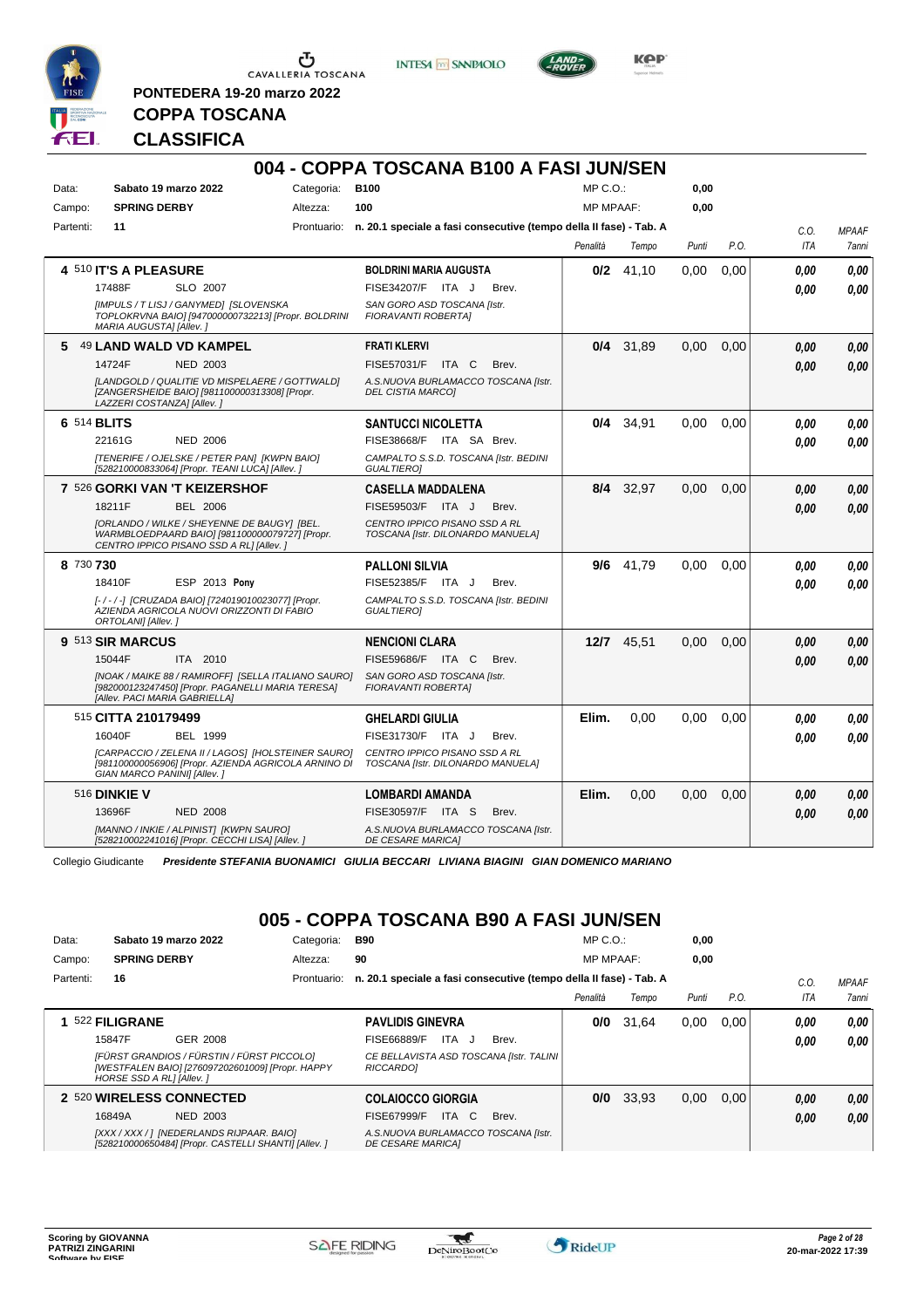

**PONTEDERA 19-20 marzo 2022**

**INTESA M** SANPAOLO



**Kep** 

# **COPPA TOSCANA CLASSIFICA**

| Data:<br>Campo:      | Sabato 19 marzo 2022<br><b>SPRING DERBY</b>                                                                                                                               | Categoria:<br>Altezza: | <b>B90</b><br>90                                                               | $MP C. O.$ :<br><b>MP MPAAF:</b> |             | 0,00<br>0,00 |      |             |                       |
|----------------------|---------------------------------------------------------------------------------------------------------------------------------------------------------------------------|------------------------|--------------------------------------------------------------------------------|----------------------------------|-------------|--------------|------|-------------|-----------------------|
| Partenti:            | 16                                                                                                                                                                        |                        | Prontuario: n. 20.1 speciale a fasi consecutive (tempo della II fase) - Tab. A |                                  |             |              |      |             |                       |
|                      |                                                                                                                                                                           |                        |                                                                                | Penalità                         | Tempo       | Punti        | P.O. | C.0.<br>ITA | <b>MPAAF</b><br>7anni |
|                      | 3 531 ALDABRA                                                                                                                                                             |                        | <b>MEUCCI MARGHERITA</b>                                                       | 0/0                              | 36,96       | 0,00         | 0,00 | 0.00        | 0,00                  |
|                      | 16207F<br>ITA 2008                                                                                                                                                        |                        | <b>FISE37724/F</b><br>ITA J<br>Brev.                                           |                                  |             |              |      | 0.00        | 0,00                  |
|                      | [COLOSSUS / DEFINITIV GIRL / DEFINITIVE ARTICLE]<br><b>IPUROSANGUE INGLESE BAIO SCUROI</b><br>[982009106680463] [Propr. GAROFALO ANDREA] [Allev. SC<br><b>TAMARA SAS]</b> |                        | CENTRO IPPICO PISANO SSD A RL<br>TOSCANA [Istr. DILONARDO MANUELA]             |                                  |             |              |      |             |                       |
|                      | 4 54 BAT VAN T' WINKELVELDEKE                                                                                                                                             |                        | <b>RAMACCIOTTI GINEVRA</b>                                                     | 0/1                              | 38,58       | 0,00         | 0,00 | 0.00        | 0,00                  |
|                      | <b>BEL 2007</b><br>12161E<br>[REXAR DU HOUSSOIT / VANITY / CLINTON] [SELLA                                                                                                |                        | <b>FISE47269/F</b><br>ITA C<br>Brev.<br>LE PRADE ASD TOSCANA [Istr. BENEDETTI  |                                  |             |              |      | 0.00        | 0,00                  |
|                      | BELGA BAIO] [981100000569890] [Propr. IANNICE<br>VALENTINA] [Allev. ]                                                                                                     |                        | ALESSANDRO]                                                                    |                                  |             |              |      |             |                       |
|                      | 5 517 CICALO                                                                                                                                                              |                        | <b>MILANI FRANCESCA</b>                                                        | 0/1                              | 40,16       | 0,00         | 0,00 | 0.00        | 0,00                  |
|                      | 16260F<br>GER 2010                                                                                                                                                        |                        | FISE12754/R ITA S<br>Brev.                                                     |                                  |             |              |      | 0.00        | 0,00                  |
|                      | [COLMANI / PIALOTTA / PONTIFEX] [WESTFALEN BAIO]<br>[276020000110290] [Propr. MILANI FRANCESCA] [Allev.]                                                                  |                        | ASD LA VALLE TOSCANA [Istr. TAIUTI<br><b>BARBARA1</b>                          |                                  |             |              |      |             |                       |
|                      | 6 521 APOLLO                                                                                                                                                              |                        | <b>COMMELLINI REBECCA GIOVANNA</b>                                             | 4/0                              | 31,07       | 0,00         | 0,00 | 0.00        | 0,00                  |
|                      | 16175F<br>GER 2009                                                                                                                                                        |                        | FISE67036/F ITA C<br>Brev.                                                     |                                  |             |              |      | 0.00        | 0.00                  |
|                      | [AMANTINO / PONTESSINA / PONTIFEX] [WESTFALEN<br>SAURO] [380271006047363] [Propr. AP SPORTHORSES<br>S.A.S] [Allev.]                                                       |                        | SAN GORO ASD TOSCANA [Istr.<br>FIORAVANTI ROBERTA]                             |                                  |             |              |      |             |                       |
|                      | 7 527 SEDUCTEUR BO REGARD                                                                                                                                                 |                        | <b>RIBECAI IRENE</b>                                                           | 4/0                              | 32,49       | 0,00         | 0,00 | 0.00        | 0.00                  |
|                      | FRA 2006<br>12185E                                                                                                                                                        |                        | FISE57729/F ITA Y<br>Brev.                                                     |                                  |             |              |      | 0.00        | 0.00                  |
|                      | [LITSAM / ORANGE MECANIK / DIAMANT DE SEMILLY]<br>[SELLA FRANCESE PEZZATO BAIO] [250259700374471]<br>[Propr. BO.MA. SRL] [Allev. ]                                        |                        | CENTRO IPPICO PISANO SSD A RL<br>TOSCANA [Istr. DILONARDO MANUELA]             |                                  |             |              |      |             |                       |
|                      | 8 530 LITTLE CALIX                                                                                                                                                        |                        | <b>MARCHI ALESSIO</b>                                                          |                                  | 4/0 32,51   | 0,00         | 0,00 | 0.00        | 0,00                  |
|                      | <b>GER 2007</b><br>12115E<br>[CALICO / LITTLE TREASURE / LANDFRIENDEN]                                                                                                    |                        | <b>FISE45186/F ITA S</b><br>Brev.<br>SIENA RIDING CLUB 2 JUMPING TEAM ASD      |                                  |             |              |      | 0.00        | 0,00                  |
|                      | [WESTFALEN GRIGIO] [] [Propr. MANARA PAOLO] [Allev. ]                                                                                                                     |                        | TOSCANA [Istr. MATTEUCCI MAURO]                                                |                                  |             |              |      |             |                       |
|                      | 9 519 MASQUENADA<br>11261F<br>ITA 2007                                                                                                                                    |                        | <b>BARSOTTI ILARIA</b><br>FISE71513/F ITA J<br>Brev.                           | 4/0                              | 33,58       | 0,00         | 0,00 | 0.00        | 0,00                  |
|                      | [LUCKY BOY / WINZERINA / AHORN] [SELLA ITALIANO                                                                                                                           |                        | CENTRO IPPICO PISANO SSD A RL                                                  |                                  |             |              |      | 0.00        | 0,00                  |
|                      | BAIO] [985000380504233] [Propr. DILONARDO MANUELA]<br><b>IAlley, DILONARDO MANUELA1</b>                                                                                   |                        | TOSCANA [Istr. DILONARDO MANUELA]                                              |                                  |             |              |      |             |                       |
|                      | <b>10 529 REALITA</b>                                                                                                                                                     |                        | <b>BELLI LORENZO</b>                                                           | 5/0                              | 33,92       | 0,00         | 0,00 | 0.00        | 0,00                  |
|                      | 16772F<br>CZE 2010<br>[ROCK'N ROLL / CHVILKA / FLAMB] [ BAIO]                                                                                                             |                        | FISE47457/F ITA Y<br>Brev.                                                     |                                  |             |              |      | 0.00        | 0.00                  |
|                      | [956000002339583] [Propr. BELLI LORENZO] [Allev. ]                                                                                                                        |                        | CE BELLAVISTA ASD TOSCANA [Istr. TALINI<br><b>RICCARDOI</b>                    |                                  |             |              |      |             |                       |
|                      | 11 512 CARLO DEL FONTANILE                                                                                                                                                |                        | <b>BRANCHETTI VALERIA</b>                                                      |                                  | $0/5$ 38,40 | 0,00         | 0,00 | 0,00        | 0,00                  |
|                      | 17636F<br>ITA 2017<br><b>[COUPE DE COEUR / CANTURA DEL FONTANILE /</b>                                                                                                    |                        | FISE59813/F ITA J<br>Brev.<br>ASD LA VALLE TOSCANA [Istr. TAIUTI               |                                  |             |              |      | 0.00        | 0,00                  |
|                      | CANTUROJ [SELLA ITALIANO BAIO] [380271000020267]<br>[Propr. BARBAROSSA MIRCO] [Allev. BIANCHI MICHELE]                                                                    |                        | <b>BARBARA</b>                                                                 |                                  |             |              |      |             |                       |
|                      | 12 532 DAIDOSIL                                                                                                                                                           |                        | <b>TELLINI ALESSIA</b>                                                         |                                  | $5/3$ 45,58 | 0,00         | 0,00 | 0,00        | 0,00                  |
|                      | ITA 2004<br>21396BXX                                                                                                                                                      |                        | FISE35884/F ITA Y<br>Brev.                                                     |                                  |             |              |      | 0.00        | 0,00                  |
|                      | [QUIK STAR / DEBORAH / RAMIRO Z] [SELLA ITALIANO<br>BAIO] [977121001084311] [Propr. NEBEL GLENDA] [Allev.<br>FRACASSO CLAUDIO SILVERI]                                    |                        | CAMPALTO S.S.D. TOSCANA [Istr. GAMBOGI<br><b>VALERIA]</b>                      |                                  |             |              |      |             |                       |
| <b>13 524 FARINE</b> |                                                                                                                                                                           |                        | <b>TARTAGLIA VIOLA</b>                                                         | 4/9                              | 39,52       | 0,00         | 0,00 | 0.00        | 0,00                  |
|                      | 17784F<br><b>NED 2010</b><br>[ATLEET / LORETTE / DROOMWALS] [KWPN SAURO]                                                                                                  |                        | FISE61700/F ITA J<br>Brev.<br>CE BELLAVISTA ASD TOSCANA [Istr. TALINI          |                                  |             |              |      | 0.00        | 0,00                  |
|                      | [528210002553266] [Propr. A.S.D. CENTRO EQUESTRE<br>BELLAVISTA] [Allev.]                                                                                                  |                        | RICCARDO]                                                                      |                                  |             |              |      |             |                       |
|                      | 14 533 CHESTHER                                                                                                                                                           |                        | <b>FERRARO FATIMA</b>                                                          |                                  | 13/1 37,62  | 0,00         | 0,00 | 0,00        | 0,00                  |
|                      | 29776G<br><b>NED 2007</b>                                                                                                                                                 |                        | FISE35033/F ITA S<br>Brev.                                                     |                                  |             |              |      | 0.00        | 0,00                  |
|                      | [EPILOT / NAIDEE / LUX] [KWPN BAIO] [528210000892640]<br>[Propr. CASCIANESE COUNTRY CLUB] [Allev.]                                                                        |                        | SAN GORO ASD TOSCANA [Istr.<br>FIORAVANTI ROBERTA]                             |                                  |             |              |      |             |                       |
| <b>15 525 JOICE</b>  |                                                                                                                                                                           |                        | <b>PASQUATO LORENZO</b>                                                        | 4/Elim.                          | 0,00        | 0,00         | 0,00 | 0.00        | 0,00                  |
|                      | 27987T<br>ITA 2007 Pony                                                                                                                                                   |                        | FISE60584/F ITA G<br>Brev.                                                     |                                  |             |              |      | 0,00        | 0,00                  |
|                      | [**/**/] [PONY BAIO] [] [Propr. AZIENDA AGRICOLA<br><b>GUATELLI DANTE] [Allev. ]</b>                                                                                      |                        | SAN GORO ASD TOSCANA [Istr.<br>FIORAVANTI ROBERTA]                             |                                  |             |              |      |             |                       |

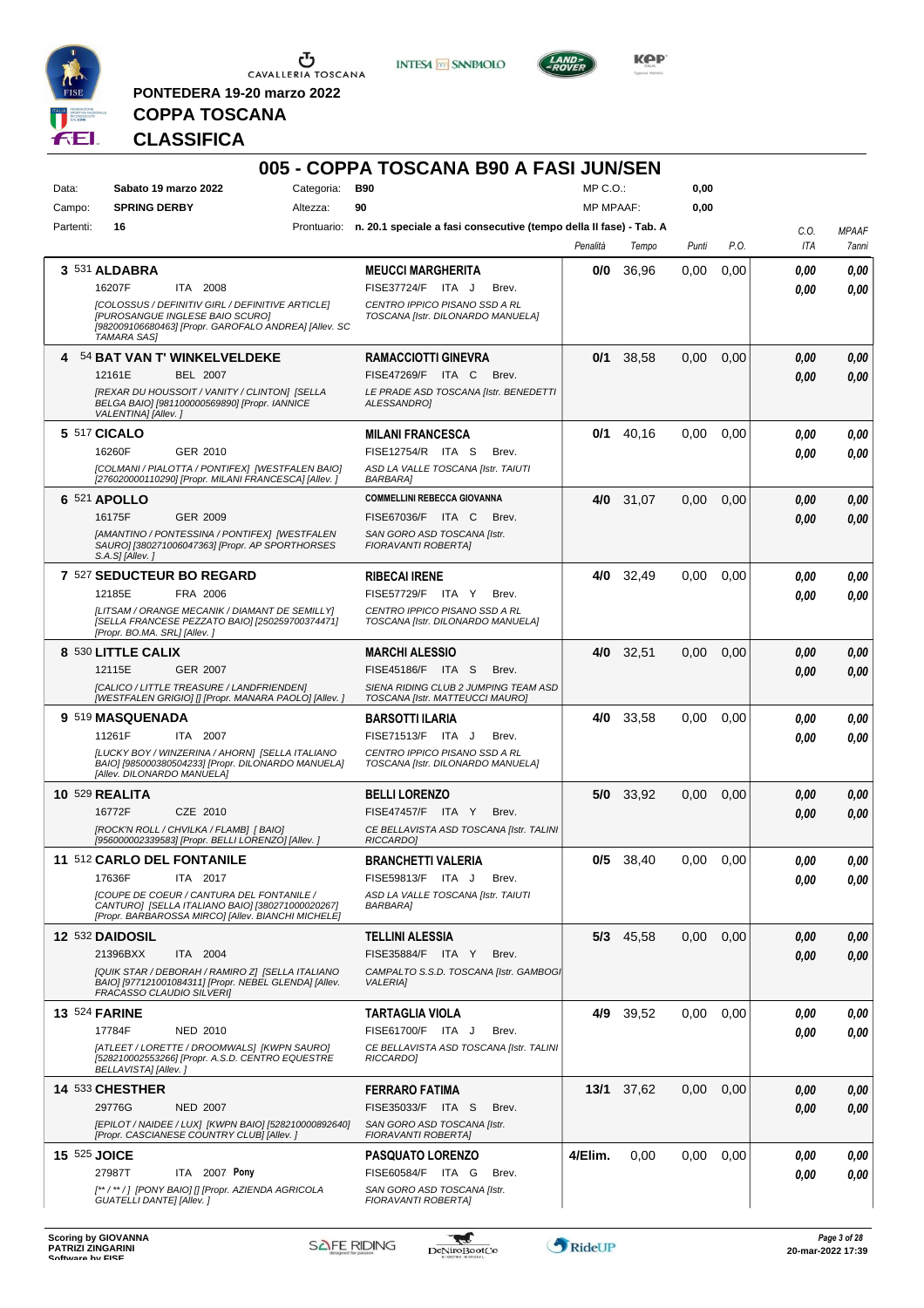

**PONTEDERA 19-20 marzo 2022**

**INTESA** M SANPAOLO



**Kep** 

### **CLASSIFICA**

**COPPA TOSCANA**

| 005 - COPPA TOSCANA B90 A FASI JUN/SEN |                                                                                                                    |             |                                                                    |                  |       |       |      |            |              |
|----------------------------------------|--------------------------------------------------------------------------------------------------------------------|-------------|--------------------------------------------------------------------|------------------|-------|-------|------|------------|--------------|
| Data:                                  | Sabato 19 marzo 2022                                                                                               | Categoria:  | <b>B90</b>                                                         | $MP C. O.$ :     |       | 0,00  |      |            |              |
| Campo:                                 | <b>SPRING DERBY</b>                                                                                                | Altezza:    | 90                                                                 | <b>MP MPAAF:</b> |       | 0,00  |      |            |              |
| Partenti:                              | 16                                                                                                                 | Prontuario: | n. 20.1 speciale a fasi consecutive (tempo della II fase) - Tab. A |                  |       |       |      | C.O        | <b>MPAAF</b> |
|                                        |                                                                                                                    |             |                                                                    | Penalità         | Tempo | Punti | P.O. | <b>ITA</b> | 7anni        |
|                                        | <b>NP 518 CONTEA</b>                                                                                               |             | <b>DELLA LUNA ELISA</b>                                            | N.P.             | 0.00  | 0.00  | 0.00 | 0.00       | 0.00         |
|                                        | 09386D<br>GER 2009                                                                                                 |             | ITA S<br>FISE16139/F<br>Brev.                                      |                  |       |       |      | 0.00       | 0,00         |
|                                        | [CONTENDRO I / LADY VON CHALUET / QUINASTE]<br>[OLDENBURG BAIO] [276020000011320] [Propr. BINDI<br>CARLO] [Allev.] |             | ASD LA VALLE TOSCANA [Istr. TAIUTI<br><b>BARBARA1</b>              |                  |       |       |      |            |              |

Collegio Giudicante *Presidente STEFANIA BUONAMICI GIULIA BECCARI LIVIANA BIAGINI GIAN DOMENICO MARIANO*

### **006 - COPPA TOSCANA LB80 DI PRECISIONE JUN/SEN**

| Data:     | Sabato 19 marzo 2022                                                                                                                                                                                                           | Categoria: | LB80                                                               | MP C.O.:         |       | 0,00  |      |      |              |
|-----------|--------------------------------------------------------------------------------------------------------------------------------------------------------------------------------------------------------------------------------|------------|--------------------------------------------------------------------|------------------|-------|-------|------|------|--------------|
| Campo:    | <b>SPRING DERBY</b>                                                                                                                                                                                                            | Altezza:   | 80                                                                 | <b>MP MPAAF:</b> |       | 0,00  |      |      |              |
| Partenti: | 15                                                                                                                                                                                                                             |            | Prontuario: n. 1 di Precisione - Tab. A                            |                  |       |       |      | C.0. | <b>MPAAF</b> |
|           |                                                                                                                                                                                                                                |            |                                                                    | Penalità         | Tempo | Punti | P.O. | ITA  | 7anni        |
|           | 1 523 VERSAILLES V/D WAGENHEIDE                                                                                                                                                                                                |            | <b>GIANNINI MELISSA</b>                                            | $\mathbf 0$      | 0,00  | 0.00  | 0,00 | 0.00 | 0.00         |
|           | <b>BEL 2005</b><br>18188F                                                                                                                                                                                                      |            | <b>FISE64264/F</b><br>ITA J<br>Brev.                               |                  |       |       |      | 0.00 | 0.00         |
|           | [CONAN Z / LESLY / CONCORDE] [CHEVAL DE SPORT<br>BELG BAIO] [967000001163817] [Propr. GIANNINI<br>MELISSA] [Allev.]                                                                                                            |            | CE LA LUNA ASD TOSCANA [Istr. DEVERIO<br>ALESSANDRA]               |                  |       |       |      |      |              |
|           | 1 534 LOLLY-POP                                                                                                                                                                                                                |            | <b>EVANS LENA</b>                                                  | $\mathbf 0$      | 0,00  | 0,00  | 0,00 | 0.00 | 0,00         |
|           | 02382H/XX<br><b>NED 2000</b>                                                                                                                                                                                                   |            | FISE78196/F ITA J<br>A LUDI                                        |                  |       |       |      | 0.00 | 0,00         |
|           | [XXX / XXX / XXX] [NHS MORELLO] [528210000658732]<br>[Propr. NAVARRA FRANCESCA] [Allev.]                                                                                                                                       |            | A.S.NUOVA BURLAMACCO TOSCANA [Istr.<br><b>DE CESARE MARICAI</b>    |                  |       |       |      |      |              |
|           | 1 544 VIONIEER DI CAMPALTO                                                                                                                                                                                                     |            | <b>ANDREOZZI ESTER</b>                                             | $\bf{0}$         | 0.00  | 0.00  | 0.00 | 0,00 | 0,00         |
|           | 13296F<br>ITA 2010                                                                                                                                                                                                             |            | FISE62015/F ITA J<br>A LUDI                                        |                  |       |       |      | 0.00 | 0.00         |
|           | [SILVERSTON / QUEBEL DI CAMPALTO / DOHITZUN<br>GUERNICA] [SELLA ITALIANO GRIGIO] [98000123224307]<br>[Propr. TRAVERSA MANUELA] [Allev. TRAVERSA<br><b>MANUELA1</b>                                                             |            | CAMPALTO S.S.D. TOSCANA [Istr. SBRANA<br>ALICE1                    |                  |       |       |      |      |              |
|           | 1 591 ELTON                                                                                                                                                                                                                    |            | <b>FORTINI DORA</b>                                                | $\bf{0}$         | 0,00  | 0.00  | 0.00 | 0.00 | 0,00         |
|           | 08498F<br>GER 2002                                                                                                                                                                                                             |            | FISE50890/F ITA C<br>A LUDI                                        |                  |       |       |      | 0.00 | 0.00         |
|           | [ELDINO / CHANTAL / CALVADOR] [WESTFALEN BAIO]<br>[972000000013258] [Propr. BRAVI ISABELLA] [Allev. ]                                                                                                                          |            | CE LA LUNA ASD TOSCANA [Istr. DEVERIO<br>ALESSANDRA]               |                  |       |       |      |      |              |
| 5.        | <b>73 GALASSIA</b>                                                                                                                                                                                                             |            | <b>CAVINI EMMA</b>                                                 | 4                | 0.00  | 0.00  | 0.00 | 0.00 | 0,00         |
|           | 031971<br><b>SCN 2006</b>                                                                                                                                                                                                      |            | FISE60658/F<br>ITA C<br>A LUDI                                     |                  |       |       |      | 0.00 | 0.00         |
|           | [941000001192009] [Propr. VADRUCCI GUERINO] [Allev.]                                                                                                                                                                           |            | LE PRADE ASD TOSCANA [Istr. BENEDETTI<br>ALESSANDRO1               |                  |       |       |      |      |              |
|           | 5 521 APOLLO                                                                                                                                                                                                                   |            | <b>COMMELLINI REBECCA GIOVANNA</b>                                 | 4                | 0.00  | 0.00  | 0.00 | 0.00 | 0,00         |
|           | 16175F<br>GER 2009                                                                                                                                                                                                             |            | FISE67036/F<br>ITA C<br>Brev.                                      |                  |       |       |      | 0.00 | 0.00         |
|           | [AMANTINO / PONTESSINA / PONTIFEX] [WESTFALEN<br>SAURO] [380271006047363] [Propr. AP SPORTHORSES<br>S.A.S] [Allev.]                                                                                                            |            | SAN GORO ASD TOSCANA [Istr.<br>FIORAVANTI ROBERTA]                 |                  |       |       |      |      |              |
|           | 5 539 GRANNY GREY                                                                                                                                                                                                              |            | <b>VELANI ELENA</b>                                                | 4                | 0,00  | 0,00  | 0,00 | 0.00 | 0.00         |
|           | IRL 2006<br>18028F                                                                                                                                                                                                             |            | FISE68234/F<br>ITA S<br>A LUDI                                     |                  |       |       |      | 0.00 | 0.00         |
|           | <b>[KRAFTY CLOVER / CATHERINES DIAMOND /</b><br>FLAGMOUNT KING] [SELLA IRLANDESE GRIGIO]<br>[372141404531238] [Propr. AZ AGRICOLA LA LUNA DI<br>DEVRIO ALESSANDRA] [Allev. AZ AGRICOLA LA LUNA DI<br><b>DEVRIO ALESSANDRAI</b> |            | CE LA LUNA ASD TOSCANA [Istr. DEVERIO<br>ALESSANDRA1               |                  |       |       |      |      |              |
|           | 5 541 CORZELLE DELL'ARSET                                                                                                                                                                                                      |            | <b>GRASSO MARTINA</b>                                              | 4                | 0.00  | 0.00  | 0.00 | 0.00 | 0,00         |
|           | 10287G<br>ITA 2002                                                                                                                                                                                                             |            | FISE65733/F ITA C<br>A LUDI                                        |                  |       |       |      | 0.00 | 0.00         |
|           | [CORIAN / GAZELLE / LORD GOTTHARD] [SELLA<br>ITALIANO GRIGIO] [968000001210349] [Propr. TAZZINI<br>DIANA] [Allev. ARSET S.R.L.]                                                                                                |            | NADIR ASD TOSCANA [Istr. MUSACCHIA<br>STEFANIA1                    |                  |       |       |      |      |              |
|           | 5 542 ALDABRA                                                                                                                                                                                                                  |            | <b>GIOVANNINI EVA</b>                                              | 4                | 0,00  | 0,00  | 0,00 | 0.00 | 0,00         |
|           | 16207F<br>ITA 2008                                                                                                                                                                                                             |            | FISE63674/F ITA C<br>Brev.                                         |                  |       |       |      | 0.00 | 0,00         |
|           | <b>ICOLOSSUS / DEFINITIV GIRL / DEFINITIVE ARTICLEI</b><br>[PUROSANGUE INGLESE BAIO SCURO]<br>[982009106680463] [Propr. GAROFALO ANDREA] [Allev. SC<br><b>TAMARA SASI</b>                                                      |            | CENTRO IPPICO PISANO SSD A RL<br>TOSCANA [Istr. DILONARDO MANUELA] |                  |       |       |      |      |              |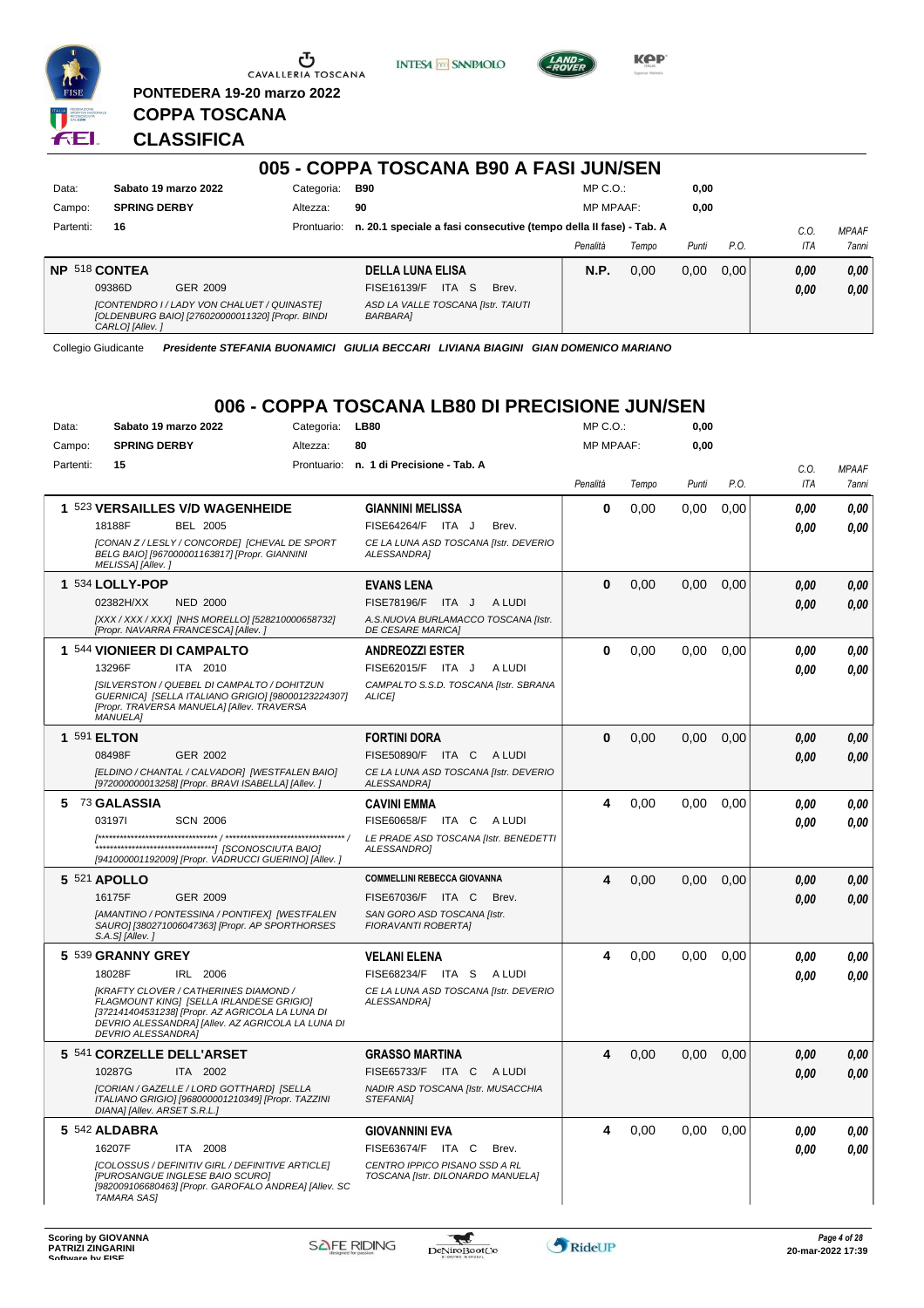

**PONTEDERA 19-20 marzo 2022**

**INTESA** M SANPAOLO



**Kep** 

# **CLASSIFICA**

**COPPA TOSCANA**

|               |                                                                                                                                                                             |             | 006 - COPPA TOSCANA LB80 DI PRECISIONE JUN/SEN                          |                  |       |       |      |      |              |
|---------------|-----------------------------------------------------------------------------------------------------------------------------------------------------------------------------|-------------|-------------------------------------------------------------------------|------------------|-------|-------|------|------|--------------|
| Data:         | Sabato 19 marzo 2022                                                                                                                                                        | Categoria:  | <b>LB80</b>                                                             | $MP C. O.$ :     |       | 0.00  |      |      |              |
| Campo:        | <b>SPRING DERBY</b>                                                                                                                                                         | Altezza:    | 80                                                                      | <b>MP MPAAF:</b> |       | 0,00  |      |      |              |
| Partenti:     | 15                                                                                                                                                                          | Prontuario: | n. 1 di Precisione - Tab. A                                             |                  |       |       |      | C.0. | <b>MPAAF</b> |
|               |                                                                                                                                                                             |             |                                                                         | Penalità         | Tempo | Punti | P.O. | ITA  | 7anni        |
| 10            | 74 VIVINA                                                                                                                                                                   |             | <b>CASTELLACCI DUCCIO</b>                                               | 8                | 99,65 | 0.00  | 0.00 | 0.00 | 0.00         |
|               | ITA 2014<br>28545G                                                                                                                                                          |             | FISE56550/F ITA SA Brev.                                                |                  |       |       |      | 0.00 | 0.00         |
|               | [NADIR DI SAN PATRIGNANO / DORIN / 1 [SELLA<br>ITALIANO GRIGIO] [982000192789500] [Propr. PAIS<br>ANTONIO] [Allev.]                                                         |             | CI EMPOLESE ASD TOSCANA [Istr.<br><b>ROVERSI RICCARDOI</b>              |                  |       |       |      |      |              |
|               | 10 535 SEAVIEW SOFT TOUCH                                                                                                                                                   |             | <b>NOVI GIULIA</b>                                                      | 8                | 0,00  | 0.00  | 0.00 | 0.00 | 0.00         |
|               | 10907F<br>IRL 2004                                                                                                                                                          |             | FISE73071/F ITA C<br>A LUDI                                             |                  |       |       |      | 0.00 | 0.00         |
|               | [PORSCH / RAVISHING RUBY / ZERO WATT] [IRISH<br>SPORT HORSE BAIO] [372141404323346] [Propr. NOVELLI<br>RICCARDO] [Allev.]                                                   |             | CAMPALTO S.S.D. TOSCANA [Istr. SBRANA<br><b>ALICEI</b>                  |                  |       |       |      |      |              |
|               | 536 QUADRILIO                                                                                                                                                               |             | <b>PAOLINI ALESSIA</b>                                                  | Elim.            | 0.00  | 0.00  | 0.00 | 0.00 | 0.00         |
|               | 13521F<br><b>ITA 2009</b>                                                                                                                                                   |             | FISE72550/F ITA J<br>A LUDI                                             |                  |       |       |      | 0.00 | 0.00         |
|               | [VIDOC III / GIUSEPPA / SONNIENDE] [SELLA ITALIANO<br>BAIO SCURO] [982000121892000] [Propr. A.S.D. C.I. IL<br>CANNUCCIO LA LOCAIA] [Allev. FODDE COSTANTINO]                |             | SCUDERIE DEL VENTO ASD TOSCANA [Istr.<br><b>INNOCENTI MARCOI</b>        |                  |       |       |      |      |              |
| <b>FC 500</b> |                                                                                                                                                                             |             | <b>MATTEUCCI MARCO</b>                                                  | <b>Partito</b>   |       |       |      | 0.00 | 0.00         |
|               |                                                                                                                                                                             |             | FISE43978/F ITA Y<br>$1^{\circ}G$                                       |                  |       |       |      | 0,00 | 0.00         |
|               |                                                                                                                                                                             |             | SIENA RIDING CLUB 2 JUMPING TEAM ASD<br>TOSCANA [Istr. MATTEUCCI MAURO] |                  |       |       |      |      |              |
|               | <b>NP 125 M.URO</b>                                                                                                                                                         |             | <b>MANGANI COSTANZA</b>                                                 | N.P.             | 0,00  | 0,00  | 0,00 | 0,00 | 0.00         |
|               | 18502F<br>ITA 2008                                                                                                                                                          |             | <b>FISE69780/F ITA C</b><br>A LUDI                                      |                  |       |       |      | 0.00 | 0.00         |
|               | [R.BARONE / ACACIA DI SAN CARLO / TARVISIO II]<br>[MAREMMANO BAIO CILIEGIA] [941000011122624] [Propr.<br>MANGANI COSTANZAI [Allev. AZ. AGR. CASINA DELLA<br><b>BURRAIA1</b> |             | CENTRO IPPICO LO SCOIATTOLO ASD<br>TOSCANA [Istr. PAPPALETTERA SABINO]  |                  |       |       |      |      |              |
|               | NP 590 SCANDALOSA GILDA                                                                                                                                                     |             | <b>GROSSI ALESSIA</b>                                                   | N.P.             | 0.00  | 0.00  | 0.00 | 0.00 | 0.00         |
|               | 11695F<br>IRL 2005                                                                                                                                                          |             | FISE64488/F ITA J<br>Brev.                                              |                  |       |       |      | 0.00 | 0.00         |
|               | [SHINKO FOREST / LOUNGUEVILLE LEGEND / ] [SELLA<br>IRLANDESE BAIO] [985101045000014] [Propr. DEVERIO<br>ALESSANDRA] [Allev.]                                                |             | CE LA LUNA ASD TOSCANA [Istr. DEVERIO<br>ALESSANDRA]                    |                  |       |       |      |      |              |

Collegio Giudicante *Presidente STEFANIA BUONAMICI GIULIA BECCARI LIVIANA BIAGINI GIAN DOMENICO MARIANO*

### **007 - COPPA TOSCANA LBP80 A FASI**

| Data:     | Sabato 19 marzo 2022                                                                                                                                  | Categoria:  | <b>LBP80</b>                                                       | $MP C. O.$ :     |       | 0,00  |      |      |              |
|-----------|-------------------------------------------------------------------------------------------------------------------------------------------------------|-------------|--------------------------------------------------------------------|------------------|-------|-------|------|------|--------------|
| Campo:    | <b>SPRING DERBY</b>                                                                                                                                   | Altezza:    | 80                                                                 | <b>MP MPAAF:</b> |       | 0,00  |      |      |              |
| Partenti: | 5                                                                                                                                                     | Prontuario: | n. 20.1 speciale a fasi consecutive (tempo della II fase) - Tab. A |                  |       |       |      | C.0. | <b>MPAAF</b> |
|           |                                                                                                                                                       |             |                                                                    | Penalità         | Tempo | Punti | P.O. | ITA  | <b>7anni</b> |
|           | 528 PAULO D'ULYSSE                                                                                                                                    |             | <b>DE ROSA SOFIA</b>                                               | 0/0              | 28,75 | 0,00  | 0,00 | 0,00 | 0,00         |
|           | FRA 2003 Pony<br>15694F                                                                                                                               |             | FISE55299/F<br>ITA C<br>Brev.                                      |                  |       |       |      | 0.00 | 0,00         |
|           | <b>IDON JUAN V / JOURNEE DE PLUIE / ROCAMBOLE IIII</b><br>[PONY GRIGIO] [250259804023965] [Propr. DOMPE'<br><b>SERGIO GIANFRANCO LUIGII IAllev. 1</b> |             | CENTRO IPPICO PISANO SSD A RL<br>TOSCANA [Istr. DILONARDO MANUELA] |                  |       |       |      |      |              |
|           | 2 548 PEPE DELLA TORRE                                                                                                                                |             | <b>MEUCCI LORENZO</b>                                              | 0/0              | 36,43 | 0,00  | 0.00 | 0.00 | 0,00         |
|           | 17722F<br>ITA 2015 Pony                                                                                                                               |             | ITA C<br><b>FISE57830/F</b><br>Brev.                               |                  |       |       |      | 0.00 | 0.00         |
|           | [-/-/-] [PONY BAIO] [380271006035031] [Propr. FASTELLI<br>FEDERICO] [Allev. ASD PACIONE]                                                              |             | CENTRO IPPICO PISANO SSD A RL<br>TOSCANA [Istr. DILONARDO MANUELA] |                  |       |       |      |      |              |
|           | 3 547 JOLLY                                                                                                                                           |             | <b>NALLBANI TERESA</b>                                             | 5/0              | 36,95 | 0,00  | 0,00 | 0,00 | 0,00         |
|           | <b>BEL 2008 Pony</b><br>21590A                                                                                                                        |             | <b>FISE59746/F</b><br>ITA C<br>A LUDI                              |                  |       |       |      | 0.00 | 0,00         |
|           | [XXXX / XXXX / ] [PONY PEZZATO BAIO]<br>[967000001513164] [Propr. MASOERO CAROLA] [Allev. ]                                                           |             | SCUDERIE DEL VENTO ASD TOSCANA [Istr.<br><b>INNOCENTI MARCOI</b>   |                  |       |       |      |      |              |
|           | 4 603 RUBIA                                                                                                                                           |             | <b>VENTURA MELISSA</b>                                             | 4/1              | 39,34 | 0,00  | 0.00 | 0.00 | 0,00         |
|           | <b>ESP 2012 Pony</b><br>17615F                                                                                                                        |             | FISE67157/F<br>ITA C<br>A LUDI                                     |                  |       |       |      | 0.00 | 0.00         |
|           | [-/-/-] [PONY SAURO] [724110000337588] [Propr. ASD<br>ADRIATIK HORSES TEAM] [Allev.]                                                                  |             | ASD ADRIATIK HORSES TEAM TOSCANA<br>[Istr. BELLOMO MARCO]          |                  |       |       |      |      |              |

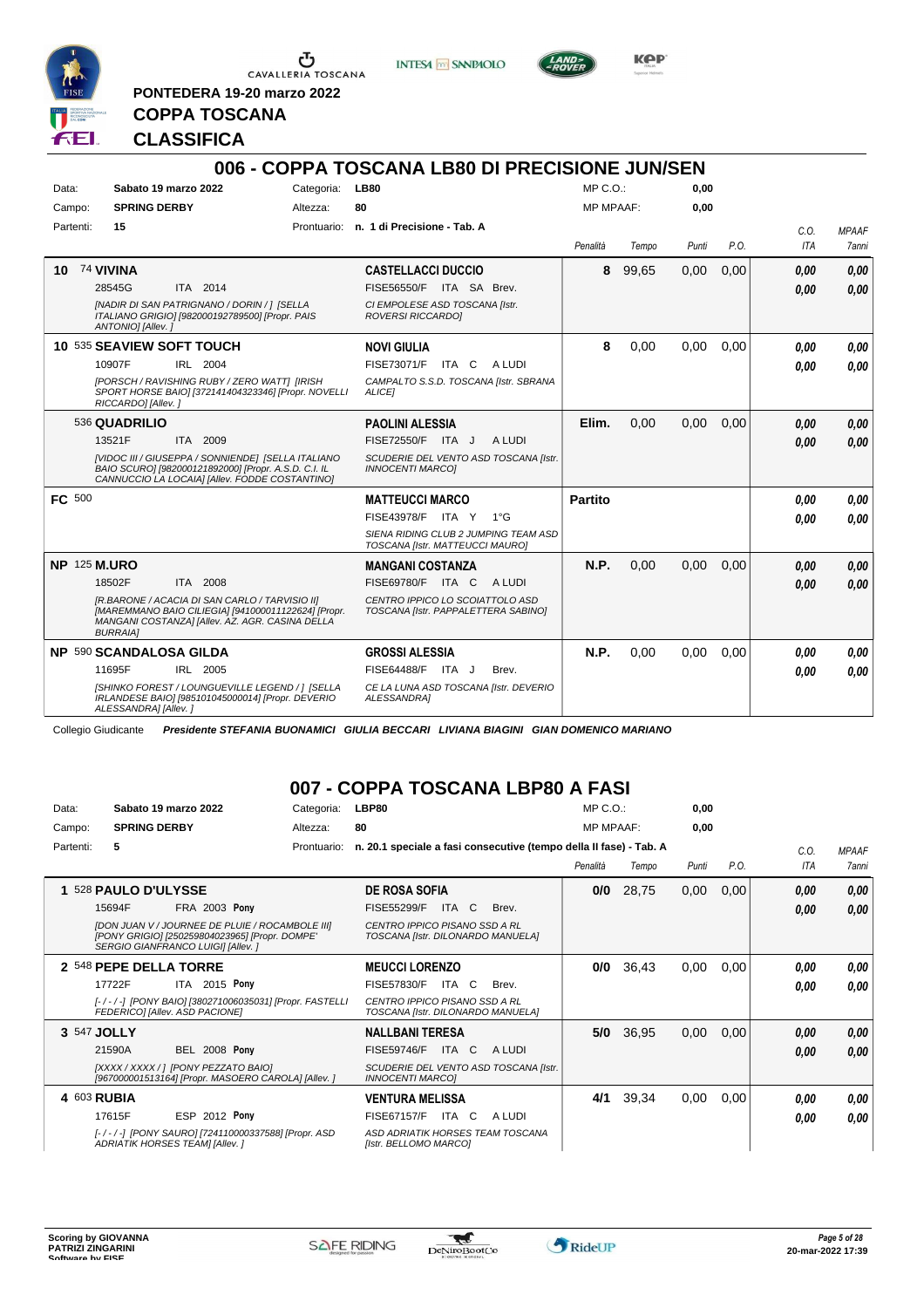

**KPP** 



### **CLASSIFICA**

**COPPA TOSCANA**

**PONTEDERA 19-20 marzo 2022**

|           |                                                                                                           |             | 007 - COPPA TOSCANA LBP80 A FASI                                   |                  |       |       |      |            |              |
|-----------|-----------------------------------------------------------------------------------------------------------|-------------|--------------------------------------------------------------------|------------------|-------|-------|------|------------|--------------|
| Data:     | Sabato 19 marzo 2022                                                                                      | Categoria:  | LBP80                                                              | $MP C. O.$ :     |       | 0,00  |      |            |              |
| Campo:    | <b>SPRING DERBY</b>                                                                                       | Altezza:    | 80                                                                 | <b>MP MPAAF:</b> |       | 0,00  |      |            |              |
| Partenti: | 5                                                                                                         | Prontuario: | n. 20.1 speciale a fasi consecutive (tempo della II fase) - Tab. A |                  |       |       |      | C.0        | <b>MPAAF</b> |
|           |                                                                                                           |             |                                                                    | Penalità         | Tempo | Punti | P.O. | <b>ITA</b> | 7anni        |
|           | <b>NP 546 NECTAR DES ALLEUDS</b>                                                                          |             | <b>NALLBANI TERESA</b>                                             | <b>N.P.</b>      | 0.00  | 0.00  | 0.00 | 0,00       | 0.00         |
|           | <b>FRA 2001 Pony</b><br>16290G                                                                            |             | ITA C<br>FISE59746/F<br>A LUDI                                     |                  |       |       |      | 0,00       | 0,00         |
|           | [HAKIM DU FLORIVAL / FLORA DES ALLEUDS /<br>[250259600158899] [Propr. FALCONI AMORELLI ELENA]<br>[Allev.] |             | SCUDERIE DEL VENTO ASD TOSCANA [Istr.<br><b>INNOCENTI MARCO1</b>   |                  |       |       |      |            |              |

Collegio Giudicante *Presidente STEFANIA BUONAMICI GIULIA BECCARI LIVIANA BIAGINI GIAN DOMENICO MARIANO*

#### **008 - COPPA TOSCANA LBP70 A FASI** MP C.O.:

| Data:            | Sabato 19 marzo 2022                                                                                                                                                              | Categoria:         | LBP70<br>70                                                                    | MP C.O.:<br><b>MP MPAAF:</b> |           | 0,00  |      |      |                                   |
|------------------|-----------------------------------------------------------------------------------------------------------------------------------------------------------------------------------|--------------------|--------------------------------------------------------------------------------|------------------------------|-----------|-------|------|------|-----------------------------------|
| Campo:           | <b>SPRING DERBY</b>                                                                                                                                                               | Altezza:           |                                                                                |                              |           | 0,00  |      |      |                                   |
| Partenti:        | 12                                                                                                                                                                                |                    | Prontuario: n. 20.1 speciale a fasi consecutive (tempo della II fase) - Tab. A |                              |           |       |      | C.O. | <b>MPAAF</b>                      |
|                  |                                                                                                                                                                                   |                    |                                                                                | Penalità                     | Tempo     | Punti | P.O. | ITA  | 7anni                             |
|                  | 1 550 PEPE DELLA TORRE                                                                                                                                                            |                    | <b>FASTELLI GRETA</b>                                                          | 0/0                          | 21,85     | 0.00  | 0,00 | 0.00 | 0,00                              |
|                  | 17722F<br>ITA 2015 Pony                                                                                                                                                           |                    | FISE71595/F<br>ITA C<br>A LUDI                                                 |                              |           |       |      | 0.00 | 0.00                              |
|                  | [-/-/-] [PONY BAIO] [380271006035031] [Propr. FASTELLI<br>FEDERICO] [Allev. ASD PACIONE]                                                                                          |                    | CENTRO IPPICO PISANO SSD A RL<br>TOSCANA [Istr. DILONARDO MANUELA]             |                              |           |       |      |      |                                   |
|                  | 2 551 BRUNELLO JOE                                                                                                                                                                |                    | <b>CECCONI GRETA</b>                                                           | 0/0                          | 26,86     | 0,00  | 0,00 | 0,00 | 0,00                              |
|                  | 09680F<br><b>SCN 2002 Pony</b>                                                                                                                                                    |                    | <b>FISE65559/F ITA C</b><br>A LUDI                                             |                              |           |       |      | 0.00 | 0.00                              |
|                  | [-/-/] [SCONOSCIUTA BAIO SCURO] [] [Propr. CAROTI<br>MARCO] [Allev.]                                                                                                              |                    | LIVORNO EQUESTRIAN CENTER ASD<br>TOSCANA [Istr. MIGLI RICCARDO]                |                              |           |       |      |      |                                   |
|                  | 3 567 GILDA                                                                                                                                                                       |                    | <b>VILLANI LINDA</b>                                                           | 0/0                          | 28,00     | 0,00  | 0.00 | 0.00 | 0,00                              |
|                  | 30885BXX<br>ITA 2011 Pony                                                                                                                                                         |                    | <b>FISE53738/F</b><br>ITA G<br>A LUDI                                          |                              |           |       |      | 0.00 | 0.00                              |
|                  | [-/-/] [SCONOSCIUTA BAIO] [941000013211489] [Propr.<br>ZANONI ALESSANDRO] [Allev.]                                                                                                |                    | SIENA RIDING CLUB 2 JUMPING TEAM ASD<br>TOSCANA [Istr. MATTEUCCI MAURO]        |                              |           |       |      |      |                                   |
|                  | 4 605 NAPAPIYRI DI VORNO                                                                                                                                                          |                    | SIMON CLARISSA MARIA                                                           | 0/0                          | 28,73     | 0,00  | 0,00 | 0,00 | 0,00                              |
|                  | 13848F<br>ITA 2008 Pony                                                                                                                                                           |                    | FISE70024/F ITA J ALUDI                                                        |                              |           |       |      | 0.00 | 0,00                              |
|                  | [NEVES II / ZINNIA DI VORNO / BARON - Q] [HAFLINGER<br>PALOMINO] [941000011095809] [Propr. MARITI SILVIA]<br>[Allev. MARITI ENRICO]                                               |                    | CAMPALTO S.S.D. TOSCANA [Istr. SBRANA<br>ALICE]                                |                              |           |       |      |      |                                   |
| 5                | <b>66 RACKAM DAINEGER</b>                                                                                                                                                         |                    | <b>RAMACCIOTTI VANESSA</b>                                                     | 0/0                          | 29,33     | 0,00  | 0,00 | 0.00 | 0,00                              |
|                  | FRA 2005 Pony<br>19840A                                                                                                                                                           |                    | <b>FISE68171/F</b><br>ITA G ALUDI                                              |                              |           |       |      | 0.00 | 0.00                              |
|                  | <b>JUKASE DU LOGIS / TINA DU MANOIR / OBELISQUE]</b><br>[PONY GRIGIO] [250259600180968] [Propr. EQUIPASSIONE<br>$S.R.L.JIAllev.$ ]                                                |                    | LE PRADE ASD TOSCANA [Istr. BENEDETTI<br>ALESSANDRO]                           |                              |           |       |      |      |                                   |
|                  | 6 565 DUELA "B" VAN HET JUXSCHOT                                                                                                                                                  |                    | <b>MANENTI SOFIA</b>                                                           | 4/0                          | 28,10     | 0,00  | 0,00 | 0,00 | 0,00                              |
|                  | <b>BEL 1999 Pony</b><br>14976F                                                                                                                                                    |                    | FISE61591/F ITA C<br>A LUDI                                                    |                              |           |       |      | 0.00 | 0,00                              |
|                  | <b>IBENNETON "V" / HET RIETEN KASTEEL'S JUNE /</b><br>NARCISCUSFIELD'S DUKE] [BEL. WARMBLOEDPAARD<br>BAIO PEZZATO BIANCO] [981100002086626] [Propr.<br>GUALERCI STEFANO] [Allev.] |                    | SIENA RIDING CLUB 2 JUMPING TEAM ASD<br>TOSCANA [Istr. MATTEUCCI MAURO]        |                              |           |       |      |      |                                   |
|                  | <b>7 604 RUBIA</b>                                                                                                                                                                |                    | <b>PAPI GINEVRA</b>                                                            |                              | 5/0 29,86 | 0.00  | 0,00 | 0.00 | 0,00                              |
|                  | 17615F<br>ESP 2012 Pony                                                                                                                                                           |                    | <b>FISE69944/F</b><br>ITA C<br>A LUDI                                          |                              |           |       |      | 0.00 | 0.00                              |
|                  | [-/-/-] [PONY SAURO] [724110000337588] [Propr. ASD<br>ADRIATIK HORSES TEAM] [Allev.]                                                                                              |                    | ASD ADRIATIK HORSES TEAM TOSCANA<br>[Istr. BELLOMO MARCO]                      |                              |           |       |      |      |                                   |
|                  | 8 568 LITTLE STAR                                                                                                                                                                 |                    | <b>AMANDOLINI NOEMI</b>                                                        | 4/9                          | 49,17     | 0,00  | 0,00 | 0,00 | 0,00                              |
|                  | 17718G<br><b>SCN 1999 Pony</b>                                                                                                                                                    |                    | FISE52613/F ITA C<br>A LUDI                                                    |                              |           |       |      | 0.00 | 0.00                              |
|                  | [/ /] [SCONOSCIUTA BAIO] [] [Propr. CASTRICHELLA<br>ROBERTA] [Allev.]                                                                                                             |                    | SIENA RIDING CLUB 2 JUMPING TEAM ASD<br>TOSCANA [Istr. MATTEUCCI MAURO]        |                              |           |       |      |      |                                   |
|                  | 9 549 PRINCIPESSA                                                                                                                                                                 |                    | PANCIOLI ZAIRA                                                                 | 10/4                         | 28,33     | 0,00  | 0,00 | 0,00 | 0,00                              |
|                  | 18475F<br>ITA 2006 Pony                                                                                                                                                           |                    | FISE72209/F ITA G ALUDI                                                        |                              |           |       |      | 0.00 | 0.00                              |
|                  | [-/-/-] [PONY SAURO] [941000011041129] [Propr.<br>SCIRER'S RANCH HORSES ASD] [Allev. DELL'UNTO<br>ROBERTO]                                                                        |                    | ASD SCIRER'S RANCH HORSES TOSCANA<br>[Istr. EPIFANI FILOMENA]                  |                              |           |       |      |      |                                   |
|                  | 10 538 NAPAPIYRI DI VORNO                                                                                                                                                         |                    | <b>LELLI ALICE</b>                                                             | 0/Elim.                      | 0,00      | 0,00  | 0,00 | 0,00 | 0,00                              |
|                  | 13848F<br><b>ITA</b> 2008 Pony                                                                                                                                                    |                    | FISE68264/F ITA C ALUDI                                                        |                              |           |       |      | 0,00 | 0,00                              |
|                  | [NEVES II / ZINNIA DI VORNO / BARON - Q] [HAFLINGER<br>PALOMINO] [941000011095809] [Propr. MARITI SILVIA]<br>[Allev. MARITI ENRICO]                                               |                    | CAMPALTO S.S.D. TOSCANA [Istr. SBRANA<br>ALICE]                                |                              |           |       |      |      |                                   |
| Coffware by EICE | <b>Scoring by GIOVANNA</b><br><b>PATRIZI ZINGARINI</b>                                                                                                                            | <b>SAFE RIDING</b> | <b>Red</b><br><b>DeNiroBootCo</b>                                              | RideUP                       |           |       |      |      | Page 6 of 28<br>20-mar-2022 17:39 |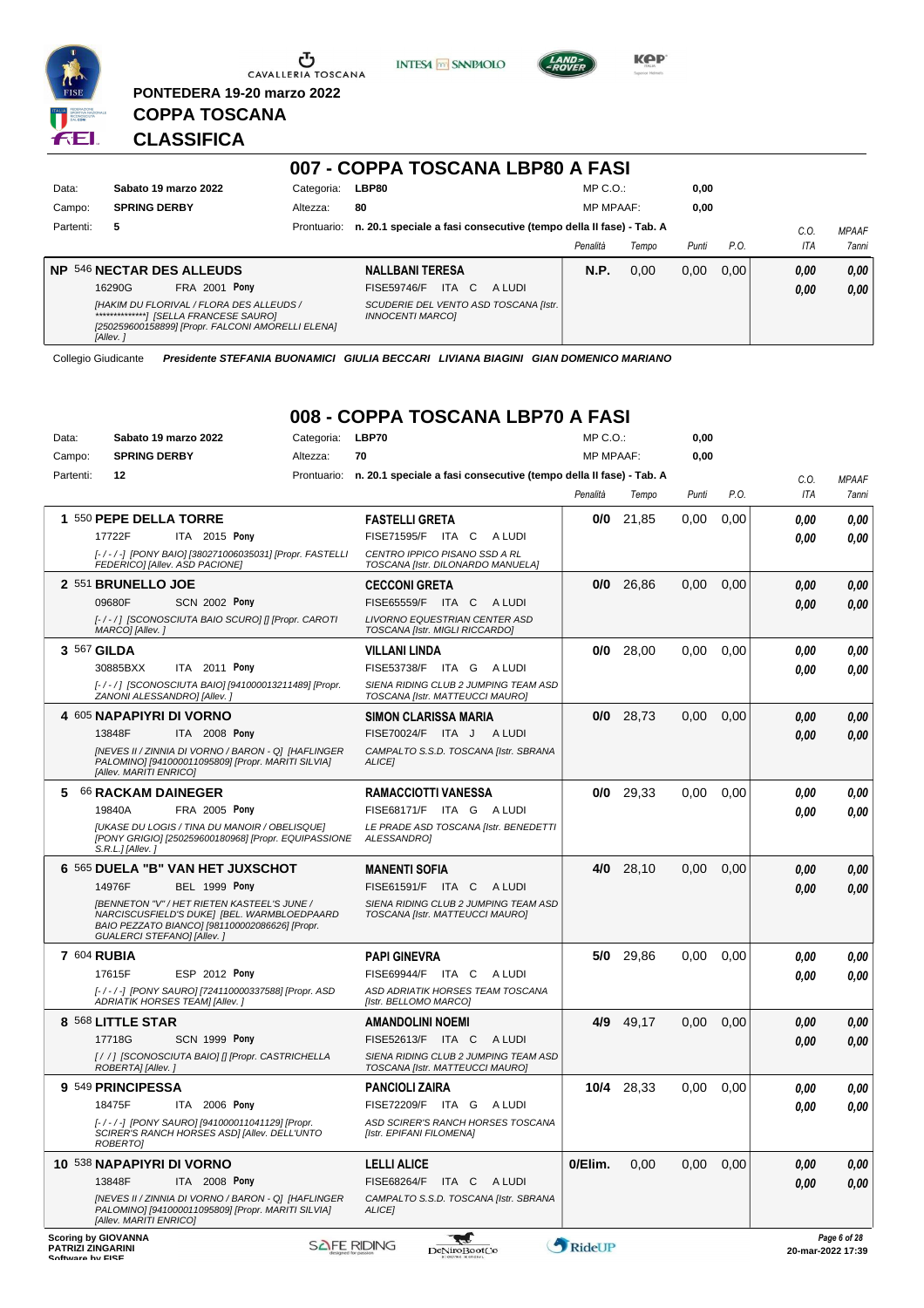

**PONTEDERA 19-20 marzo 2022**

**INTESA** M SANPAOLO



**Kep** 

### **CLASSIFICA**

**COPPA TOSCANA**

|           |                      |                                                                                                      |             | 008 - COPPA TOSCANA LBP70 A FASI                                        |        |                  |       |       |      |            |              |
|-----------|----------------------|------------------------------------------------------------------------------------------------------|-------------|-------------------------------------------------------------------------|--------|------------------|-------|-------|------|------------|--------------|
| Data:     | Sabato 19 marzo 2022 |                                                                                                      | Categoria:  | LBP70                                                                   |        | $MP C. O.$ :     |       | 0,00  |      |            |              |
| Campo:    | <b>SPRING DERBY</b>  |                                                                                                      | Altezza:    | 70                                                                      |        | <b>MP MPAAF:</b> |       | 0.00  |      |            |              |
| Partenti: | 12                   |                                                                                                      | Prontuario: | n. 20.1 speciale a fasi consecutive (tempo della II fase) - Tab. A      |        |                  |       |       |      | C.O.       | <b>MPAAF</b> |
|           |                      |                                                                                                      |             |                                                                         |        | Penalità         | Tempo | Punti | P.O. | <b>ITA</b> | <b>7anni</b> |
|           | 564 <b>SOFIA</b>     |                                                                                                      |             | <b>BRIZZI ANTONIO</b>                                                   |        | Elim.            | 0.00  | 0.00  | 0.00 | 0.00       | 0,00         |
|           | 12430G               | <b>SCN 2000 Pony</b>                                                                                 |             | ITA C<br><b>FISE66517/F</b>                                             | A LUDI |                  |       |       |      | 0.00       | 0,00         |
|           | CLAUDIO] [Allev.]    | [//] [SCONOSCIUTA GRIGIO] [] [Propr. FREZZA                                                          |             | SIENA RIDING CLUB 2 JUMPING TEAM ASD<br>TOSCANA [Istr. MATTEUCCI MAURO] |        |                  |       |       |      |            |              |
| NP.       | <b>543 JANKA</b>     |                                                                                                      |             | <b>COVIELLO SARA</b>                                                    |        | <b>N.P.</b>      | 0.00  | 0.00  | 0.00 | 0.00       | 0,00         |
|           | HI000548             | 2004 Pony<br><b>ITA</b>                                                                              |             | <b>FISE63664/F</b><br>ITA C                                             | A LUDI |                  |       |       |      | 0,00       | 0,00         |
|           | [Allev.]             | [MONTREAL 410159399 / PEPITA 9544 / ] [HAFLINGER<br>SAURO] [380098100495995] [Propr. ZAMBONI CINZIA] |             | CAMPALTO S.S.D. TOSCANA [Istr. SBRANA<br><b>ALICEI</b>                  |        |                  |       |       |      |            |              |

Collegio Giudicante *Presidente STEFANIA BUONAMICI GIULIA BECCARI LIVIANA BIAGINI GIAN DOMENICO MARIANO*

### **009 - COPPA TOSCANA L70 DI PRECISIONE JUN/SEN**

| Data:     | Sabato 19 marzo 2022                                                                                                                                                        | Categoria: | <b>L70</b>                                                             | MP C.O.:         |       | 0,00  |      |            |              |
|-----------|-----------------------------------------------------------------------------------------------------------------------------------------------------------------------------|------------|------------------------------------------------------------------------|------------------|-------|-------|------|------------|--------------|
| Campo:    | <b>SPRING DERBY</b>                                                                                                                                                         | Altezza:   | 70                                                                     | <b>MP MPAAF:</b> |       | 0.00  |      |            |              |
| Partenti: | 14                                                                                                                                                                          |            | Prontuario: n. 1 di Precisione - Tab. A                                |                  |       |       |      | C.O.       | <b>MPAAF</b> |
|           |                                                                                                                                                                             |            |                                                                        | Penalità         | Tempo | Punti | P.O. | <b>ITA</b> | 7anni        |
|           | 1 502 RICOLA                                                                                                                                                                |            | <b>VALLARINO GANCIA LEONTINA</b>                                       | $\mathbf 0$      | 0,00  | 0,00  | 0,00 | 0.00       | 0,00         |
|           | 03449C<br>GER 2006                                                                                                                                                          |            | FISE138142/B ITA C<br>A LUDI                                           |                  |       |       |      | 0.00       | 0.00         |
|           | [RICCIONE / GALINA / GRATIANUS] [RHEINLAND PFALZ<br>SAAR BAIO] [947000000141454] [Propr. JUMPING LIGURIA<br>ASD] [Allev.]                                                   |            | CENTRO IPPICO PISANO SSD A RL<br>TOSCANA [Istr. DILONARDO MANUELA]     |                  |       |       |      |            |              |
|           | 1 535 SEAVIEW SOFT TOUCH                                                                                                                                                    |            | <b>NOVI GIULIA</b>                                                     | $\mathbf{0}$     | 0,00  | 0,00  | 0.00 | 0.00       | 0,00         |
|           | IRL 2004<br>10907F                                                                                                                                                          |            | <b>FISE73071/F</b><br>ITA C<br>A LUDI                                  |                  |       |       |      | 0.00       | 0,00         |
|           | [PORSCH / RAVISHING RUBY / ZERO WATT] [IRISH<br>SPORT HORSE BAIO] [372141404323346] [Propr. NOVELLI<br>RICCARDO] [Allev.]                                                   |            | CAMPALTO S.S.D. TOSCANA [Istr. SBRANA<br><b>ALICEI</b>                 |                  |       |       |      |            |              |
|           | 1 552 GIPSY                                                                                                                                                                 |            | <b>LOTTI ELENA</b>                                                     | $\Omega$         | 0,00  | 0,00  | 0.00 | 0.00       | 0,00         |
|           | ITA 2006<br>10490F                                                                                                                                                          |            | FISE78144/F ITA G<br>A LUDI                                            |                  |       |       |      | 0.00       | 0.00         |
|           | [NARCISO / KELLY'S MISTRESS / SUPER KELLY] [SELLA<br>ITALIANO BAIO] [977121001822210] [Propr. BEEBY SUSAN<br>WRAY] [Allev. BEEBY SUSAN WRAY]                                |            | A.S.NUOVA BURLAMACCO TOSCANA [Istr.<br><b>DE CESARE MARICAI</b>        |                  |       |       |      |            |              |
|           | 1 553 SEDUCTEUR BO REGARD                                                                                                                                                   |            | <b>BARSOTTI EVA</b>                                                    | $\mathbf{0}$     | 0,00  | 0.00  | 0,00 | 0.00       | 0,00         |
|           | FRA 2006<br>12185E                                                                                                                                                          |            | <b>FISE72469/F</b><br>ITA C<br>A LUDI                                  |                  |       |       |      | 0,00       | 0,00         |
|           | [LITSAM / ORANGE MECANIK / DIAMANT DE SEMILLY]<br>[SELLA FRANCESE PEZZATO BAIO] [250259700374471]<br>[Propr. BO.MA. SRL] [Allev.]                                           |            | CENTRO IPPICO PISANO SSD A RL<br>TOSCANA [Istr. DILONARDO MANUELA]     |                  |       |       |      |            |              |
|           | 1 557 STELLA SECONDA                                                                                                                                                        |            | <b>DE VUONO GAIA</b>                                                   | $\Omega$         | 0,00  | 0.00  | 0,00 | 0.00       | 0,00         |
|           | 17014F<br>ITA 2007                                                                                                                                                          |            | FISE65732/F ITA C<br>A LUDI                                            |                  |       |       |      | 0.00       | 0.00         |
|           | [DEPP / ERICA I / ORIOLO] [SELLA ITALIANO BAIO]<br>[985000380504339] [Propr. TAIUTI MAURO] [Allev. TAIUTI<br><b>MAUROI</b>                                                  |            | ASD LA VALLE TOSCANA [Istr. TAIUTI<br><b>BARBARA1</b>                  |                  |       |       |      |            |              |
|           | 1 570 CALITA VT WILLEBEKE Z                                                                                                                                                 |            | <b>PAGNI EMMA</b>                                                      | $\bf{0}$         | 0,00  | 0,00  | 0,00 | 0.00       | 0,00         |
|           | 15747F<br><b>BEL 2005</b>                                                                                                                                                   |            | FISE73704/KF ITA Y ALUDI                                               |                  |       |       |      | 0,00       | 0.00         |
|           | [CALATO-Z / BO / BACHUS Z] [ZANGERSHEIDE GRIGIO]<br>[981100000334256] [Propr. PAGNI GINO LUCA] [Allev. ]                                                                    |            | <b>LIVORNO EQUESTRIAN CENTER ASD</b><br>TOSCANA [Istr.]                |                  |       |       |      |            |              |
|           | 1 592 RICOLA                                                                                                                                                                |            | <b>ALBANO SOFIA</b>                                                    | $\bf{0}$         | 0.00  | 0.00  | 0.00 | 0.00       | 0.00         |
|           | <b>GER 2006</b><br>03449C                                                                                                                                                   |            | FISE71414/F ITA C<br>A LUDI                                            |                  |       |       |      | 0.00       | 0.00         |
|           | IRICCIONE / GALINA / GRATIANUS] [RHEINLAND PFALZ<br>SAAR BAIO] [947000000141454] [Propr. JUMPING LIGURIA<br>ASD] [Allev.]                                                   |            | CENTRO IPPICO PISANO SSD A RL<br>TOSCANA [Istr. DILONARDO MANUELA]     |                  |       |       |      |            |              |
|           | 8 125 M.URO                                                                                                                                                                 |            | <b>MANGANI COSTANZA</b>                                                | 4                | 0,00  | 0.00  | 0,00 | 0.00       | 0,00         |
|           | 18502F<br>ITA 2008                                                                                                                                                          |            | FISE69780/F ITA C<br>A LUDI                                            |                  |       |       |      | 0.00       | 0.00         |
|           | [R.BARONE / ACACIA DI SAN CARLO / TARVISIO II]<br>[MAREMMANO BAIO CILIEGIA] [941000011122624] [Propr.<br>MANGANI COSTANZA] [Allev. AZ. AGR. CASINA DELLA<br><b>BURRAIA]</b> |            | CENTRO IPPICO LO SCOIATTOLO ASD<br>TOSCANA [Istr. PAPPALETTERA SABINO] |                  |       |       |      |            |              |

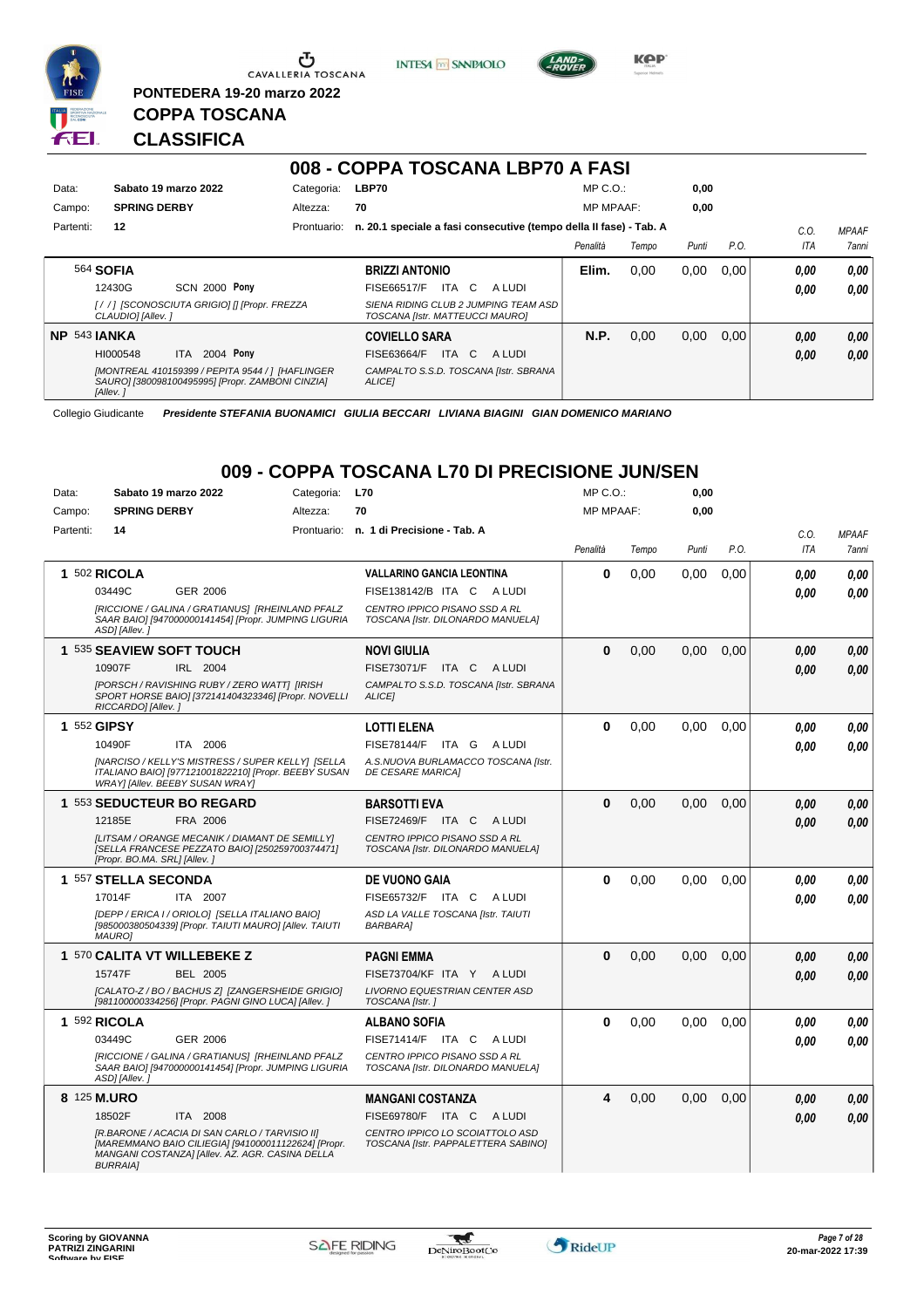

<u>ა</u> CAVALLERIA TOSCANA

**PONTEDERA 19-20 marzo 2022**





**COPPA TOSCANA**

#### **CLASSIFICA**

|           |                            |                                                                                                                                                   |            | 009 - COPPA TOSCANA L70 DI PRECISIONE JUN/SEN                      |        |                  |          |       |      |            |              |
|-----------|----------------------------|---------------------------------------------------------------------------------------------------------------------------------------------------|------------|--------------------------------------------------------------------|--------|------------------|----------|-------|------|------------|--------------|
| Data:     |                            | Sabato 19 marzo 2022                                                                                                                              | Categoria: | <b>L70</b>                                                         |        | MP C.O.:         |          | 0.00  |      |            |              |
| Campo:    | <b>SPRING DERBY</b>        |                                                                                                                                                   | Altezza:   | 70                                                                 |        | <b>MP MPAAF:</b> |          | 0.00  |      |            |              |
| Partenti: | 14                         |                                                                                                                                                   |            | Prontuario: n. 1 di Precisione - Tab. A                            |        |                  |          |       |      | C.O.       | <b>MPAAF</b> |
|           |                            |                                                                                                                                                   |            |                                                                    |        | Penalità         | Tempo    | Punti | P.O. | <b>ITA</b> | 7anni        |
|           | 8 555 STELLINA             |                                                                                                                                                   |            | <b>REGOLI MATILDE</b>                                              |        | 4                | 0,00     | 0,00  | 0,00 | 0.00       | 0.00         |
|           | 18000F                     | ITA 2014                                                                                                                                          |            | FISE72142/F ITA G                                                  | A LUDI |                  |          |       |      | 0.00       | 0.00         |
|           |                            | [-/-/-] [SCONOSCIUTA BAIO] [380271001022874] [Propr.<br>LANDI MIAI [Allev. CAMPANELLA SANTO]                                                      |            | ASD SCIRER'S RANCH HORSES TOSCANA<br>[Istr. EPIFANI FILOMENA]      |        |                  |          |       |      |            |              |
|           | 8 560 CORTONA              |                                                                                                                                                   |            | <b>MERLINA CLAUDIA</b>                                             |        | 4                | 0,00     | 0.00  | 0,00 | 0.00       | 0.00         |
|           | 14608F                     | ITA 2009                                                                                                                                          |            | FISE52729/F ITA J                                                  | A LUDI |                  |          |       |      | 0.00       | 0.00         |
|           |                            | [SIR OTTO-S / TAORMINA I / DAILY CHAMP] [SELLA<br>ITALIANO SAURO] [982000121892678] [Propr. MAZZUOLI<br>VANIA] [Allev. SOC. AGR. MONTALGETO]      |            | NADIR ASD TOSCANA [Istr. MUSACCHIA<br>STEFANIA1                    |        |                  |          |       |      |            |              |
|           | <b>11 554 BARORE AA</b>    |                                                                                                                                                   |            | <b>CECCHI ANNALUISA</b>                                            |        |                  | 11 80,37 | 0.00  | 0.00 | 0.00       | 0.00         |
|           | 18460F                     | ITA 2017                                                                                                                                          |            | FISE72283/F ITA C                                                  | A LUDI |                  |          |       |      | 0.00       | 0.00         |
|           | GIANLUCA] [Allev.]         | [JUPITERS MOON / NURRA BELLA / BALENT] [ANGLO<br>ARABO SAURO] [380271000024302] [Propr. CECCHI                                                    |            | ASD SCIRER'S RANCH HORSES TOSCANA<br>[Istr. EPIFANI FILOMENA]      |        |                  |          |       |      |            |              |
|           | 11 559 ZUNNY DI CAMPALTO   |                                                                                                                                                   |            | <b>CARPENZANO SOFIA</b>                                            |        |                  | 11 78,38 | 0.00  | 0.00 | 0,00       | 0.00         |
|           | 17217F                     | ITA 2011                                                                                                                                          |            | FISE53191/F ITA C                                                  | A LUDI |                  |          |       |      | 0.00       | 0.00         |
|           | <b>TRAVERSA MANUELA]</b>   | IDOUGLAS (EX ROUSSEAU) / GUNNY DI CAMPLATO /<br>AHORNI [SELLA ITALIANO SAURO] [941000012129660]<br>[Propr. CENTRO IPPICO PISANO SSD A RL] [Allev. |            | CENTRO IPPICO PISANO SSD A RL<br>TOSCANA [Istr. DILONARDO MANUELA] |        |                  |          |       |      |            |              |
|           | 556 CRYSTA                 |                                                                                                                                                   |            | <b>CECCHERINI ALICE</b>                                            |        | Elim.            | 0.00     | 0.00  | 0.00 | 0.00       | 0.00         |
|           | 13596F                     | ITA 2010                                                                                                                                          |            | FISE71359/F ITA J                                                  | A LUDI |                  |          |       |      | 0.00       | 0.00         |
|           | <b>MUSACCHIA STEFANIA1</b> | [CRISTO / CHYMERA / HATTRICK] [SELLA ITALIANO BAIO]<br>[941000012125564] [Propr. MUSACCHIA STEFANIA] [Allev.                                      |            | NADIR ASD TOSCANA [Istr. MUSACCHIA<br>STEFANIA1                    |        |                  |          |       |      |            |              |
|           | 561 ZUNNY DI CAMPALTO      |                                                                                                                                                   |            | <b>BETTI EMMA</b>                                                  |        | Elim.            | 0,00     | 0,00  | 0,00 | 0.00       | 0.00         |
|           | 17217F                     | ITA 2011                                                                                                                                          |            | FISE48613/F<br>ITA J                                               | A LUDI |                  |          |       |      | 0.00       | 0.00         |
|           | <b>TRAVERSA MANUELA]</b>   | IDOUGLAS (EX ROUSSEAU) / GUNNY DI CAMPLATO /<br>AHORNI [SELLA ITALIANO SAURO] [941000012129660]<br>[Propr. CENTRO IPPICO PISANO SSD A RL] [Allev. |            | CENTRO IPPICO PISANO SSD A RL<br>TOSCANA [Istr. DILONARDO MANUELA] |        |                  |          |       |      |            |              |

Collegio Giudicante *Presidente STEFANIA BUONAMICI GIULIA BECCARI LIVIANA BIAGINI GIAN DOMENICO MARIANO*

#### **010 - COPPA TOSCANA L60 DI PRECISIONE CAV/PONY**

| Data:     | Sabato 19 marzo 2022                                                                                                            | Categoria:  | <b>L60</b>                                                         | MP C. O.         |       | 0,00  |      |                    |                              |
|-----------|---------------------------------------------------------------------------------------------------------------------------------|-------------|--------------------------------------------------------------------|------------------|-------|-------|------|--------------------|------------------------------|
| Campo:    | <b>SPRING DERBY</b>                                                                                                             | Altezza:    | 60                                                                 | <b>MP MPAAF:</b> |       | 0.00  |      |                    |                              |
| Partenti: | 11                                                                                                                              | Prontuario: | n. 1 di Precisione - Tab. A                                        | Penalità         | Tempo | Punti | P.O. | C.O.<br><b>ITA</b> | <b>MPAAF</b><br><b>7anni</b> |
| 1         | <b>68 PATARA DAINEGER</b>                                                                                                       |             | <b>GRAVA PENELOPE</b>                                              | $\bf{0}$         | 0,00  | 0,00  | 0,00 | 0.00               | 0,00                         |
|           | <b>FRA 2003 Pony</b><br>15454F                                                                                                  |             | FISE65621/F<br>ITA G<br>A LUDI                                     |                  |       |       |      | 0.00               | 0,00                         |
|           | <b>[TUC D'ENTRAMMES / TINA DU MANOIR / OBELISQUE]</b><br>[PONY BAIO] [250259600280799] [Propr. EQUIPASSIONE<br>S.R.L.IIAllev. I |             | LE PRADE ASD TOSCANA [Istr. BENEDETTI<br>ALESSANDROI               |                  |       |       |      |                    |                              |
| 1         | <b>70 T-TOUCH</b>                                                                                                               |             | <b>MASCAGNI BIANCA</b>                                             | $\bf{0}$         | 0,00  | 0,00  | 0,00 | 0.00               | 0,00                         |
|           | POL 2006 Pony<br>034331                                                                                                         |             | ITA G<br>FISE62409/F<br>A LUDI                                     |                  |       |       |      | 0.00               | 0,00                         |
|           | [616098200032627] [Propr. A.S.D. "CIRCOLO IPPICO<br>MOFETTA"] [Allev. ]                                                         |             | CI EMPOLESE ASD TOSCANA [Istr. CORTI<br><b>OTTAVIAI</b>            |                  |       |       |      |                    |                              |
|           | 1 555 STELLINA                                                                                                                  |             | <b>REGOLI MATILDE</b>                                              | $\bf{0}$         | 0,00  | 0,00  | 0,00 | 0.00               | 0,00                         |
|           | 18000F<br>ITA 2014                                                                                                              |             | <b>FISE72142/F</b><br>ITA G<br>A LUDI                              |                  |       |       |      | 0.00               | 0.00                         |
|           | [-/-/-] [SCONOSCIUTA BAIO] [380271001022874] [Propr.<br>LANDI MIAI [Allev. CAMPANELLA SANTO]                                    |             | ASD SCIRER'S RANCH HORSES TOSCANA<br>[Istr. EPIFANI FILOMENA]      |                  |       |       |      |                    |                              |
| 1         | 566 KING ARTHUR                                                                                                                 |             | <b>REMORINI SOFIA</b>                                              | $\bf{0}$         | 0,00  | 0,00  | 0,00 | 0.00               | 0,00                         |
|           | <b>ITA 2009 Pony</b><br>17857F                                                                                                  |             | <b>FISE58486/F</b><br>ITA C<br>A LUDI                              |                  |       |       |      | 0,00               | 0,00                         |
|           | [-/-/-] [PONY BAIO] [941000011398869] [Propr. CENTRO<br>IPPICO PISANO SSD A RLI [Allev. COLI DANIELA]                           |             | CENTRO IPPICO PISANO SSD A RL<br>TOSCANA [Istr. DILONARDO MANUELA] |                  |       |       |      |                    |                              |

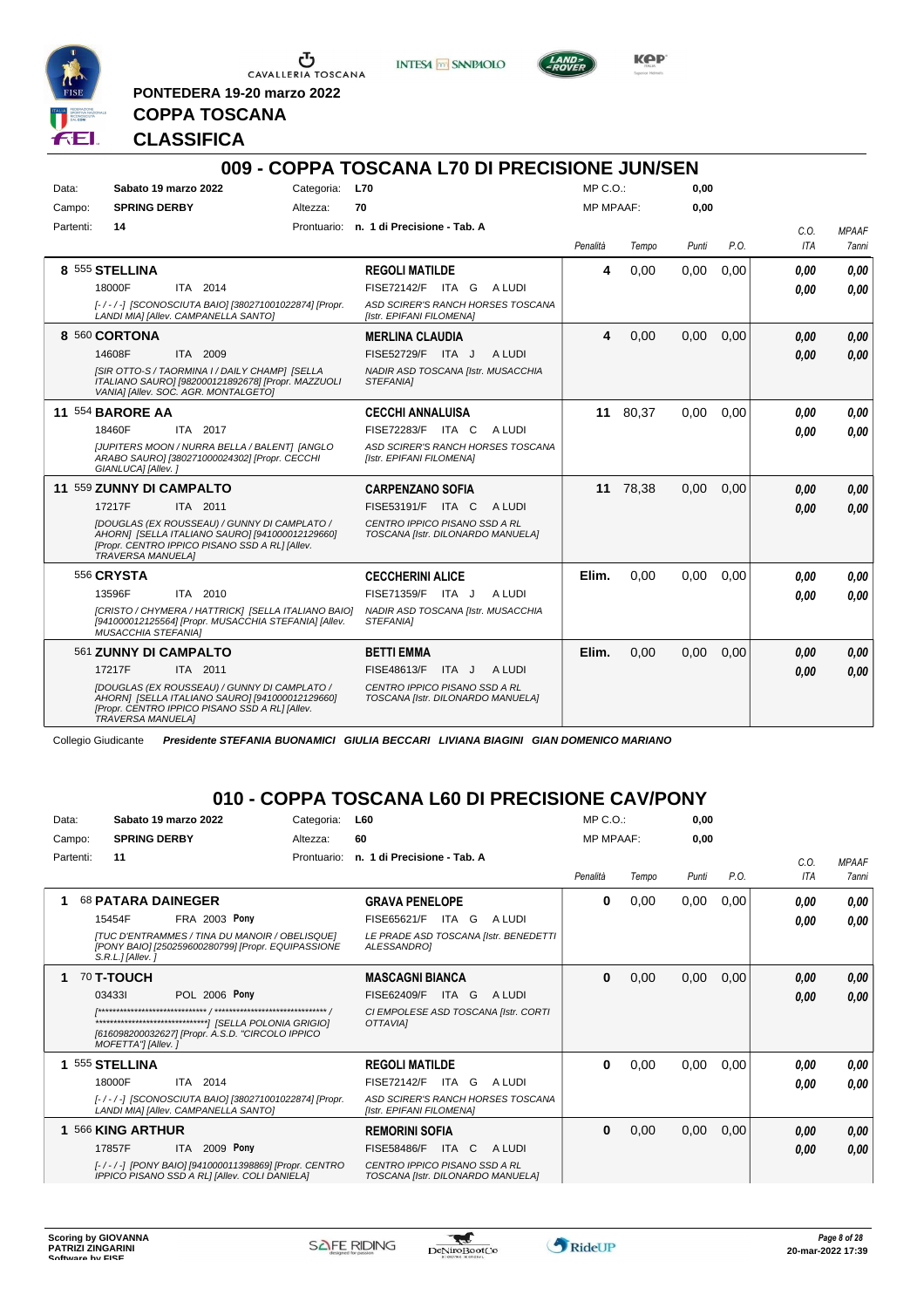

<u>ა</u> CAVALLERIA TOSCANA

**PONTEDERA 19-20 marzo 2022**

**INTESA** M SANPAOLO



**Kep** 

# **CLASSIFICA**

**COPPA TOSCANA**

|                    |                                                                                                                                              |            | 010 - COPPA TOSCANA L60 DI PRECISIONE CAV/PONY                     |                  |       |       |      |            |              |
|--------------------|----------------------------------------------------------------------------------------------------------------------------------------------|------------|--------------------------------------------------------------------|------------------|-------|-------|------|------------|--------------|
| Data:              | Sabato 19 marzo 2022                                                                                                                         | Categoria: | <b>L60</b>                                                         | MP C.O.          |       | 0,00  |      |            |              |
| Campo:             | <b>SPRING DERBY</b>                                                                                                                          | Altezza:   | 60                                                                 | <b>MP MPAAF:</b> |       | 0.00  |      |            |              |
| Partenti:          | 11                                                                                                                                           |            | Prontuario: n. 1 di Precisione - Tab. A                            |                  |       |       |      | C.O.       | <b>MPAAF</b> |
|                    |                                                                                                                                              |            |                                                                    | Penalità         | Tempo | Punti | P.O. | <b>ITA</b> | 7anni        |
|                    | 1 569 CHESTHER                                                                                                                               |            | <b>BACCHI SVEVA</b>                                                | 0                | 0,00  | 0,00  | 0,00 | 0.00       | 0.00         |
|                    | 29776G<br><b>NED 2007</b>                                                                                                                    |            | FISE42702/F ITA C<br>A LUDI                                        |                  |       |       |      | 0.00       | 0.00         |
|                    | [EPILOT / NAIDEE / LUX] [KWPN BAIO] [528210000892640]<br>[Propr. CASCIANESE COUNTRY CLUB] [Allev.]                                           |            | SAN GORO ASD TOSCANA [Istr.<br>FIORAVANTI ROBERTA]                 |                  |       |       |      |            |              |
|                    | 1 570 CALITA VT WILLEBEKE Z                                                                                                                  |            | <b>PAGNI EMMA</b>                                                  | 0                | 0,00  | 0,00  | 0,00 | 0.00       | 0.00         |
|                    | 15747F<br><b>BEL 2005</b>                                                                                                                    |            | FISE73704/KF ITA Y ALUDI                                           |                  |       |       |      | 0.00       | 0.00         |
|                    | [CALATO-Z / BO / BACHUS Z] [ZANGERSHEIDE GRIGIO]<br>[981100000334256] [Propr. PAGNI GINO LUCA] [Allev. ]                                     |            | <b>LIVORNO EQUESTRIAN CENTER ASD</b><br>TOSCANA [Istr.]            |                  |       |       |      |            |              |
|                    | 7 557 STELLA SECONDA                                                                                                                         |            | <b>DE VUONO GAIA</b>                                               | 4                | 0.00  | 0.00  | 0.00 | 0.00       | 0.00         |
|                    | 17014F<br>ITA 2007                                                                                                                           |            | FISE65732/F ITA C<br>A LUDI                                        |                  |       |       |      | 0.00       | 0.00         |
|                    | [DEPP / ERICA I / ORIOLO] [SELLA ITALIANO BAIO]<br>[985000380504339] [Propr. TAIUTI MAURO] [Allev. TAIUTI<br><b>MAURO1</b>                   |            | ASD LA VALLE TOSCANA [Istr. TAIUTI<br><b>BARBARA1</b>              |                  |       |       |      |            |              |
|                    | 7 560 CORTONA                                                                                                                                |            | <b>MERLINA CLAUDIA</b>                                             | 4                | 0,00  | 0,00  | 0,00 | 0.00       | 0.00         |
|                    | ITA 2009<br>14608F                                                                                                                           |            | FISE52729/F ITA J<br>A LUDI                                        |                  |       |       |      | 0.00       | 0.00         |
|                    | [SIR OTTO-S / TAORMINA I / DAILY CHAMP] [SELLA<br>ITALIANO SAURO] [982000121892678] [Propr. MAZZUOLI<br>VANIA] [Allev. SOC. AGR. MONTALGETO] |            | NADIR ASD TOSCANA [Istr. MUSACCHIA<br>STEFANIA1                    |                  |       |       |      |            |              |
|                    | 9 72 T-TOUCH                                                                                                                                 |            | <b>BARGAGNA TIBERIO</b>                                            | 8                | 0,00  | 0.00  | 0.00 | 0.00       | 0.00         |
|                    | <b>POL 2006 Pony</b><br>034331                                                                                                               |            | FISE61631/F ITA G<br>A LUDI                                        |                  |       |       |      | 0.00       | 0.00         |
|                    | [616098200032627] [Propr. A.S.D. "CIRCOLO IPPICO<br>MOFETTA"] [Allev.]                                                                       |            | CI EMPOLESE ASD TOSCANA [Istr. CORTI<br><b>OTTAVIAI</b>            |                  |       |       |      |            |              |
|                    | 9 563 KING ARTHUR                                                                                                                            |            | RABAZZI MARTINA                                                    | 8                | 0,00  | 0,00  | 0,00 | 0.00       | 0.00         |
|                    | 17857F<br><b>ITA 2009 Pony</b>                                                                                                               |            | FISE69069/F<br>A LUDI<br>ITA J                                     |                  |       |       |      | 0.00       | 0.00         |
|                    | [-/-/-] [PONY BAIO] [941000011398869] [Propr. CENTRO<br>IPPICO PISANO SSD A RL] [Allev. COLI DANIELA]                                        |            | CENTRO IPPICO PISANO SSD A RL<br>TOSCANA [Istr. DILONARDO MANUELA] |                  |       |       |      |            |              |
| <b>NP 575 SOFY</b> |                                                                                                                                              |            | <b>BAGNOLI GIADA</b>                                               | <b>N.P.</b>      | 0.00  | 0.00  | 0.00 | 0.00       | 0.00         |
|                    | ITA 2008 Pony<br>18482F                                                                                                                      |            | FISE65410/F ITA C<br>A LUDI                                        |                  |       |       |      | 0.00       | 0,00         |
|                    | [-/-/-] [PONY SAURO] [380271006032796] [Propr. ASD<br>SAN GORO] [Allev. LAMEDICA MASSIMILIANO]                                               |            | SAN GORO ASD TOSCANA [Istr.<br><b>FIORAVANTI ROBERTAI</b>          |                  |       |       |      |            |              |

Collegio Giudicante *Presidente STEFANIA BUONAMICI GIULIA BECCARI LIVIANA BIAGINI GIAN DOMENICO MARIANO*

### **011 - COPPA TOSCANA L50 DI PRECISIONE CAV/PONY**

| Data:     | Sabato 19 marzo 2022     |                                                                                                      | Categoria:  | L50                         |                                       | $MP C. O.$ :     |       | 0,00  |      |            |              |
|-----------|--------------------------|------------------------------------------------------------------------------------------------------|-------------|-----------------------------|---------------------------------------|------------------|-------|-------|------|------------|--------------|
| Campo:    | <b>SPRING DERBY</b>      |                                                                                                      | Altezza:    | 50                          |                                       | <b>MP MPAAF:</b> |       | 0,00  |      |            |              |
| Partenti: | 11                       |                                                                                                      | Prontuario: | n. 1 di Precisione - Tab. A |                                       |                  |       |       |      | C.O.       | <b>MPAAF</b> |
|           |                          |                                                                                                      |             |                             |                                       | Penalità         | Tempo | Punti | P.O. | <b>ITA</b> | 7anni        |
|           | 562 PRINCIPESSA          |                                                                                                      |             | <b>PANCIOLI NARA</b>        |                                       | $\bf{0}$         | 0,00  | 0,00  | 0,00 | 0.00       | 0.00         |
|           | 18475F                   | ITA 2006 Pony                                                                                        |             | <b>FISE72208/F</b>          | ITA G<br>A LUDI                       |                  |       |       |      | 0.00       | 0.00         |
|           | ROBERTO]                 | [-/-/-] [PONY SAURO] [941000011041129] [Propr.<br>SCIRER'S RANCH HORSES ASD] [Allev. DELL'UNTO       |             | [Istr. EPIFANI FILOMENA]    | ASD SCIRER'S RANCH HORSES TOSCANA     |                  |       |       |      |            |              |
|           | 1 572 NECTAR DES ALLEUDS |                                                                                                      |             | <b>CORNELLI AMALIA</b>      |                                       | 0                | 0,00  | 0,00  | 0,00 | 0.00       | 0,00         |
|           | 16290G                   | <b>FRA 2001 Pony</b>                                                                                 |             | <b>FISE71548/F</b>          | ITA C<br>A LUDI                       |                  |       |       |      | 0.00       | 0.00         |
|           |                          | [HAKIM DU FLORIVAL / FLORA DES ALLEUDS /<br>*************************/ ISELLA FRANCESE SAUROJ        |             | <b>INNOCENTI MARCOI</b>     | SCUDERIE DEL VENTO ASD TOSCANA [Istr. |                  |       |       |      |            |              |
|           | [Allev.]                 | [250259600158899] [Propr. FALCONI AMORELLI ELENA]                                                    |             |                             |                                       |                  |       |       |      |            |              |
|           | <b>1 573 GLORIA</b>      |                                                                                                      |             | <b>BOLOGNESI CATERINA</b>   |                                       | $\bf{0}$         | 0,00  | 0,00  | 0,00 | 0.00       | 0,00         |
|           | 19085A                   | GER 2004                                                                                             |             | <b>FISE68727/F</b>          | A LUDI<br>ITA J                       |                  |       |       |      | 0.00       | 0.00         |
|           | MICHELA] [Allev.]        | [COSINUS B / GRANDEZZA / DAIMLER B] [BAYERISCHES]<br>WARMBLUT BAIO] [380271006005656] [Propr. OSSOLA |             | <b>INNOCENTI MARCOI</b>     | SCUDERIE DEL VENTO ASD TOSCANA [Istr. |                  |       |       |      |            |              |

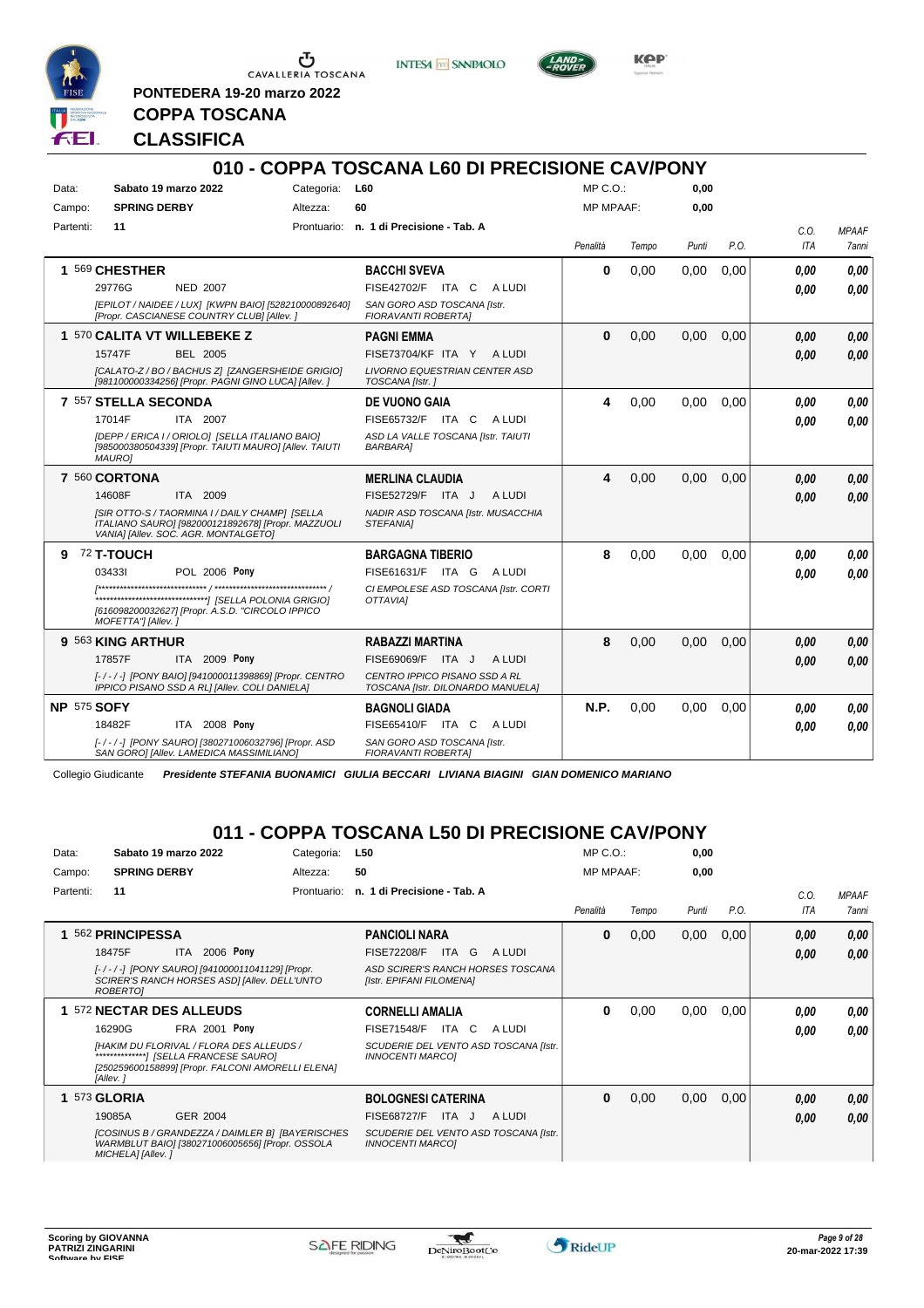

 $\sigma$  CAVALLERIA TOSCANA

**PONTEDERA 19-20 marzo 2022**

**INTESA** M SANPAOLO



**Kep** 

# **CLASSIFICA**

**COPPA TOSCANA**

|           |                                                                                                                                                              |            | 011 - COPPA TOSCANA L50 DI PRECISIONE CAV/PONY                   |                  |         |       |      |            |              |
|-----------|--------------------------------------------------------------------------------------------------------------------------------------------------------------|------------|------------------------------------------------------------------|------------------|---------|-------|------|------------|--------------|
| Data:     | Sabato 19 marzo 2022                                                                                                                                         | Categoria: | <b>L50</b>                                                       | MP C. O.         |         | 0.00  |      |            |              |
| Campo:    | <b>SPRING DERBY</b>                                                                                                                                          | Altezza:   | 50                                                               | <b>MP MPAAF:</b> |         | 0.00  |      |            |              |
| Partenti: | 11                                                                                                                                                           |            | Prontuario: n. 1 di Precisione - Tab. A                          |                  |         |       |      | C.O.       | <b>MPAAF</b> |
|           |                                                                                                                                                              |            |                                                                  | Penalità         | Tempo   | Punti | P.O. | <b>ITA</b> | 7anni        |
|           | 1 574 QUADRILIO                                                                                                                                              |            | <b>CIPRIANI VIOLA</b>                                            | 0                | 0,00    | 0,00  | 0,00 | 0.00       | 0.00         |
|           | 13521F<br>ITA 2009                                                                                                                                           |            | FISE65730/F ITA C ALUDI                                          |                  |         |       |      | 0.00       | 0.00         |
|           | [VIDOC III / GIUSEPPA / SONNIENDE] [SELLA ITALIANO<br>BAIO SCURO] [982000121892000] [Propr. A.S.D. C.I. IL<br>CANNUCCIO LA LOCAIA] [Allev. FODDE COSTANTINO] |            | SCUDERIE DEL VENTO ASD TOSCANA [Istr.<br><b>INNOCENTI MARCOI</b> |                  |         |       |      |            |              |
|           | 1 575 SOFY                                                                                                                                                   |            | <b>BAGNOLI GIADA</b>                                             | $\bf{0}$         | 0,00    | 0.00  | 0.00 | 0.00       | 0.00         |
|           | 18482F<br>ITA 2008 Pony                                                                                                                                      |            | FISE65410/F ITA C<br>A LUDI                                      |                  |         |       |      | 0.00       | 0,00         |
|           | [-/-/-] [PONY SAURO] [380271006032796] [Propr. ASD<br>SAN GORO] [Allev. LAMEDICA MASSIMILIANO]                                                               |            | SAN GORO ASD TOSCANA [Istr.<br>FIORAVANTI ROBERTA]               |                  |         |       |      |            |              |
|           | 1 579 NASDACQUE.AS                                                                                                                                           |            | <b>NAPOLITANO SOFIA</b>                                          | 0                | 0,00    | 0.00  | 0.00 | 0.00       | 0.00         |
|           | 15848F<br>BEL 2013                                                                                                                                           |            | FISE58776/F ITA G ALUDI                                          |                  |         |       |      | 0.00       | 0,00         |
|           | [ARAGORN VAN SCHUTTERSHOF / ROMI DE L'EAU /<br>DARCO] [BEL. WARMBLOEDPAARD BAIO]<br>[981100004027400] [Propr. NUCCIOTTI NOEMI] [Allev. ]                     |            | SCUDERIE DEL VENTO ASD TOSCANA [Istr.<br><b>INNOCENTI MARCOI</b> |                  |         |       |      |            |              |
|           | 7 580 QUADRILIO                                                                                                                                              |            | <b>BOSCO RAISSA</b>                                              |                  | 1 72,58 | 0.00  | 0.00 | 0,00       | 0,00         |
|           | 13521F<br>ITA 2009                                                                                                                                           |            | FISE56701/F RUS J A LUDI                                         |                  |         |       |      | 0.00       | 0.00         |
|           | [VIDOC III / GIUSEPPA / SONNIENDE] [SELLA ITALIANO<br>BAIO SCURO] [982000121892000] [Propr. A.S.D. C.I. IL<br>CANNUCCIO LA LOCAIA] [Allev. FODDE COSTANTINO] |            | SCUDERIE DEL VENTO ASD TOSCANA [Istr.<br><b>INNOCENTI MARCO1</b> |                  |         |       |      |            |              |
|           | 8 578 GLORIA                                                                                                                                                 |            | <b>GNISCI NOEMI</b>                                              | 4                | 0,00    | 0,00  | 0,00 | 0.00       | 0.00         |
|           | <b>GER 2004</b><br>19085A                                                                                                                                    |            | FISE63843/F ITA C ALUDI                                          |                  |         |       |      | 0.00       | 0.00         |
|           | [COSINUS B / GRANDEZZA / DAIMLER B] [BAYERISCHES<br>WARMBLUT BAIO] [380271006005656] [Propr. OSSOLA<br>MICHELAI [Allev.]                                     |            | SCUDERIE DEL VENTO ASD TOSCANA [Istr.<br><b>INNOCENTI MARCOI</b> |                  |         |       |      |            |              |
|           | 8 588 SOLITA                                                                                                                                                 |            | <b>LIPPI ANGELICA</b>                                            | 4                | 0,00    | 0.00  | 0.00 | 0.00       | 0.00         |
|           | 15864F<br>ITA 2011 Pony                                                                                                                                      |            | FISE45199/F ITA J<br>A LUDI                                      |                  |         |       |      | 0.00       | 0.00         |
|           | [VIDOC III / LOVEME / BALENT] [SELLA ITALIANO BAIO<br>SCURO] [941000012741757] [Propr. PULIGHEDDU<br>ANTONELLOI [Allev. MELIS SANDRO]                        |            | CAMPALTO S.S.D. TOSCANA [Istr. SBRANA<br>ALICE]                  |                  |         |       |      |            |              |
|           | 10 577 NASDACQUE.AS                                                                                                                                          |            | <b>GULLONE ILENIA</b>                                            |                  | 6 75,40 | 0.00  | 0,00 | 0.00       | 0,00         |
|           | 15848F<br>BEL 2013                                                                                                                                           |            | FISE63845/F ITA G ALUDI                                          |                  |         |       |      | 0.00       | 0.00         |
|           | <b>IARAGORN VAN SCHUTTERSHOF / ROMI DE L'EAU /</b><br>DARCO] [BEL. WARMBLOEDPAARD BAIO]<br>[981100004027400] [Propr. NUCCIOTTI NOEMI] [Allev.]               |            | SCUDERIE DEL VENTO ASD TOSCANA [Istr.<br><b>INNOCENTI MARCOI</b> |                  |         |       |      |            |              |
|           | 571 SCANDALOSA GILDA                                                                                                                                         |            | <b>BARSACCHI EMMA</b>                                            | Elim.            | 0.00    | 0.00  | 0.00 | 0.00       | 0.00         |
|           | 11695F<br>IRL 2005                                                                                                                                           |            | FISE75313/F ITA G ALUDI                                          |                  |         |       |      | 0,00       | 0.00         |
|           | [SHINKO FOREST / LOUNGUEVILLE LEGEND / ] [SELLA<br>IRLANDESE BAIO] [985101045000014] [Propr. DEVERIO<br>ALESSANDRA] [Allev.]                                 |            | CE LA LUNA ASD TOSCANA [Istr. DEVERIO<br>ALESSANDRA]             |                  |         |       |      |            |              |

Collegio Giudicante *Presidente STEFANIA BUONAMICI GIULIA BECCARI LIVIANA BIAGINI GIAN DOMENICO MARIANO*

# **012 - COPPA TOSCANA L40 DI PRECISIONE CAV/PONY**

| Data:                                        | Sabato 19 marzo 2022       |                                                                                                 | Categoria:  | L40                                                                |        | $MP C. O.$ :     |       | 0,00  |      |                   |                     |
|----------------------------------------------|----------------------------|-------------------------------------------------------------------------------------------------|-------------|--------------------------------------------------------------------|--------|------------------|-------|-------|------|-------------------|---------------------|
| Campo:                                       | <b>SPRING DERBY</b>        |                                                                                                 | Altezza:    | 40                                                                 |        | <b>MP MPAAF:</b> |       | 0,00  |      |                   |                     |
| Partenti:                                    | 11                         |                                                                                                 | Prontuario: | n. 1 di Precisione - Tab. A                                        |        |                  |       |       |      | C.0               | <b>MPAAF</b>        |
|                                              |                            |                                                                                                 |             |                                                                    |        | Penalità         | Tempo | Punti | P.O. | ITA               | <i><b>7anni</b></i> |
|                                              | 65 SULTAN                  |                                                                                                 |             | <b>FIORENTI CHIARA</b>                                             |        | 0                | 0,00  | 0,00  | 0,00 | 0,00              | 0,00                |
|                                              | 13504F                     | <b>BEL 2002 Pony</b>                                                                            |             | FISE68556/F<br>ITA<br>G                                            | A LUDI |                  |       |       |      | 0,00              | 0.00                |
|                                              | [Allev.]                   | [-/-/] [PONY SAURO] [] [Propr. CARIELLO ALFREDO]                                                |             | CI EMPOLESE ASD TOSCANA [Istr. CORTI<br>OTTAVIAI                   |        |                  |       |       |      |                   |                     |
|                                              | 576 CELLY                  |                                                                                                 |             | <b>SCIGLIANO ANNA</b>                                              |        | 0                | 0,00  | 0,00  | 0,00 | 0,00              | 0,00                |
|                                              | 12941F                     | <b>NED 2000 Pony</b>                                                                            |             | <b>ITA</b><br>G<br>FISE63906/F                                     | A LUDI |                  |       |       |      | 0,00              | 0.00                |
|                                              |                            | [XXXX / XXXX / ] [PONY PEZZATO UBERO]<br>[528210000416180] [Propr. GRAMIGNI SARA] [Allev. ]     |             | CENTRO IPPICO PISANO SSD A RL<br>TOSCANA [Istr. DILONARDO MANUELA] |        |                  |       |       |      |                   |                     |
|                                              | 581 <b>EROS</b>            |                                                                                                 |             | <b>BALDINI LUCIA</b>                                               |        | 0                | 0,00  | 0,00  | 0,00 | 0,00              | 0,00                |
|                                              | 25957M                     | 2002 Pony<br>ITA                                                                                |             | <b>FISE76656/F</b><br>ITA C                                        | A LUDI |                  |       |       |      | 0,00              | 0.00                |
|                                              | [Allev.]                   | [SCONOSCIUTO / SCONOSCIUTA / ] [SCONOSCIUTA<br>PEZZATO BAIO] [941000011027255] [Propr. CIR ASD] |             | SAN GORO ASD TOSCANA [Istr.<br>FIORAVANTI ROBERTAI                 |        |                  |       |       |      |                   |                     |
| <b>PATRIZI ZINGARINI</b><br>Coffware by EICE | <b>Scoring by GIOVANNA</b> |                                                                                                 |             | <b>SAFE RIDING</b><br>DeNiroBootCo<br><b>BIGHNYW, HERREALL</b>     |        | RideUP           |       |       |      | 20-mar-2022 17:39 | Page 10 of 28       |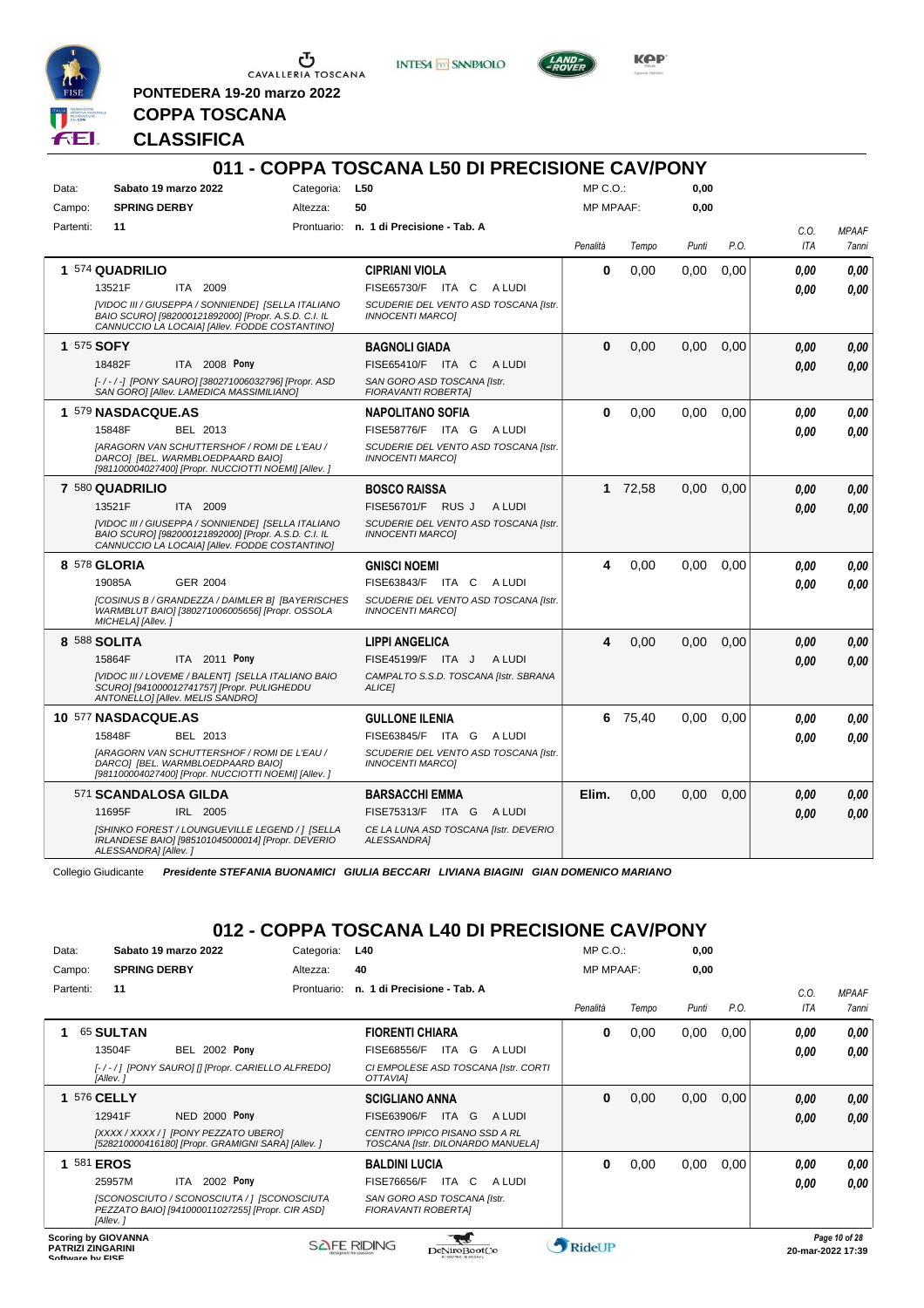

**PONTEDERA 19-20 marzo 2022**

**INTESA** M SANPAOLO



**Kep** 

# **CLASSIFICA**

**COPPA TOSCANA**

|           |                           |                                                                                                                                          |            | 012 - COPPA TOSCANA L40 DI PRECISIONE CAV/PONY                   |                  |         |       |      |            |              |
|-----------|---------------------------|------------------------------------------------------------------------------------------------------------------------------------------|------------|------------------------------------------------------------------|------------------|---------|-------|------|------------|--------------|
| Data:     |                           | Sabato 19 marzo 2022                                                                                                                     | Categoria: | L40                                                              | $MP C. O.$ :     |         | 0.00  |      |            |              |
| Campo:    | <b>SPRING DERBY</b>       |                                                                                                                                          | Altezza:   | 40                                                               | <b>MP MPAAF:</b> |         | 0,00  |      |            |              |
| Partenti: | 11                        |                                                                                                                                          |            | Prontuario: n. 1 di Precisione - Tab. A                          |                  |         |       |      | C.O.       | <b>MPAAF</b> |
|           |                           |                                                                                                                                          |            |                                                                  | Penalità         | Tempo   | Punti | P.O. | <b>ITA</b> | 7anni        |
|           | 1 582 GIACOMINO           |                                                                                                                                          |            | <b>TRITI VIRGINIA</b>                                            | $\bf{0}$         | 0.00    | 0.00  | 0.00 | 0.00       | 0,00         |
|           | 18125F                    | ITA 2008 Pony                                                                                                                            |            | FISE72421/F ITA G ALUDI                                          |                  |         |       |      | 0.00       | 0,00         |
|           |                           | [-/-/-] [PONY BAIO] [941000011153067] [Propr.<br>BRESCIANI NICOLETTA] [Allev. TINTORI GIULIO]                                            |            | ASD SCIRER'S RANCH HORSES TOSCANA<br>[Istr. EPIFANI FILOMENA]    |                  |         |       |      |            |              |
|           |                           | 1 583 NECTAR DES ALLEUDS                                                                                                                 |            | <b>COPPOLA CARLOTTA</b>                                          | $\bf{0}$         | 0.00    | 0.00  | 0.00 | 0.00       | 0,00         |
|           | 16290G                    | FRA 2001 Pony                                                                                                                            |            | FISE68743/F ITA G<br>A LUDI                                      |                  |         |       |      | 0.00       | 0.00         |
|           | [Allev. 1                 | IHAKIM DU FLORIVAL / FLORA DES ALLEUDS /<br>[250259600158899] [Propr. FALCONI AMORELLI ELENA]                                            |            | SCUDERIE DEL VENTO ASD TOSCANA Ilstr.<br><b>INNOCENTI MARCOI</b> |                  |         |       |      |            |              |
|           | 1 584 AUBURN GINGER       |                                                                                                                                          |            | <b>BELLI VIRGINIA</b>                                            | $\bf{0}$         | 0.00    | 0.00  | 0.00 | 0.00       | 0,00         |
|           | 17035A                    | IRL 2003 Pony                                                                                                                            |            | FISE68567/F ITA G<br>A LUDI                                      |                  |         |       |      | 0.00       | 0.00         |
|           | MANCINI NATALIA] [Allev.] | [XXX / XXX / ] [PONY SAURO] [941000015683812] [Propr.                                                                                    |            | SAN GORO ASD TOSCANA [Istr.<br><b>FIORAVANTI ROBERTAI</b>        |                  |         |       |      |            |              |
|           | 1 585 NASDACQUE.AS        |                                                                                                                                          |            | <b>GIACHI ELISA</b>                                              | $\bf{0}$         | 0.00    | 0.00  | 0.00 | 0.00       | 0,00         |
|           | 15848F                    | BEL 2013                                                                                                                                 |            | FISE66926/F ITA C<br>A LUDI                                      |                  |         |       |      | 0.00       | 0.00         |
|           |                           | [ARAGORN VAN SCHUTTERSHOF / ROMI DE L'EAU /<br>DARCO] [BEL. WARMBLOEDPAARD BAIO]<br>[981100004027400] [Propr. NUCCIOTTI NOEMI] [Allev. ] |            | SCUDERIE DEL VENTO ASD TOSCANA [Istr.<br><b>INNOCENTI MARCOI</b> |                  |         |       |      |            |              |
|           | 8 587 JOLLY               |                                                                                                                                          |            | <b>COMANDUCCI ANDREA</b>                                         |                  | 2 76,16 | 0.00  | 0.00 | 0.00       | 0,00         |
|           | 21590A                    | <b>BEL 2008 Pony</b>                                                                                                                     |            | FISE59313/F ITA G ALUDI                                          |                  |         |       |      | 0.00       | 0,00         |
|           |                           | [XXXX / XXXX / ] [PONY PEZZATO BAIO]<br>[967000001513164] [Propr. MASOERO CAROLA] [Allev.]                                               |            | SCUDERIE DEL VENTO ASD TOSCANA [Istr.<br><b>INNOCENTI MARCOI</b> |                  |         |       |      |            |              |
|           | 9 589 NASDACQUE.AS        |                                                                                                                                          |            | <b>MORRONI VIRGINIA</b>                                          |                  | 3 78,65 | 0.00  | 0,00 | 0.00       | 0,00         |
|           | 15848F                    | BEL 2013                                                                                                                                 |            | FISE27976/F ITA S<br>A LUDI                                      |                  |         |       |      | 0.00       | 0,00         |
|           |                           | [ARAGORN VAN SCHUTTERSHOF / ROMI DE L'EAU /<br>DARCO] [BEL. WARMBLOEDPAARD BAIO]<br>[981100004027400] [Propr. NUCCIOTTI NOEMI] [Allev.]  |            | SCUDERIE DEL VENTO ASD TOSCANA [Istr.<br><b>INNOCENTI MARCOI</b> |                  |         |       |      |            |              |
|           | <b>10 586 GLORIA</b>      |                                                                                                                                          |            | <b>KODRA AGNESE ISABELA</b>                                      |                  | 7 81,05 | 0.00  | 0,00 | 0.00       | 0,00         |
|           | 19085A                    | GER 2004                                                                                                                                 |            | FISE65319/F ITA C ALUDI                                          |                  |         |       |      | 0.00       | 0,00         |
|           | MICHELA] [Allev.]         | [COSINUS B / GRANDEZZA / DAIMLER B] [BAYERISCHES<br>WARMBLUT BAIO] [380271006005656] [Propr. OSSOLA                                      |            | SCUDERIE DEL VENTO ASD TOSCANA [Istr.<br><b>INNOCENTI MARCOI</b> |                  |         |       |      |            |              |
|           | 588 <b>SOLITA</b>         |                                                                                                                                          |            | <b>LIPPI ANGELICA</b>                                            | Elim.            | 0,00    | 0.00  | 0,00 | 0.00       | 0,00         |
|           | 15864F                    | ITA 2011 Pony                                                                                                                            |            | FISE45199/F<br>A LUDI<br>ITA J                                   |                  |         |       |      | 0.00       | 0,00         |
|           |                           | [VIDOC III / LOVEME / BALENT] [SELLA ITALIANO BAIO<br>SCURO] [941000012741757] [Propr. PULIGHEDDU<br>ANTONELLO] [Allev. MELIS SANDRO]    |            | CAMPALTO S.S.D. TOSCANA [Istr. SBRANA<br><b>ALICEI</b>           |                  |         |       |      |            |              |

Collegio Giudicante *Presidente STEFANIA BUONAMICI GIULIA BECCARI LIVIANA BIAGINI GIAN DOMENICO MARIANO*

# **013 - COPPA TOSCANA C120 A TEMPO JUNIOR**

| Data:     |                     | Domenica 20 marzo 2022                                                                                                                      | Categoria:  | C120                                                           | $MP C. O.$ :     |       | 0,00  |      |      |              |
|-----------|---------------------|---------------------------------------------------------------------------------------------------------------------------------------------|-------------|----------------------------------------------------------------|------------------|-------|-------|------|------|--------------|
| Campo:    | <b>SPRING DERBY</b> |                                                                                                                                             | Altezza:    | 120                                                            | <b>MP MPAAF:</b> |       | 0.00  |      |      |              |
| Partenti: | $\mathbf{2}$        |                                                                                                                                             | Prontuario: | n. 3 a tempo - Tab. A                                          |                  |       |       |      | C.0  | <b>MPAAF</b> |
|           |                     |                                                                                                                                             |             |                                                                | Penalità         | Tempo | Punti | P.O. | ITA  | 7anni        |
|           | 78 CERSEI LM        |                                                                                                                                             |             | <b>PARENTI MARTINA</b>                                         | $\mathbf{0}$     | 60.94 | 0,00  | 0.00 | 0,00 | 0,00         |
|           | 16769F              | GER 2012                                                                                                                                    |             | ITA J<br>FISE50933/F<br>$1^{\circ}G$                           |                  |       |       |      | 0,00 | 0.00         |
|           | [Allev.]            | [CAPTAIN COOPER / BALI / BORMIO XX] [WESTFALEN<br>BAIO] [276020000234588] [Propr. BOLDRINI SIMONA]                                          |             | AED CORTE DEGLI ANGELI TOSCANA [Istr.<br><b>DAMI CATERINAI</b> |                  |       |       |      |      |              |
|           |                     | <b>75 JAMESON VH DAALHOF</b>                                                                                                                |             | <b>TARABUSI EMMA</b>                                           | Elim.            | 0.00  | 0,00  | 0.00 | 0.00 | 0,00         |
|           | 17907F              | BEL 2015                                                                                                                                    |             | ITA J<br>FISE57730/F<br>$1^{\circ}G$                           |                  |       |       |      | 0.00 | 0,00         |
|           |                     | [EDJAZ VAN'T MERELSNEST / ZHADE / HOLD UP<br>PREMIER1 [CHEVAL DE SANG BELGE BAIO]<br>[967000009752656] [Propr. PASQUATO LEONARDO] [Allev. ] |             | AED CORTE DEGLI ANGELI TOSCANA [Istr.<br><b>DAMI CATERINAI</b> |                  |       |       |      |      |              |

Collegio Giudicante *Presidente STEFANIA BUONAMICI GIULIA BECCARI LIVIANA BIAGINI GIAN DOMENICO MARIANO*

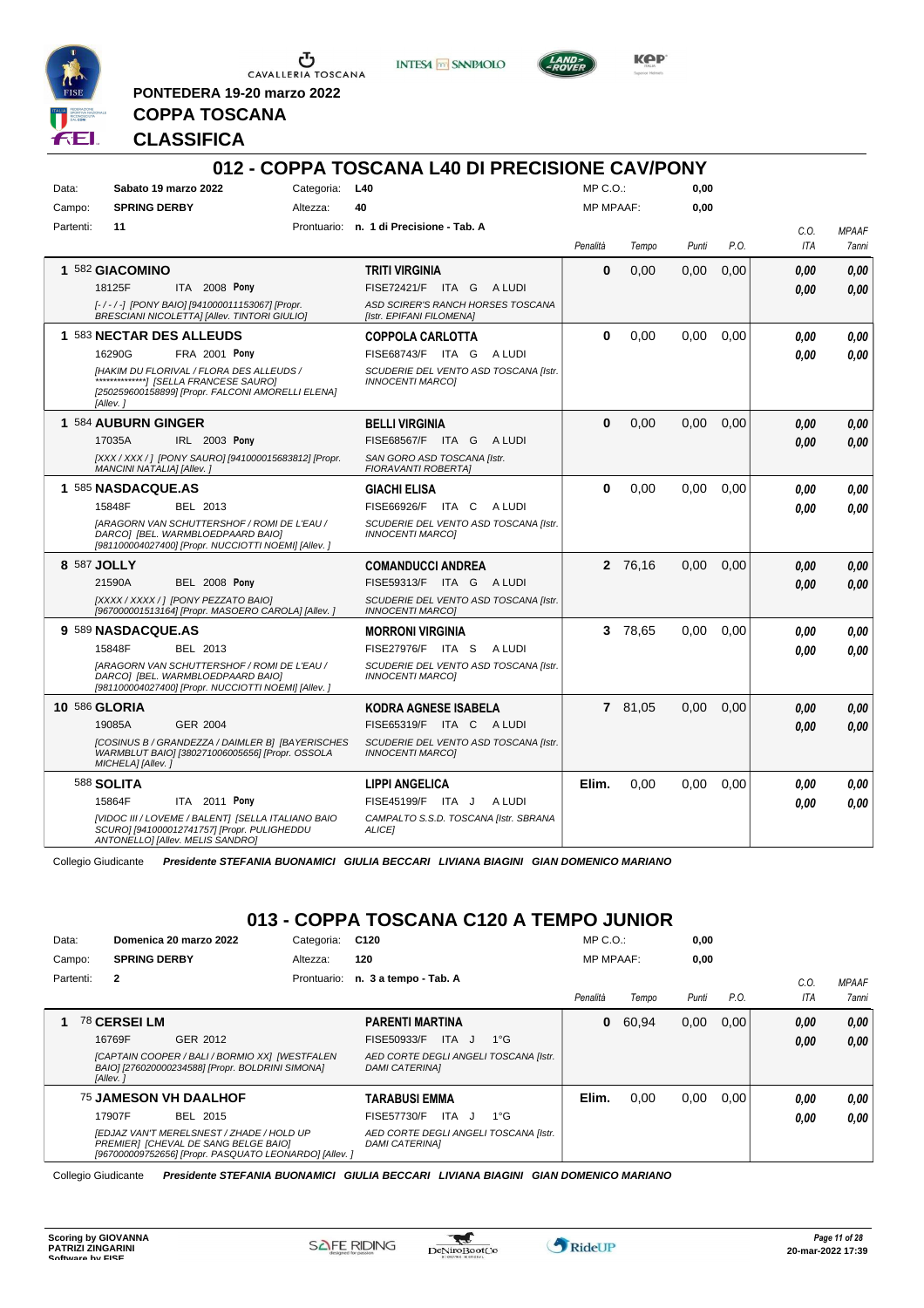

**PONTEDERA 19-20 marzo 2022**

**INTESA M** SANPAOLO



**Kep** 

### **CLASSIFICA**

**COPPA TOSCANA**

|           |                     |                                                                                                         |             | 014 - COPPA TOSCANA C120 A TEMPO SENIOR + AMBASSADOR            |                  |       |       |      |      |              |
|-----------|---------------------|---------------------------------------------------------------------------------------------------------|-------------|-----------------------------------------------------------------|------------------|-------|-------|------|------|--------------|
| Data:     |                     | Domenica 20 marzo 2022                                                                                  | Categoria:  | C120                                                            | $MP C. O.$ :     |       | 0.00  |      |      |              |
| Campo:    | <b>SPRING DERBY</b> |                                                                                                         | Altezza:    | 120                                                             | <b>MP MPAAF:</b> |       | 0,00  |      |      |              |
| Partenti: | $\mathbf{2}$        |                                                                                                         | Prontuario: | n. 3 a tempo - Tab. A                                           |                  |       |       |      | C.O. | <b>MPAAF</b> |
|           |                     |                                                                                                         |             |                                                                 | Penalità         | Tempo | Punti | P.O. | ITA  | 7anni        |
|           | 501 CASTEL          |                                                                                                         |             | <b>CAROTI SARA</b>                                              | 0                | 67.25 | 0,00  | 0,00 | 0,00 | 0.00         |
|           | 18141F              | GER 2009                                                                                                |             | <b>FISE37111/F</b><br>ITA I<br>Y<br>$1^{\circ}G$                |                  |       |       |      | 0.00 | 0.00         |
|           |                     | [CACHAS / GISELLE III / LIGORETT] [HOLSTEINER BAIO]<br>[967000009549431] [Propr. CAROTI SARA] [Allev. ] |             | LIVORNO EQUESTRIAN CENTER ASD<br>TOSCANA [Istr. MIGLI RICCARDO] |                  |       |       |      |      |              |
| 2         | 37 CONCARO          |                                                                                                         |             | <b>CORTI OTTAVIA</b>                                            | 4                | 79.76 | 0.00  | 0,00 | 0,00 | 0.00         |
|           | 18354F              | GER 2006                                                                                                |             | -S<br>$1^{\circ}G$<br>FISE15829/F<br>ITA I                      |                  |       |       |      | 0.00 | 0.00         |
|           |                     | [CARINJO / MINARA / CONTENDER] [HOLSTEINER BAIO]<br>[528210002224120] [Propr. CORTI OTTAVIA] [Allev. ]  |             | CI EMPOLESE ASD TOSCANA [Istr.<br>ROVERSI RICCARDO]             |                  |       |       |      |      |              |

Collegio Giudicante *Presidente STEFANIA BUONAMICI GIULIA BECCARI LIVIANA BIAGINI GIAN DOMENICO MARIANO*

### **015 - COPPA TOSCANA C115 A TEMPO JUNIOR**

| Data: | Domenica 20 marzo 2022<br>Categoria:                                                                                                                                                                                                  | C <sub>115</sub>                                                                                                             | $MP C. O.$ :     |       | 0,00  |      |                    |                       |
|-------|---------------------------------------------------------------------------------------------------------------------------------------------------------------------------------------------------------------------------------------|------------------------------------------------------------------------------------------------------------------------------|------------------|-------|-------|------|--------------------|-----------------------|
|       | <b>SPRING DERBY</b><br>Campo:<br>Altezza:                                                                                                                                                                                             | 115                                                                                                                          | <b>MP MPAAF:</b> |       | 0,00  |      |                    |                       |
|       | Partenti:<br>5                                                                                                                                                                                                                        | Prontuario: n. 3 a tempo - Tab. A                                                                                            | Penalità         | Tempo | Punti | P.O. | C.O.<br><b>ITA</b> | <b>MPAAF</b><br>7anni |
| 1     | 82 ELAILA REBUS<br>16864F<br>ITA 2011<br>[REBUS DI VALMARINA / TWIST / ATHLERICO I] [SELLA<br>ITALIANO BAIO] [982000192789953] [Propr. BIANCHI<br>CAMILLA] [Allev. CARNESECCHI ANNA MARIA]                                            | <b>BIANCHI CAMILLA</b><br><b>FISE56296/F</b><br>ITA J<br>Brev.<br>NADIR ASD TOSCANA [Istr. MUSACCHIA<br><b>STEFANIAI</b>     | $\mathbf{0}$     | 55,16 | 0,00  | 0,00 | 0.00<br>0.00       | 0,00<br>0,00          |
| 2     | 80 KUPIDO<br>17398F<br>ITA 2016<br>[LORD DIX / VALENCIA DE WALPUT D'13 / SKIPPY-II]<br>[CHEVAL DE SPORT BELG SAURO] [380271006018130]<br>[Propr. SOC. AGR. IL FORTINO DI MUCCHIETO SRL] [Allev.<br>AZ. AGR. BUCCIANTINI CRISTIANO]    | <b>ROSSETTI BIANCA</b><br>FISE61411/F ITA C<br>Brev.<br>AED CORTE DEGLI ANGELI TOSCANA [Istr.<br><b>DAMI CATERINAI</b>       | $\mathbf{0}$     | 61.83 | 0.00  | 0.00 | 0.00<br>0.00       | 0.00<br>0.00          |
| 3     | 56 EASTBORNE<br>25917G<br><b>NED 2009</b><br>[CANTURANO / ARIZONA / 1 [KWPN BAIO]<br>[380271006042465] [Propr. SIBIO BARBARA] [Allev. ]                                                                                               | <b>FRATI JOSHUA</b><br>FISE42466/F ITA J<br>Brev.<br>A.S.NUOVA BURLAMACCO TOSCANA [Istr.<br><b>DEL CISTIA MARCOI</b>         | 8                | 59,87 | 0,00  | 0,00 | 0,00<br>0.00       | 0,00<br>0,00          |
| 4     | 86 JARINDO VAN HET LEMMENSHOF<br>18372F<br><b>BEL 2009</b><br><b>IWINNINGMOOD VAN DE ARENBERG / EMMELINE VAN</b><br>HET LEMMENSHOF / CASMIR ZI [BEL.<br>WARMBLOEDPAARD GRIGIO] [967000001176096] [Propr.<br>GIULIANI SILVIA] [Allev.] | <b>FANTINI MATILDE</b><br><b>FISE49843/F ITA C</b><br>Brev.<br>ASE VENTURINESE TOSCANA [Istr. FANTINI]<br>SIMONE]            | 12 <sup>1</sup>  | 70,50 | 0,00  | 0,00 | 0.00<br>0.00       | 0.00<br>0.00          |
|       | 79 LAS VEGAS DI SABUCI<br>ITA 2014<br>17748F<br>[FITH SENSE DI SABUCI / ELISA / ESCUDO I] [CHEVAL DE<br>SPORT BELG BAIO] [380271006056017] [Propr. APRILE<br>RAFFAELE] [Allev.]                                                       | <b>INCOLLU TEA</b><br><b>FISE61459/F</b><br>ITA C<br>Brev.<br>AED CORTE DEGLI ANGELI TOSCANA [Istr.<br><b>DAMI CATERINAI</b> | Elim.            | 0,00  | 0,00  | 0,00 | 0.00<br>0.00       | 0,00<br>0,00          |

Collegio Giudicante *Presidente STEFANIA BUONAMICI GIULIA BECCARI LIVIANA BIAGINI GIAN DOMENICO MARIANO*

### **016 - COPPA TOSCANA C115 A TEMPO SENIOR + AMBASSADOR**

| Data:     | Domenica 20 marzo 2022                                                                                      | Categoria: | C115                                               | $MP C. O.$ :     |       | 0,00  |      |         |              |
|-----------|-------------------------------------------------------------------------------------------------------------|------------|----------------------------------------------------|------------------|-------|-------|------|---------|--------------|
| Campo:    | <b>SPRING DERBY</b>                                                                                         | Altezza:   | 115                                                | <b>MP MPAAF:</b> |       | 0,00  |      |         |              |
| Partenti: | 6                                                                                                           |            | Prontuario: n. 3 a tempo - Tab. A                  |                  |       |       |      | $C_{0}$ | <b>MPAAF</b> |
|           |                                                                                                             |            |                                                    | Penalità         | Tempo | Punti | P.O. | ITA     | 7anni        |
|           | 505 WASHINGTON                                                                                              |            | NANNIZZI AURORA                                    | 4                | 64.75 | 0,00  | 0.00 | 0.00    | 0.00         |
|           | 02412R<br>NED 2003                                                                                          |            | ITA<br>FISE27293/F<br>- S<br>Brev.                 |                  |       |       |      | 0.00    | 0.00         |
|           | [GUIDAM / SYDNEY / HEMMINGWAY] [KWPN SAURO]<br>[528210000681696] [Propr. AMATO MARY TERRY NOEL]<br>[Allev.] |            | SAN GORO ASD TOSCANA [Istr.<br>FIORAVANTI ROBERTAI |                  |       |       |      |         |              |

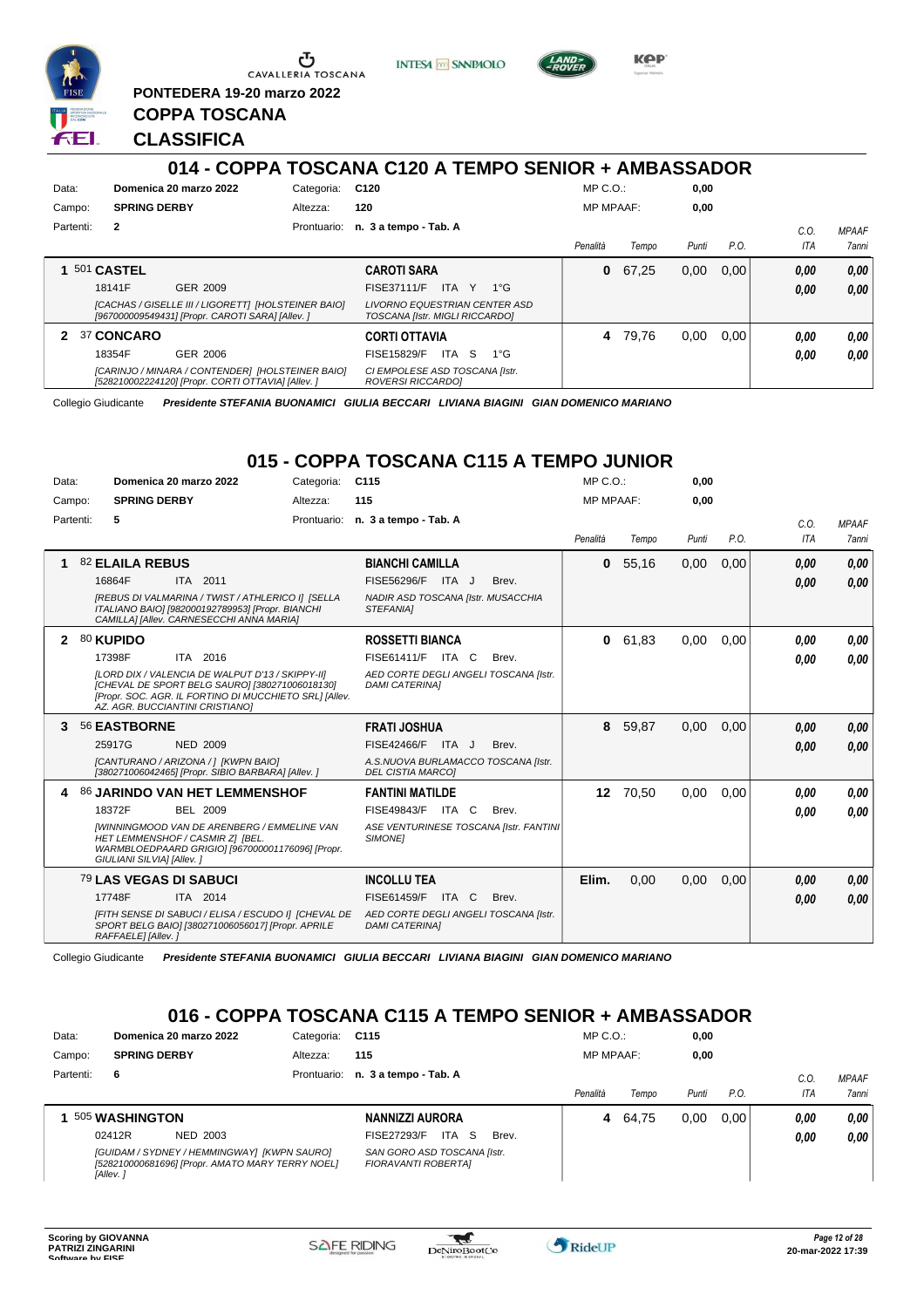

**INTESA M** SANPAOLO



**Kep** 

**PONTEDERA 19-20 marzo 2022 COPPA TOSCANA**

**CLASSIFICA**

|             |                                                                                                                                                                                           |            | 016 - COPPA TOSCANA C115 A TEMPO SENIOR + AMBASSADOR                    |                  |       |       |      |                    |                              |
|-------------|-------------------------------------------------------------------------------------------------------------------------------------------------------------------------------------------|------------|-------------------------------------------------------------------------|------------------|-------|-------|------|--------------------|------------------------------|
| Data:       | Domenica 20 marzo 2022                                                                                                                                                                    | Categoria: | C115                                                                    | $MP C. O.$ :     |       | 0.00  |      |                    |                              |
| Campo:      | <b>SPRING DERBY</b>                                                                                                                                                                       | Altezza:   | 115                                                                     | <b>MP MPAAF:</b> |       | 0.00  |      |                    |                              |
| Partenti:   | 6                                                                                                                                                                                         |            | Prontuario: n. 3 a tempo - Tab. A                                       | Penalità         | Tempo | Punti | P.O. | C.0.<br><b>ITA</b> | <b>MPAAF</b><br><b>7anni</b> |
| 2           | <b>32 BREAK TIME</b>                                                                                                                                                                      |            | <b>BIANCALANI ZOE</b>                                                   | 8                | 67,88 | 0,00  | 0,00 | 0.00               | 0.00                         |
|             | 15520F<br>ITA 2013                                                                                                                                                                        |            | FISE29357/F ITA Y 1°G                                                   |                  |       |       |      | 0.00               | 0.00                         |
|             | [BAEDEKER / GRAN GALLA / GRAF NOIR] [SELLA<br>ITALIANO GRIGIO] [982000192781681] [Propr. SEDDA<br>NATASHAI [Allev. AZ. AGR. ACQUADOLCE DI FRANCESCA<br><b>PINII</b>                       |            | C.E.SAN COLOMBANO TOSCANA [Istr.<br><b>UGORI GIANLUCAI</b>              |                  |       |       |      |                    |                              |
|             | 3 507 ZINGARO DELLE SEMENTARECCE                                                                                                                                                          |            | <b>TAMPUCCI CRISTINA</b>                                                | 8                | 86,30 | 0.00  | 0,00 | 0,00               | 0,00                         |
|             | 13099F<br>ITA 2010                                                                                                                                                                        |            | ITA SA 1°G<br>3650/F                                                    |                  |       |       |      | 0,00               | 0.00                         |
|             | <b>IARKO III / GATTAGARISTA DELLE SEMENTARECCE /</b><br>QUIDAM DE REVELI [SELLA ITALIANO BAIO]<br>[982000123234115] [Propr. MENCARELLI LUCA] [Allev. AZ.<br><b>AGR. SEMENTARECCE SRL1</b> |            | C.I.POGGETTINI TOSCANA [Istr. BECCARI<br><b>GIOVANNII</b>               |                  |       |       |      |                    |                              |
| 4           | 58 PICCOLINA                                                                                                                                                                              |            | <b>CAVALLINI DUCCIO</b>                                                 | 16               | 75,47 | 0.00  | 0.00 | 0.00               | 0,00                         |
|             | 13149F<br>GER 2005                                                                                                                                                                        |            | <b>FISE25228/F ITA S</b><br>Brev.                                       |                  |       |       |      | 0.00               | 0.00                         |
|             | [PONTIFEX / ROMINA / RODNEY] [WESTFALEN BAIO]<br>[2764414112383053] [Propr. BANDINELLI CAROLINA]<br>[Allev.]                                                                              |            | C.E.SAN COLOMBANO TOSCANA [Istr.<br><b>UGORI GIANLUCAI</b>              |                  |       |       |      |                    |                              |
| 5 506 GIPSY |                                                                                                                                                                                           |            | <b>LANINI ELEONORA</b>                                                  | 20               | 86.64 | 0.00  | 0.00 | 0.00               | 0.00                         |
|             | 10490F<br>ITA 2006                                                                                                                                                                        |            | FISE19608/D ITA S<br>Brev.                                              |                  |       |       |      | 0,00               | 0.00                         |
|             | [NARCISO / KELLY'S MISTRESS / SUPER KELLY] [SELLA<br>ITALIANO BAIO] [977121001822210] [Propr. BEEBY SUSAN<br><b>WRAY] [Allev. BEEBY SUSAN WRAY]</b>                                       |            | A.S.NUOVA BURLAMACCO TOSCANA [Istr.<br><b>DE CESARE MARICA]</b>         |                  |       |       |      |                    |                              |
|             | 504 SPECIAL ONE SIEPI                                                                                                                                                                     |            | <b>GRASSINI CHIARA</b>                                                  | Elim.            | 0,00  | 0,00  | 0,00 | 0.00               | 0.00                         |
|             | 09344D<br>ITA 2010                                                                                                                                                                        |            | FISE36498/F<br>ITA Y<br>$1^{\circ}G$                                    |                  |       |       |      | 0,00               | 0.00                         |
|             | [CHOPIN / SIEPI BRIOLETTE / GRATIANUS] [SELLA<br>ITALIANO BAIO] [982000123236644] [Propr. NOVO<br>GIULIANA] [Allev. CIRCOLO IPPICO LE SIEPI]                                              |            | SIENA RIDING CLUB 2 JUMPING TEAM ASD<br>TOSCANA [Istr. MATTEUCCI MAURO] |                  |       |       |      |                    |                              |

Collegio Giudicante *Presidente STEFANIA BUONAMICI GIULIA BECCARI LIVIANA BIAGINI GIAN DOMENICO MARIANO*

# **017 - COPPA TOSCANA B110 A TEMPO JUNIOR**

| Data:     | Domenica 20 marzo 2022                                                                                                                                                          | Categoria:  | <b>B110</b>                                                             | $MP C. O.$ :     |         | 0,00  |      |            |               |
|-----------|---------------------------------------------------------------------------------------------------------------------------------------------------------------------------------|-------------|-------------------------------------------------------------------------|------------------|---------|-------|------|------------|---------------|
| Campo:    | <b>SPRING DERBY</b>                                                                                                                                                             | Altezza:    | 110                                                                     | <b>MP MPAAF:</b> |         | 0,00  |      |            |               |
| Partenti: | 10                                                                                                                                                                              | Prontuario: | n. 3 a tempo - Tab. A                                                   |                  |         |       |      | C.O.       | <b>MPAAF</b>  |
|           |                                                                                                                                                                                 |             |                                                                         | Penalità         | Tempo   | Punti | P.O. | <b>ITA</b> | 7anni         |
| 1         | 91 QUICK AND EASY II Z                                                                                                                                                          |             | <b>TETI RACHELE</b>                                                     | 0                | 56,79   | 0,00  | 0,00 | 0.00       | 0,00          |
|           | 12735F<br>BEL 2005                                                                                                                                                              |             | <b>FISE61295/F</b><br>ITA J<br>Brev.                                    |                  |         |       |      | 0.00       | 0.00          |
|           | [QUIDAM DE REVEL / FEMMENOR / NIMMERDOR]<br>[ZANGERSHEIDE BAIO] [528210000953503] [Propr. DELLA<br>PACE GIULIA MARIAI [Allev.]                                                  |             | AED CORTE DEGLI ANGELI TOSCANA [Istr.<br><b>DAMI CATERINAI</b>          |                  |         |       |      |            |               |
|           | 2 511 DAKOTA                                                                                                                                                                    |             | <b>VENTURELLI ASIA</b>                                                  | 0                | 62,40   | 0,00  | 0.00 | 0,00       | 0,00          |
|           | 17652F<br>ITA 2012                                                                                                                                                              |             | FISE68123/F ITA J<br>Brev.                                              |                  |         |       |      | 0,00       | 0.00          |
|           | [-/-/-] [SCONOSCIUTA BAIO] [380271006065862] [Propr.<br>SCIRER'S RANCH HORSES ASD] [Allev. CIRCOLO IPPICO<br><b>LAGO DI VENEREI</b>                                             |             | ASD SCIRER'S RANCH HORSES TOSCANA<br>[Istr. EPIFANI FILOMENA]           |                  |         |       |      |            |               |
|           | 3 508 RA OUL PUYSALTAIS                                                                                                                                                         |             | <b>GAETA FRANCO</b>                                                     | 0                | 71.25   | 0.00  | 0.00 | 0.00       | 0.00          |
|           | 15032F<br>FRA 2005                                                                                                                                                              |             | FISE30098/H ITA J<br>Brev.                                              |                  |         |       |      | 0.00       | 0.00          |
|           | <b>ICOOK DU MIDOUR / VENUS DU THEILLET / NYKIASI</b><br>[ANGLO ARABO FRANCESE GRIGIO] [250259799010773]<br>[Propr. HAPPY HORSE SSD A RL] [Allev.]                               |             | SIENA RIDING CLUB 2 JUMPING TEAM ASD<br>TOSCANA [Istr. MATTEUCCI MAURO] |                  |         |       |      |            |               |
| 4         | 85 ZENOBIO                                                                                                                                                                      |             | <b>ROSSETTI SOFIA</b>                                                   |                  | 4 59,54 | 0,00  | 0,00 | 0,00       | 0,00          |
|           | 21151A<br>ITA 2015                                                                                                                                                              |             | FISE61413/F ITA C<br>Brev.                                              |                  |         |       |      | 0,00       | 0.00          |
|           | [KSAR-SITTE / PARIGINA / PIRADIN] [SELLA ITALIANO<br>BAIO] [982000196473828] [Propr. SCAGNOLI DANILO]<br>[Allev. MILIA SAVERIO]                                                 |             | AED CORTE DEGLI ANGELI TOSCANA [Istr.<br><b>DAMI CATERINAI</b>          |                  |         |       |      |            |               |
| 5         | <b>88 MESSI</b>                                                                                                                                                                 |             | <b>FAVILLI VIRGINIA</b>                                                 |                  | 4 62.78 | 0.00  | 0.00 | 0.00       | 0.00          |
|           | 13883F<br>ITA 2009                                                                                                                                                              |             | FISE63698/F<br>ITA C<br>Brev.                                           |                  |         |       |      | 0.00       | 0.00          |
|           | [USTINOV / GAZELLE ST.HUBERT / LANDWIN] [SELLA<br>ITALIANO BAIO] [941000014560067] [Propr. AZ. AGR.<br>BELVEDERE DI FANTOZZI] [Allev. AZ. AGR. BELVEDERE DI<br><b>FANTOZZII</b> |             | SCUDERIE DEL VENTO ASD TOSCANA [Istr.<br><b>INNOCENTI MARCOI</b>        |                  |         |       |      |            |               |
|           | <b>Scoring by GIOVANNA</b>                                                                                                                                                      |             |                                                                         |                  |         |       |      |            | Page 13 of 28 |

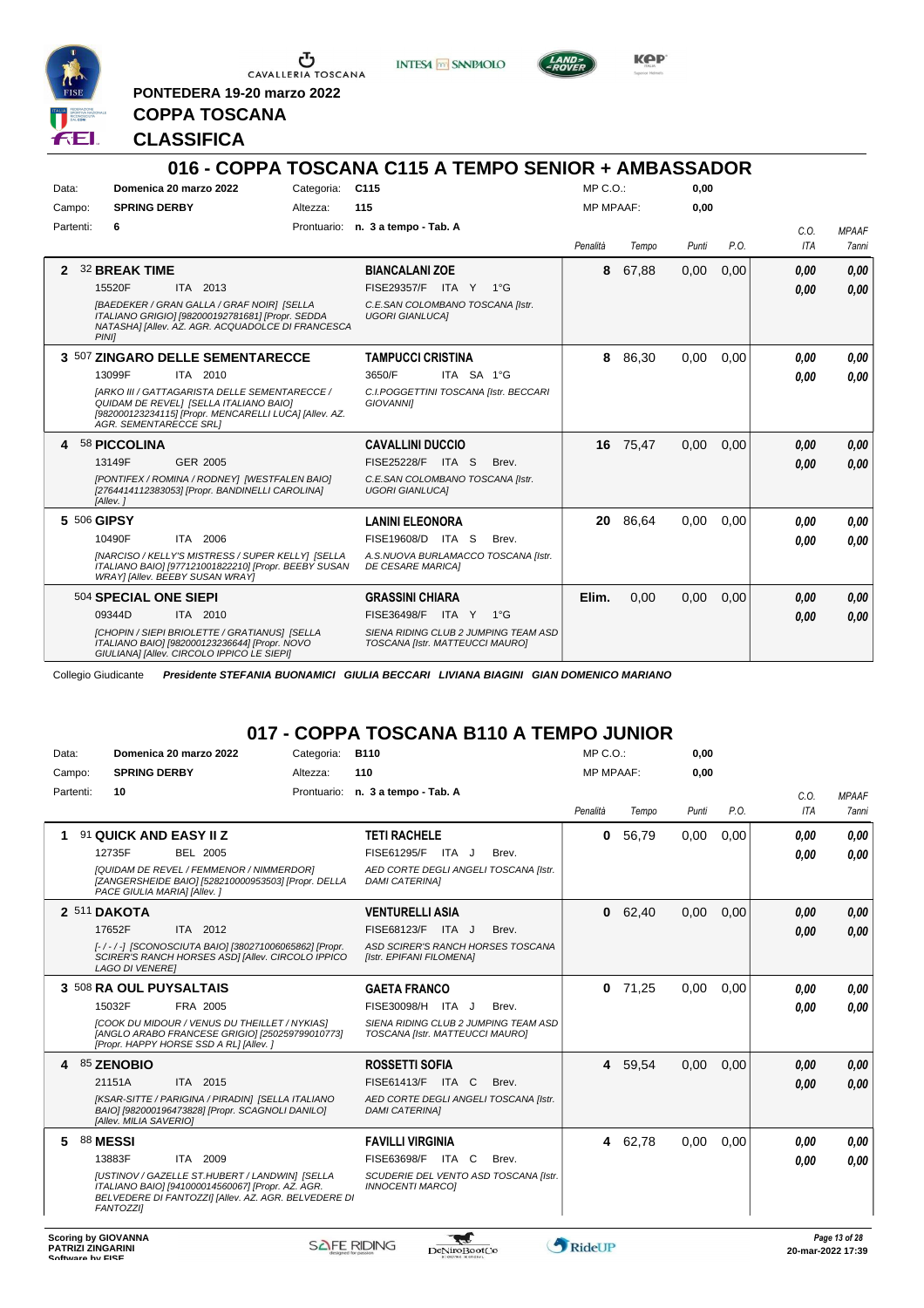

 $\sigma$  cavalleria toscana

**PONTEDERA 19-20 marzo 2022**

**INTESA** M SANPAOLO



**Kep** 

# **CLASSIFICA**

**COPPA TOSCANA**

|           |                               |                                                                                                                                                            |            | 017 - COPPA TOSCANA B110 A TEMPO JUNIOR                        |              |                  |         |       |      |            |              |
|-----------|-------------------------------|------------------------------------------------------------------------------------------------------------------------------------------------------------|------------|----------------------------------------------------------------|--------------|------------------|---------|-------|------|------------|--------------|
| Data:     |                               | Domenica 20 marzo 2022                                                                                                                                     | Categoria: | <b>B110</b>                                                    |              | MP C. O.         |         | 0.00  |      |            |              |
| Campo:    | <b>SPRING DERBY</b>           |                                                                                                                                                            | Altezza:   | 110                                                            |              | <b>MP MPAAF:</b> |         | 0,00  |      |            |              |
| Partenti: | 10                            |                                                                                                                                                            |            | Prontuario: n. 3 a tempo - Tab. A                              |              |                  |         |       |      | C.O.       | <b>MPAAF</b> |
|           |                               |                                                                                                                                                            |            |                                                                |              | Penalità         | Tempo   | Punti | P.O. | <b>ITA</b> | <b>7anni</b> |
|           | 6 512 CARLO DEL FONTANILE     |                                                                                                                                                            |            | <b>BRANCHETTI VALERIA</b>                                      |              |                  | 4 74,49 | 0,00  | 0,00 | 0,00       | 0.00         |
|           | 17636F                        | ITA 2017                                                                                                                                                   |            | ITA J<br>FISE59813/F                                           | Brev.        |                  |         |       |      | 0.00       | 0,00         |
|           |                               | <b>ICOUPE DE COEUR / CANTURA DEL FONTANILE /</b><br>CANTURO] [SELLA ITALIANO BAIO] [380271000020267]<br>[Propr. BARBAROSSA MIRCO] [Allev. BIANCHI MICHELE] |            | ASD LA VALLE TOSCANA [Istr. TAIUTI<br><b>BARBARA]</b>          |              |                  |         |       |      |            |              |
|           | 7 513 SIR MARCUS              |                                                                                                                                                            |            | <b>NENCIONI CLARA</b>                                          |              | 8                | 61,36   | 0.00  | 0.00 | 0.00       | 0.00         |
|           | 15044F                        | ITA 2010                                                                                                                                                   |            | <b>FISE59686/F</b><br>ITA C                                    | Brev.        |                  |         |       |      | 0.00       | 0.00         |
|           | [Allev. PACI MARIA GABRIELLA] | [NOAK / MAIKE 88 / RAMIROFF] [SELLA ITALIANO SAURO]<br>[982000123247450] [Propr. PAGANELLI MARIA TERESA]                                                   |            | SAN GORO ASD TOSCANA [Istr.<br><b>FIORAVANTI ROBERTAI</b>      |              |                  |         |       |      |            |              |
| 8         | 90 LADY COSTELLI              |                                                                                                                                                            |            | <b>ROSSETTI MATILDE</b>                                        |              | 8                | 63,46   | 0,00  | 0.00 | 0,00       | 0,00         |
|           | 15203F                        | ITA 2013                                                                                                                                                   |            | FISE61412/F ITA C                                              | Brev.        |                  |         |       |      | 0.00       | 0.00         |
|           | MERI] [Allev. ORAZZINI MERI]  | <b>ICOSTELLI / ISOTTA XIV / QUIDAM DE LA CEREI ISELLA</b><br>ITALIANO SAURO] [982000192323777] [Propr. ORAZZINI                                            |            | AED CORTE DEGLI ANGELI TOSCANA [Istr.<br><b>DAMI CATERINAI</b> |              |                  |         |       |      |            |              |
|           | 510 <b>IT'S A PLEASURE</b>    |                                                                                                                                                            |            | <b>BOLDRINI MARIA AUGUSTA</b>                                  |              | Elim.            | 0.00    | 0,00  | 0.00 | 0.00       | 0,00         |
|           | 17488F                        | SLO 2007                                                                                                                                                   |            | FISE34207/F<br>ITA J                                           | Brev.        |                  |         |       |      | 0,00       | 0.00         |
|           | MARIA AUGUSTA] [Allev.]       | [IMPULS / T LISJ / GANYMED] [SLOVENSKA<br>TOPLOKRVNA BAIO] [947000000732213] [Propr. BOLDRINI                                                              |            | SAN GORO ASD TOSCANA [Istr.<br><b>FIORAVANTI ROBERTAI</b>      |              |                  |         |       |      |            |              |
| FC 31     |                               |                                                                                                                                                            |            | <b>MEACCI LETIZIA</b>                                          |              | <b>Partito</b>   |         |       |      | 0.00       | 0,00         |
|           |                               |                                                                                                                                                            |            | FISE30139/F ITA J                                              | $1^{\circ}G$ |                  |         |       |      | 0.00       | 0.00         |
|           |                               |                                                                                                                                                            |            | DEL DRAGO ASD TOSCANA [Istr. ZORZI<br><b>GIAMPIETRO]</b>       |              |                  |         |       |      |            |              |

Collegio Giudicante *Presidente STEFANIA BUONAMICI GIULIA BECCARI LIVIANA BIAGINI GIAN DOMENICO MARIANO*

### **018 - COPPA TOSCANA B110 A TEMPO SENIOR + AMBASSADOR**

| Data:     | Domenica 20 marzo 2022                                                                                         | Categoria: | <b>B110</b>                                              | $MP C. O.$ :     |       | 0,00  |      |            |              |
|-----------|----------------------------------------------------------------------------------------------------------------|------------|----------------------------------------------------------|------------------|-------|-------|------|------------|--------------|
| Campo:    | <b>SPRING DERBY</b>                                                                                            | Altezza:   | 110                                                      | <b>MP MPAAF:</b> |       | 0,00  |      |            |              |
| Partenti: | $\overline{2}$                                                                                                 |            | Prontuario: n. 3 a tempo - Tab. A                        |                  |       |       |      | C.0        | <b>MPAAF</b> |
|           |                                                                                                                |            |                                                          | Penalità         | Tempo | Punti | P.O. | <b>ITA</b> | 7anni        |
| FC.<br>6  |                                                                                                                |            | <b>SELMI VIOLA</b>                                       | <b>Partito</b>   |       |       |      | 0.00       | 0,00         |
|           |                                                                                                                |            | ITA S<br>FISE12251/F<br>1°G                              |                  |       |       |      | 0.00       | 0.00         |
|           |                                                                                                                |            | DEL DRAGO ASD TOSCANA [Istr. ZORZI<br><b>GIAMPIETROI</b> |                  |       |       |      |            |              |
|           | NP 518 CONTEA                                                                                                  |            | <b>DELLA LUNA ELISA</b>                                  | <b>N.P.</b>      | 0,00  | 0,00  | 0,00 | 0,00       | 0,00         |
|           | 09386D<br>GER 2009                                                                                             |            | ITA S<br>FISE16139/F<br>Brev.                            |                  |       |       |      | 0,00       | 0.00         |
|           | [CONTENDRO I/LADY VON CHALUET/QUINASTE]<br>[OLDENBURG BAIO] [276020000011320] [Propr. BINDI<br>CARLO] [Allev.] |            | ASD LA VALLE TOSCANA [Istr. TAIUTI<br><b>BARBARA1</b>    |                  |       |       |      |            |              |

Collegio Giudicante *Presidente STEFANIA BUONAMICI GIULIA BECCARI LIVIANA BIAGINI GIAN DOMENICO MARIANO*

### **019 - COPPA TOSCANA B100 A TEMPO JUNIOR**

| Data:     | Domenica 20 marzo 2022                                                                                                              |             | <b>B100</b><br>Categoria:                                     |                  | $MP C. O.$ : |       | 0,00 |      |              |
|-----------|-------------------------------------------------------------------------------------------------------------------------------------|-------------|---------------------------------------------------------------|------------------|--------------|-------|------|------|--------------|
| Campo:    | <b>SPRING DERBY</b><br>Altezza:                                                                                                     |             | 100                                                           | <b>MP MPAAF:</b> |              | 0,00  |      |      |              |
| Partenti: | 14                                                                                                                                  | Prontuario: | n. 3 a tempo - Tab. A                                         |                  |              |       |      | C.O  | <b>MPAAF</b> |
|           |                                                                                                                                     |             |                                                               | Penalità         | Tempo        | Punti | P.O. | ITA  | <b>7anni</b> |
|           | <b>1 511 DAKOTA</b>                                                                                                                 |             | <b>VENTURELLI ASIA</b>                                        | 0                | 52.96        | 0.00  | 0.00 | 0.00 | 0.00         |
|           | 2012<br>17652F<br>ITA.                                                                                                              |             | ITA.<br>Brev.<br>FISE68123/F<br>- J                           |                  |              |       |      | 0.00 | 0.00         |
|           | [-/-/-] [SCONOSCIUTA BAIO] [380271006065862] [Propr.<br>SCIRER'S RANCH HORSES ASDI [Allev. CIRCOLO IPPICO<br><b>LAGO DI VENEREI</b> |             | ASD SCIRER'S RANCH HORSES TOSCANA<br>[Istr. EPIFANI FILOMENA] |                  |              |       |      |      |              |

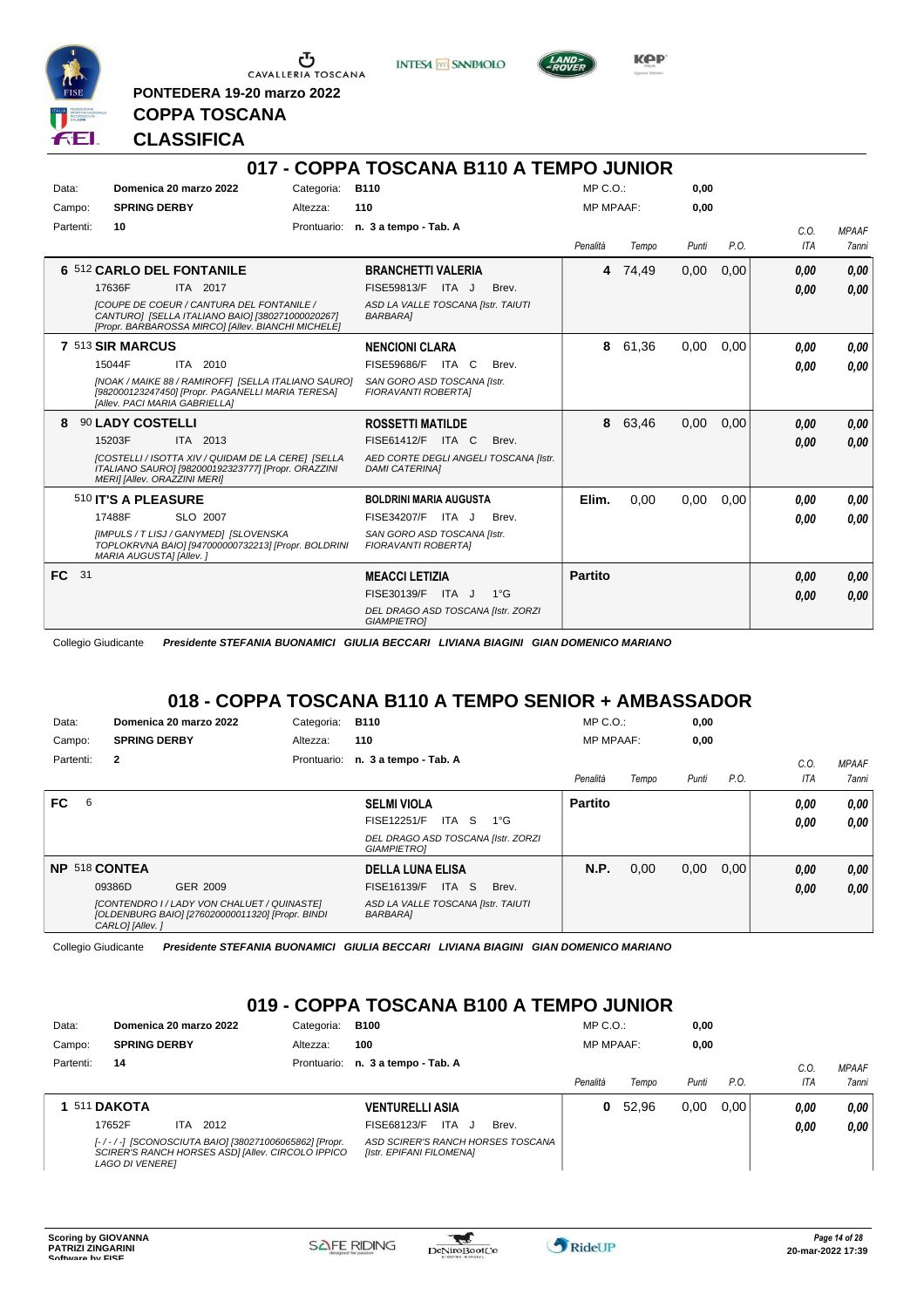

 $\mathop{\mathbf{U}}_{\mathop{\mathbf{CAVALLERIA}}}\mathop{\mathbf{Coxana}}$ 

**PONTEDERA 19-20 marzo 2022**

**INTESA** M SANPAOLO



KOP<sup>®</sup>

# **COPPA TOSCANA CLASSIFICA**

|                  |                                                                                                                                                            |                    | 019 - COPPA TOSCANA B100 A TEMPO JUNIOR                     |                  |         |       |      |                   |               |
|------------------|------------------------------------------------------------------------------------------------------------------------------------------------------------|--------------------|-------------------------------------------------------------|------------------|---------|-------|------|-------------------|---------------|
| Data:            | Domenica 20 marzo 2022                                                                                                                                     | Categoria:         | <b>B100</b>                                                 | MP C.O.:         |         | 0,00  |      |                   |               |
| Campo:           | <b>SPRING DERBY</b>                                                                                                                                        | Altezza:           | 100                                                         | <b>MP MPAAF:</b> |         | 0,00  |      |                   |               |
| Partenti:        | 14                                                                                                                                                         |                    | Prontuario: n. 3 a tempo - Tab. A                           |                  |         |       |      | C.O.              | <b>MPAAF</b>  |
|                  |                                                                                                                                                            |                    |                                                             | Penalità         | Tempo   | Punti | P.O. | ITA               | 7anni         |
|                  |                                                                                                                                                            |                    |                                                             |                  |         |       |      |                   |               |
|                  | 2 112 CRACKOUNETTE                                                                                                                                         |                    | <b>BARSOTTI MARTINA</b>                                     | 0                | 54,85   | 0.00  | 0,00 | 0.00              | 0,00          |
|                  | 17057F<br>FRA 2012                                                                                                                                         |                    | <b>FISE47285/F</b><br>ITA J<br>Brev.                        |                  |         |       |      | 0.00              | 0.00          |
|                  | [SECRET SINGER / FAZENDERA / IAGO] [ANGLO ARABO<br>BAIO] [250258500057041] [Propr. EQUIPASSIONE S.R.L.]                                                    |                    | LE PRADE ASD TOSCANA [Istr. BENEDETTI<br>ALESSANDRO]        |                  |         |       |      |                   |               |
|                  | [Allev.]                                                                                                                                                   |                    |                                                             |                  |         |       |      |                   |               |
|                  | 3 512 CARLO DEL FONTANILE                                                                                                                                  |                    | <b>BRANCHETTI VALERIA</b>                                   | 0                | 61,85   | 0.00  | 0,00 | 0.00              | 0,00          |
|                  | 17636F<br>ITA 2017                                                                                                                                         |                    | FISE59813/F<br>ITA J<br>Brev.                               |                  |         |       |      | 0.00              | 0.00          |
|                  | <b>[COUPE DE COEUR / CANTURA DEL FONTANILE /</b><br>CANTURO] [SELLA ITALIANO BAIO] [380271000020267]<br>[Propr. BARBAROSSA MIRCO] [Allev. BIANCHI MICHELE] |                    | ASD LA VALLE TOSCANA [Istr. TAIUTI<br><b>BARBARA]</b>       |                  |         |       |      |                   |               |
|                  | 4 106 PIPPEREDDU                                                                                                                                           |                    | <b>SAMMURI GIULIA</b>                                       | 0                | 62,66   | 0,00  | 0,00 | 0.00              | 0,00          |
|                  | 14189F<br>ITA 2008                                                                                                                                         |                    | FISE61526/F ITA C<br>Brev.                                  |                  |         |       |      | 0.00              | 0.00          |
|                  | [ANIMO / ISPANIA / AVENIR] [SELLA ITALIANO BAIO]                                                                                                           |                    | LIVORNO EQUESTRIAN CENTER ASD                               |                  |         |       |      |                   |               |
|                  | [982009106735085] [Propr. MORACCI CLAUDIA] [Allev.<br>CHERI SALVATORE]                                                                                     |                    | TOSCANA [Istr. MIGLI RICCARDO]                              |                  |         |       |      |                   |               |
|                  | 5 515 CITTA 210179499                                                                                                                                      |                    | <b>GHELARDI GIULIA</b>                                      | 0                | 65,91   | 0.00  | 0.00 | 0.00              | 0,00          |
|                  | 16040F<br><b>BEL 1999</b>                                                                                                                                  |                    | FISE31730/F<br>ITA J<br>Brev.                               |                  |         |       |      | 0.00              | 0.00          |
|                  | [CARPACCIO / ZELENA II / LAGOS] [HOLSTEINER SAURO]                                                                                                         |                    | CENTRO IPPICO PISANO SSD A RL                               |                  |         |       |      |                   |               |
|                  | [981100000056906] [Propr. AZIENDA AGRICOLA ARNINO DI<br>GIAN MARCO PANINI] [Allev.]                                                                        |                    | TOSCANA [Istr. DILONARDO MANUELA]                           |                  |         |       |      |                   |               |
| 6                | <b>48 ZARA LOULOU</b>                                                                                                                                      |                    | <b>BALLATORI RACHELE</b>                                    | 0                | 67,92   | 0.00  | 0,00 | 0,00              | 0,00          |
|                  | GER 2009<br>18481F                                                                                                                                         |                    | FISE57641/F ITA C<br>Brev.                                  |                  |         |       |      | 0.00              | 0.00          |
|                  | [C-TRENTON Z / JULIA'S LADY / LORD CALANDO]                                                                                                                |                    | CLUB IPPICO IL CAVALIERE ASD TOSCANA                        |                  |         |       |      |                   |               |
|                  | [HOLSTEINER GRIGIO] [276020000653307] [Propr.<br>PUGGELLI BARBARA] [Allev.]                                                                                |                    | [Istr. FANTOZZI MATTEO]                                     |                  |         |       |      |                   |               |
|                  | <b>7 104 BART</b>                                                                                                                                          |                    | <b>GIANNETTA MATILDE</b>                                    |                  | 4 56,80 | 0.00  | 0,00 | 0.00              | 0,00          |
|                  | 12570F<br><b>NED 2006</b>                                                                                                                                  |                    | FISE62929/F ITA C<br>Brev.                                  |                  |         |       |      | 0.00              | 0.00          |
|                  | [UPGRADE / NORALY / HAMAR] [KWPN BAIO]<br>[528210000878675] [Propr. SELVI SABINA] [Allev.]                                                                 |                    | NADIR ASD TOSCANA [Istr. MUSACCHIA<br>STEFANIA]             |                  |         |       |      |                   |               |
| 8                | 94 PANYS DE STE HERMELLE (BE)                                                                                                                              |                    |                                                             |                  | 4 61,99 |       |      |                   |               |
|                  | FRA 2003<br>05278H                                                                                                                                         |                    | <b>ALVONI GRETA</b><br><b>FISE48882/F</b><br>ITA C<br>Brev. |                  |         | 0.00  | 0,00 | 0.00              | 0,00          |
|                  | <b>ISURCOUF DE REVEL / NALTYSSE DE STE HERMELLE</b>                                                                                                        |                    | CLUB IPPICO IL CAVALIERE ASD TOSCANA                        |                  |         |       |      | 0.00              | 0.00          |
|                  | (BE) / BILLY DU LYS] [SELLA FRANCESE BAIO]<br>[985120023307635] [Propr. CIPULLO GAETANO] [Allev. ]                                                         |                    | [Istr. FANTOZZI MATTEO]                                     |                  |         |       |      |                   |               |
| 9                | 95 RAPA NUI DI SANTA PAOLA                                                                                                                                 |                    | <b>LANZILLOTTI MATTEO</b>                                   | 4                | 62,56   | 0.00  | 0,00 | 0.00              | 0,00          |
|                  | 19491A<br>ITA 2010                                                                                                                                         |                    | <b>FISE46267/F</b><br>ITA J<br>Brev.                        |                  |         |       |      | 0.00              | 0.00          |
|                  | [CONTE DELLA CACCIA / BALADIA / ACADIUS] [SELLA                                                                                                            |                    | CI EMPOLESE ASD TOSCANA [Istr. BIANCHI                      |                  |         |       |      |                   |               |
|                  | ITALIANO GRIGIO] [982000123242886] [Propr.<br>FONTANELLA MARCO] [Allev. FONTANELLA MARCO]                                                                  |                    | <b>ALESSIOI</b>                                             |                  |         |       |      |                   |               |
|                  | <b>10 510 IT'S A PLEASURE</b>                                                                                                                              |                    | <b>BOLDRINI MARIA AUGUSTA</b>                               | 4                | 62,88   | 0.00  | 0,00 | 0.00              | 0,00          |
|                  | SLO 2007<br>17488F                                                                                                                                         |                    | FISE34207/F ITA J<br>Brev.                                  |                  |         |       |      | 0.00              | 0,00          |
|                  | [IMPULS / T LISJ / GANYMED] [SLOVENSKA                                                                                                                     |                    | SAN GORO ASD TOSCANA [Istr.                                 |                  |         |       |      |                   |               |
|                  | TOPLOKRVNA BAIO] [947000000732213] [Propr. BOLDRINI<br>MARIA AUGUSTA] [Allev.]                                                                             |                    | <b>FIORAVANTI ROBERTAI</b>                                  |                  |         |       |      |                   |               |
| 11               | 49 LAND WALD VD KAMPEL                                                                                                                                     |                    | <b>FRATI KLERVI</b>                                         | 4                | 66,89   | 0,00  | 0,00 | 0,00              | 0,00          |
|                  | 14724F<br><b>NED 2003</b>                                                                                                                                  |                    | FISE57031/F ITA C<br>Brev.                                  |                  |         |       |      | 0.00              | 0,00          |
|                  | [LANDGOLD / QUALITIE VD MISPELAERE / GOTTWALD]                                                                                                             |                    | A.S.NUOVA BURLAMACCO TOSCANA [Istr.                         |                  |         |       |      |                   |               |
|                  | [ZANGERSHEIDE BAIO] [981100000313308] [Propr.<br>LAZZERI COSTANZA] [Allev.]                                                                                |                    | <b>DEL CISTIA MARCO]</b>                                    |                  |         |       |      |                   |               |
|                  | 12 89 SCINTILLA SAURA                                                                                                                                      |                    | <b>TETI SOFIA</b>                                           |                  | 8 57,13 | 0.00  | 0,00 | 0,00              | 0,00          |
|                  | 17730F<br>ITA 2017                                                                                                                                         |                    | FISE61450/F<br>ITA C<br>Brev.                               |                  |         |       |      | 0.00              | 0,00          |
|                  | [CAN CAN DEL TERRICCIO / ATTENTION / ALMETO Z]                                                                                                             |                    | AED CORTE DEGLI ANGELI TOSCANA [Istr.                       |                  |         |       |      |                   |               |
|                  | [SELLA ITALIANO SAURO] [380271000036199] [Propr.<br>PISANI ELENA] [Allev. PISANI ELENA]                                                                    |                    | <b>DAMI CATERINAI</b>                                       |                  |         |       |      |                   |               |
|                  | 13 526 GORKI VAN 'T KEIZERSHOF                                                                                                                             |                    | <b>CASELLA MADDALENA</b>                                    | 8                | 86,11   | 0.00  | 0,00 | 0.00              | 0,00          |
|                  | 18211F<br>BEL 2006                                                                                                                                         |                    | FISE59503/F<br>ITA J<br>Brev.                               |                  |         |       |      | 0.00              | 0.00          |
|                  | [ORLANDO / WILKE / SHEYENNE DE BAUGY] [BEL.                                                                                                                |                    | CENTRO IPPICO PISANO SSD A RL                               |                  |         |       |      |                   |               |
|                  | WARMBLOEDPAARD BAIO] [981100000079727] [Propr.<br>CENTRO IPPICO PISANO SSD A RLI [Allev.]                                                                  |                    | TOSCANA [Istr. DILONARDO MANUELA]                           |                  |         |       |      |                   |               |
|                  | 105 <b>ILKA B</b>                                                                                                                                          |                    | <b>SODINI FEDERICO</b>                                      | Rit.             | 0,00    | 0,00  | 0,00 | 0.00              | 0,00          |
|                  | 17696F<br><b>NED 2013</b>                                                                                                                                  |                    | FISE62524/F<br>ITA C<br>Brev.                               |                  |         |       |      | 0.00              | 0,00          |
|                  | [TOULON X6772 / RILKA B / CALVADOS] [KWPN BAIO]                                                                                                            |                    | LE PRADE ASD TOSCANA [Istr. BENEDETTI                       |                  |         |       |      |                   |               |
|                  | [528210004005408] [Propr. SODINI FEDERICO] [Allev.]<br><b>Scoring by GIOVANNA</b>                                                                          |                    | ALESSANDRO]                                                 |                  |         |       |      |                   | Page 15 of 28 |
| Coffware by EICE | <b>PATRIZI ZINGARINI</b>                                                                                                                                   | <b>SAFE RIDING</b> | <b>DeNiroBootCo</b>                                         | RideUP           |         |       |      | 20-mar-2022 17:39 |               |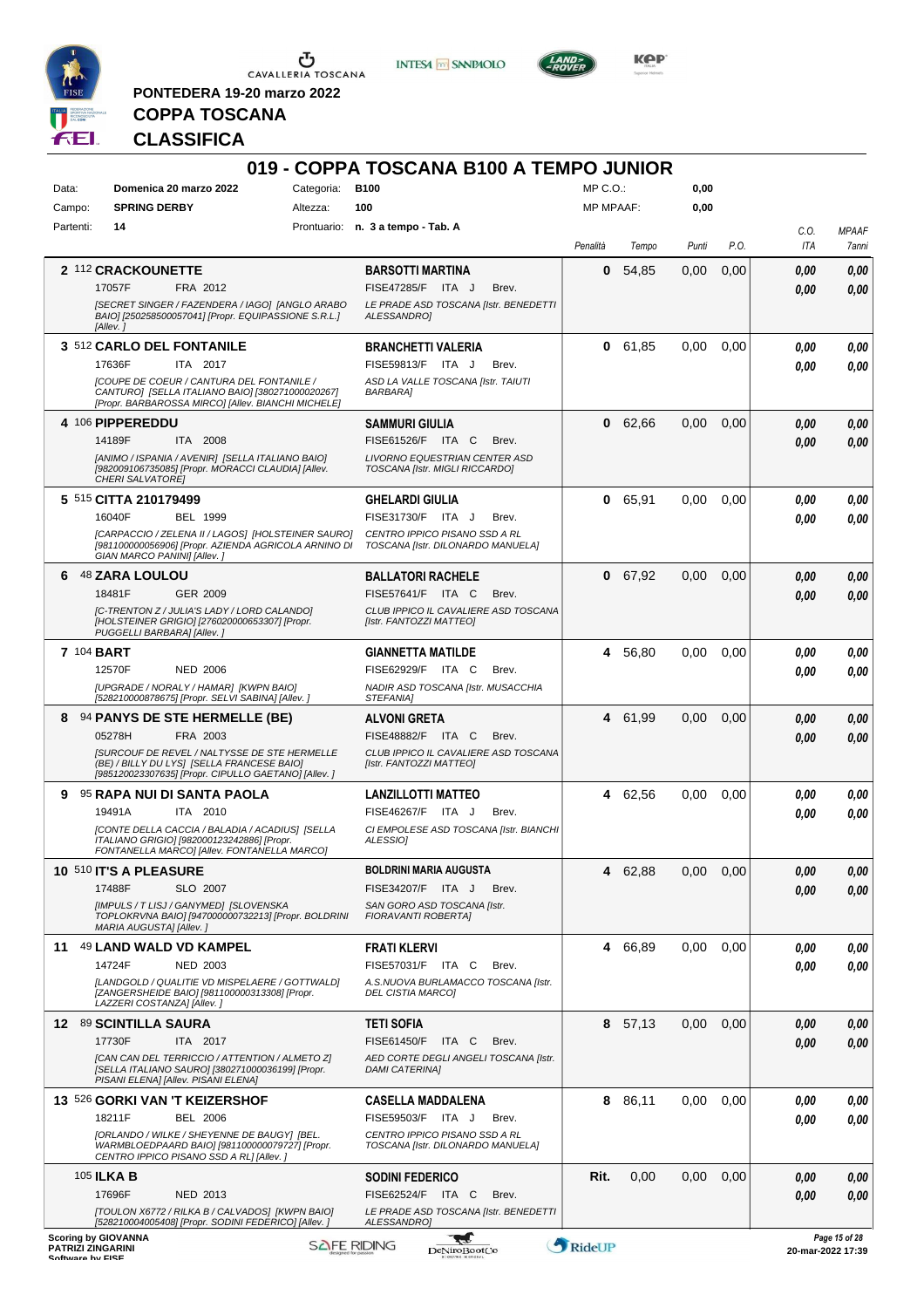

Ⴠ CAVALLERIA TOSCANA **PONTEDERA 19-20 marzo 2022**





**CLASSIFICA**

**COPPA TOSCANA**

Collegio Giudicante *Presidente STEFANIA BUONAMICI GIULIA BECCARI LIVIANA BIAGINI GIAN DOMENICO MARIANO*

### **020 - COPPA TOSCANA B100 A TEMPO SENIOR + AMBASSADOR**

| Data: |           |                         | Domenica 20 marzo 2022                                                                                    | Categoria: | <b>B100</b>                                                     |       | $MP C. O.$ :     |       | 0,00  |      |      |              |
|-------|-----------|-------------------------|-----------------------------------------------------------------------------------------------------------|------------|-----------------------------------------------------------------|-------|------------------|-------|-------|------|------|--------------|
|       | Campo:    | <b>SPRING DERBY</b>     |                                                                                                           | Altezza:   | 100                                                             |       | <b>MP MPAAF:</b> |       | 0,00  |      |      |              |
|       | Partenti: | 6                       |                                                                                                           |            | Prontuario: n. 3 a tempo - Tab. A                               |       |                  |       |       |      | C.O. | <b>MPAAF</b> |
|       |           |                         |                                                                                                           |            |                                                                 |       | Penalità         | Tempo | Punti | P.O. | ITA  | <b>7anni</b> |
|       |           | 92 GOLDEN GIGGS TIME    |                                                                                                           |            | <b>FIORAVANTI LETIZIA</b>                                       |       | 0                | 60,57 | 0,00  | 0,00 | 0,00 | 0.00         |
|       |           | 15325F                  | NED 2011                                                                                                  |            | <b>FISE56551/F</b><br>ITA S                                     | Brev. |                  |       |       |      | 0,00 | 0.00         |
|       |           |                         | [QUALITY TIME / REFINA / VOLTAIRE] [KWPN BAIO]<br>[528210002634297] [Propr. FIORAVANTI LETIZIA] [Allev. ] |            | CI EMPOLESE ASD TOSCANA [Istr.<br><b>ROVERSI RICCARDOI</b>      |       |                  |       |       |      |      |              |
|       |           | 2 518 CONTEA            |                                                                                                           |            | <b>DELLA LUNA ELISA</b>                                         |       | 0                | 61,41 | 0.00  | 0.00 | 0,00 | 0,00         |
|       |           | 09386D                  | GER 2009                                                                                                  |            | FISE16139/F ITA S                                               | Brev. |                  |       |       |      | 0,00 | 0.00         |
|       |           | CARLO] [Allev.]         | [CONTENDRO I/LADY VON CHALUET/QUINASTE]<br>[OLDENBURG BAIO] [276020000011320] [Propr. BINDI               |            | ASD LA VALLE TOSCANA [Istr. TAIUTI<br><b>BARBARA1</b>           |       |                  |       |       |      |      |              |
|       |           | 3 514 BLITS             |                                                                                                           |            | <b>SANTUCCI NICOLETTA</b>                                       |       | 0                | 64.18 | 0.00  | 0.00 | 0,00 | 0.00         |
|       |           | 22161G                  | <b>NED 2006</b>                                                                                           |            | FISE38668/F<br>ITA SA Brev.                                     |       |                  |       |       |      | 0,00 | 0.00         |
|       |           |                         | [TENERIFE / OJELSKE / PETER PAN] [KWPN BAIO]<br>[528210000833064] [Propr. TEANI LUCA] [Allev. ]           |            | CAMPALTO S.S.D. TOSCANA [Istr. BEDINI<br><b>GUALTIEROI</b>      |       |                  |       |       |      |      |              |
|       |           | 4 114 MESANTA           |                                                                                                           |            | <b>RECUSANI SARA</b>                                            |       | 0                | 65,13 | 0,00  | 0,00 | 0,00 | 0.00         |
|       |           | 10269F                  | ITA 2005                                                                                                  |            | FISE19144/F<br>ITA S                                            | Brev. |                  |       |       |      | 0,00 | 0.00         |
|       |           | <b>MACCAGLIA PAOLO1</b> | [GARWASCH / JESOBEL / WINDSOR] [SELLA ITALIANO<br>BAIO] [977121001240898] [Propr. GRASSI JESSICA] [Allev. |            | CI EMPOLESE ASD TOSCANA [Istr.<br><b>ROVERSI RICCARDOI</b>      |       |                  |       |       |      |      |              |
|       |           | 5 517 CICALO            |                                                                                                           |            | <b>MILANI FRANCESCA</b>                                         |       | 4                | 72,93 | 0,00  | 0,00 | 0,00 | 0.00         |
|       |           | 16260F                  | GER 2010                                                                                                  |            | FISE12754/R ITA S                                               | Brev. |                  |       |       |      | 0,00 | 0.00         |
|       |           |                         | [COLMANI / PIALOTTA / PONTIFEX] [WESTFALEN BAIO]<br>[276020000110290] [Propr. MILANI FRANCESCA] [Allev.]  |            | ASD LA VALLE TOSCANA [Istr. TAIUTI<br><b>BARBARA1</b>           |       |                  |       |       |      |      |              |
|       |           | <b>NP 516 DINKIE V</b>  |                                                                                                           |            | <b>LOMBARDI AMANDA</b>                                          |       | N.P.             | 0.00  | 0,00  | 0,00 | 0,00 | 0.00         |
|       |           | 13696F                  | <b>NED 2008</b>                                                                                           |            | FISE30597/F<br>ITA S                                            | Brev. |                  |       |       |      | 0,00 | 0.00         |
|       |           |                         | [MANNO / INKIE / ALPINIST] [KWPN SAURO]<br>[528210002241016] [Propr. CECCHI LISA] [Allev.]                |            | A.S.NUOVA BURLAMACCO TOSCANA [Istr.<br><b>DE CESARE MARICAI</b> |       |                  |       |       |      |      |              |

Collegio Giudicante *Presidente STEFANIA BUONAMICI GIULIA BECCARI LIVIANA BIAGINI GIAN DOMENICO MARIANO*

### **021 - COPPA TOSCANA B90 A TEMPO JUNIOR**

| Data:     | Domenica 20 marzo 2022                                                                                                                                                    | Categoria:  | B90                                                                | $MP C. O.$ :     |       | 0.00  |      |             |                       |
|-----------|---------------------------------------------------------------------------------------------------------------------------------------------------------------------------|-------------|--------------------------------------------------------------------|------------------|-------|-------|------|-------------|-----------------------|
| Campo:    | <b>SPRING DERBY</b>                                                                                                                                                       | Altezza:    | 90                                                                 | <b>MP MPAAF:</b> |       | 0,00  |      |             |                       |
| Partenti: | 11                                                                                                                                                                        | Prontuario: | n. 3 a tempo - Tab. A                                              | Penalità         | Tempo | Punti | P.O. | C.0.<br>ITA | <b>MPAAF</b><br>7anni |
| 1         | 103 VANITY DU SUD                                                                                                                                                         |             | <b>MATTUGINI ADELE</b>                                             | 0                | 40,59 | 0,00  | 0,00 | 0.00        | 0,00                  |
|           | 03989C<br>FRA 2009                                                                                                                                                        |             | FISE66506/F<br>ITA C<br>Brev.                                      |                  |       |       |      | 0.00        | 0.00                  |
|           | [X / X / 1 [SCONOSCIUTA GRIGIO] [250259700389776]<br>[Propr. EQUIPASSIONE S.R.L.] [Allev.]                                                                                |             | LE PRADE ASD TOSCANA [Istr. BENEDETTI<br>ALESSANDROI               |                  |       |       |      |             |                       |
|           | 2 531 ALDABRA                                                                                                                                                             |             | <b>MEUCCI MARGHERITA</b>                                           | 0                | 46,21 | 0,00  | 0,00 | 0,00        | 0.00                  |
|           | ITA 2008<br>16207F                                                                                                                                                        |             | <b>FISE37724/F</b><br>ITA J<br>Brev.                               |                  |       |       |      | 0,00        | 0,00                  |
|           | <b>ICOLOSSUS / DEFINITIV GIRL / DEFINITIVE ARTICLEI</b><br>[PUROSANGUE INGLESE BAIO SCURO]<br>[982009106680463] [Propr. GAROFALO ANDREA] [Allev. SC<br><b>TAMARA SASI</b> |             | CENTRO IPPICO PISANO SSD A RL<br>TOSCANA [Istr. DILONARDO MANUELA] |                  |       |       |      |             |                       |
|           | 3 107 BOTERBLOEM                                                                                                                                                          |             | <b>MASI RACHELE</b>                                                | 0                | 46,34 | 0,00  | 0,00 | 0.00        | 0,00                  |
|           | <b>NED 2006</b><br>14631F                                                                                                                                                 |             | FISE58642/F<br>ITA C<br>Brev.                                      |                  |       |       |      | 0.00        | 0.00                  |
|           | [PATJN / PARADIJSVOGEL / UNITAS] [KWPN BAIO]<br>[528210000846252] [Propr. CONSORTI CRISTINA] [Allev.]                                                                     |             | SCUDERIE DEL VENTO ASD TOSCANA [Istr.<br><b>INNOCENTI MARCOI</b>   |                  |       |       |      |             |                       |
|           | 4 524 FARINE                                                                                                                                                              |             | TARTAGLIA VIOLA                                                    | 0                | 47,09 | 0,00  | 0,00 | 0,00        | 0,00                  |
|           | 17784F<br><b>NED 2010</b>                                                                                                                                                 |             | <b>FISE61700/F</b><br>ITA J<br>Brev.                               |                  |       |       |      | 0.00        | 0.00                  |
|           | [ATLEET / LORETTE / DROOMWALS] [KWPN SAURO]<br>[528210002553266] [Propr. A.S.D. CENTRO EQUESTRE<br><b>BELLAVISTA]</b> [Allev.]                                            |             | CE BELLAVISTA ASD TOSCANA [Istr. TALINI<br><b>RICCARDOI</b>        |                  |       |       |      |             |                       |

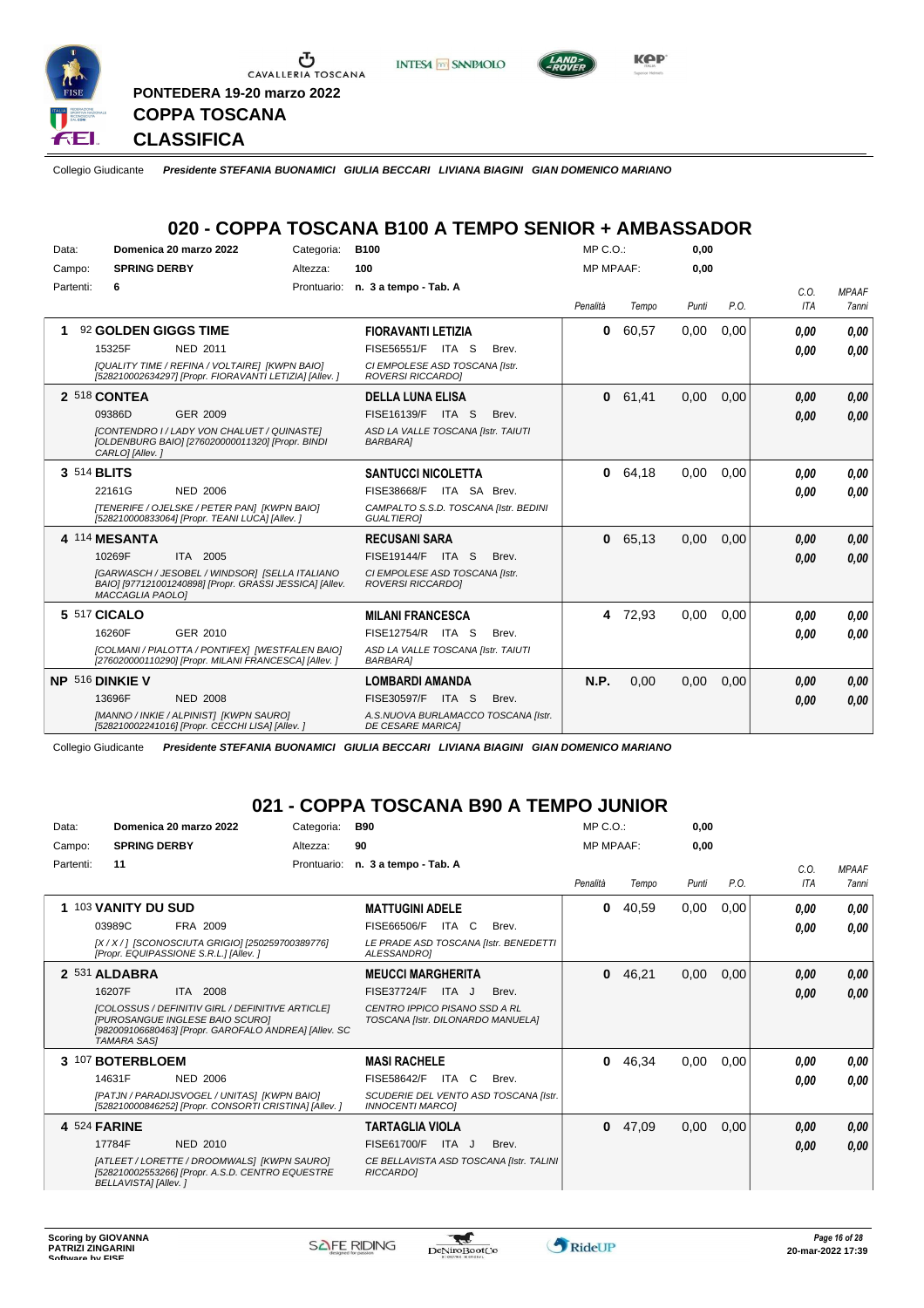

**PONTEDERA 19-20 marzo 2022**

**INTESA M** SANPAOLO



**Kep** 

# **COPPA TOSCANA CLASSIFICA**

|           |                          |                                                                                                                                                    |            | 021 - COPPA TOSCANA B90 A TEMPO JUNIOR                                 |                  |           |       |      |            |              |
|-----------|--------------------------|----------------------------------------------------------------------------------------------------------------------------------------------------|------------|------------------------------------------------------------------------|------------------|-----------|-------|------|------------|--------------|
| Data:     |                          | Domenica 20 marzo 2022                                                                                                                             | Categoria: | <b>B90</b>                                                             | $MP C. O.$ :     |           | 0,00  |      |            |              |
| Campo:    | <b>SPRING DERBY</b>      |                                                                                                                                                    | Altezza:   | 90                                                                     | <b>MP MPAAF:</b> |           | 0,00  |      |            |              |
| Partenti: | 11                       |                                                                                                                                                    |            | Prontuario: n. 3 a tempo - Tab. A                                      |                  |           |       |      | C.O.       | <b>MPAAF</b> |
|           |                          |                                                                                                                                                    |            |                                                                        | Penalità         | Tempo     | Punti | P.O. | <b>ITA</b> | 7anni        |
|           |                          | 5 111 JIMAGINE DE LA NOYELLE                                                                                                                       |            | <b>MUSINA EMMA</b>                                                     | 0                | 47,75     | 0,00  | 0.00 | 0.00       | 0.00         |
|           | 18210F                   | BEL 2015                                                                                                                                           |            | FISE50803/F ITA C<br>Brev.                                             |                  |           |       |      | 0.00       | 0.00         |
|           |                          | JJOY VAN'T ZORGVLIET / VOLGA DE LA NOYELLE / EL<br>ESPOIR DE RETZI [CHEVAL DE SPORT BELG BAIO]<br>[981100004109487] [Propr. PRUNAI ELISA] [Allev.] |            | <b>LIVORNO EQUESTRIAN CENTER ASD</b><br>TOSCANA [Istr. MIGLI RICCARDO] |                  |           |       |      |            |              |
|           |                          | 6 54 BAT VAN T' WINKELVELDEKE                                                                                                                      |            | <b>RAMACCIOTTI GINEVRA</b>                                             | $\mathbf{0}$     | 51,36     | 0.00  | 0.00 | 0,00       | 0,00         |
|           | 12161E                   | <b>BEL 2007</b>                                                                                                                                    |            | FISE47269/F<br>ITA C<br>Brev.                                          |                  |           |       |      | 0.00       | 0.00         |
|           | VALENTINA] [Allev.]      | [REXAR DU HOUSSOIT / VANITY / CLINTON] [SELLA<br>BELGA BAIO] [981100000569890] [Propr. IANNICE                                                     |            | LE PRADE ASD TOSCANA [Istr. BENEDETTI<br>ALESSANDROI                   |                  |           |       |      |            |              |
|           |                          | 7 523 VERSAILLES V/D WAGENHEIDE                                                                                                                    |            | <b>GIANNINI MELISSA</b>                                                |                  | 0 52,97   | 0.00  | 0.00 | 0.00       | 0.00         |
|           | 18188F                   | <b>BEL 2005</b>                                                                                                                                    |            | FISE64264/F ITA J<br>Brev.                                             |                  |           |       |      | 0.00       | 0.00         |
|           | MELISSA] [Allev.]        | [CONAN Z / LESLY / CONCORDE] [CHEVAL DE SPORT<br>BELG BAIO] [967000001163817] [Propr. GIANNINI                                                     |            | CE LA LUNA ASD TOSCANA [Istr. DEVERIO<br>ALESSANDRA]                   |                  |           |       |      |            |              |
|           |                          | 8 520 WIRELESS CONNECTED                                                                                                                           |            | <b>COLAIOCCO GIORGIA</b>                                               | $\mathbf{0}$     | 58,98     | 0,00  | 0.00 | 0.00       | 0.00         |
|           | 16849A                   | <b>NED 2003</b>                                                                                                                                    |            | FISE67999/F ITA C<br>Brev.                                             |                  |           |       |      | 0.00       | 0,00         |
|           |                          | [XXX / XXX / ] [NEDERLANDS RIJPAAR. BAIO]<br>[528210000650484] [Propr. CASTELLI SHANTI] [Allev. ]                                                  |            | A.S.NUOVA BURLAMACCO TOSCANA [Istr.<br>DE CESARE MARICA]               |                  |           |       |      |            |              |
|           | 9 521 APOLLO             |                                                                                                                                                    |            | <b>COMMELLINI REBECCA GIOVANNA</b>                                     |                  | 4 46,54   | 0,00  | 0.00 | 0.00       | 0.00         |
|           | 16175F                   | GER 2009                                                                                                                                           |            | FISE67036/F ITA C<br>Brev.                                             |                  |           |       |      | 0.00       | 0.00         |
|           | $S.A.S$ ] [Allev. ]      | [AMANTINO / PONTESSINA / PONTIFEX] [WESTFALEN<br>SAURO] [380271006047363] [Propr. AP SPORTHORSES                                                   |            | SAN GORO ASD TOSCANA [Istr.<br><b>FIORAVANTI ROBERTAI</b>              |                  |           |       |      |            |              |
|           | 10 519 MASQUENADA        |                                                                                                                                                    |            | <b>BARSOTTI ILARIA</b>                                                 |                  | 4 47.69   | 0.00  | 0.00 | 0.00       | 0.00         |
|           | 11261F                   | ITA 2007                                                                                                                                           |            | FISE71513/F ITA J<br>Brev.                                             |                  |           |       |      | 0,00       | 0.00         |
|           |                          | [LUCKY BOY / WINZERINA / AHORN] [SELLA ITALIANO<br>BAIO] [985000380504233] [Propr. DILONARDO MANUELA]<br>[Allev. DILONARDO MANUELA]                |            | CENTRO IPPICO PISANO SSD A RL<br>TOSCANA [Istr. DILONARDO MANUELA]     |                  |           |       |      |            |              |
|           | 11 522 FILIGRANE         |                                                                                                                                                    |            | <b>PAVLIDIS GINEVRA</b>                                                |                  | 20 122,39 | 0,00  | 0,00 | 0,00       | 0,00         |
|           | 15847F                   | <b>GER 2008</b>                                                                                                                                    |            | FISE66889/F ITA J<br>Brev.                                             |                  |           |       |      | 0.00       | 0.00         |
|           | HORSE SSD A RL1 [Allev.] | [FÜRST GRANDIOS / FÜRSTIN / FÜRST PICCOLO]<br>[WESTFALEN BAIO] [276097202601009] [Propr. HAPPY                                                     |            | CE BELLAVISTA ASD TOSCANA [Istr. TALINI<br>RICCARDO1                   |                  |           |       |      |            |              |

Collegio Giudicante *Presidente STEFANIA BUONAMICI GIULIA BECCARI LIVIANA BIAGINI GIAN DOMENICO MARIANO*

# **022 - COPPA TOSCANA B90 A TEMPO SENIOR**

| Data:     |                                                        | Domenica 20 marzo 2022                                                                                                                 | Categoria:  | <b>B90</b>                                                         |                 |                                         | MP C. O.         |       | 0.00  |      |      |                                    |
|-----------|--------------------------------------------------------|----------------------------------------------------------------------------------------------------------------------------------------|-------------|--------------------------------------------------------------------|-----------------|-----------------------------------------|------------------|-------|-------|------|------|------------------------------------|
| Campo:    | <b>SPRING DERBY</b>                                    |                                                                                                                                        | Altezza:    | 90                                                                 |                 |                                         | <b>MP MPAAF:</b> |       | 0,00  |      |      |                                    |
| Partenti: | $\overline{7}$                                         |                                                                                                                                        | Prontuario: | n. 3 a tempo - Tab. A                                              |                 |                                         |                  |       |       |      | C.O. | <b>MPAAF</b>                       |
|           |                                                        |                                                                                                                                        |             |                                                                    |                 |                                         | Penalità         | Tempo | Punti | P.O. | ITA  | <b>7anni</b>                       |
|           | 530 LITTLE CALIX                                       |                                                                                                                                        |             | <b>MARCHI ALESSIO</b>                                              |                 |                                         | 0                | 48,26 | 0,00  | 0,00 | 0,00 | 0,00                               |
|           | 12115E                                                 | <b>GER 2007</b>                                                                                                                        |             | FISE45186/F                                                        | ITA.<br>S       | Brev.                                   |                  |       |       |      | 0,00 | 0,00                               |
|           |                                                        | [CALICO / LITTLE TREASURE / LANDFRIENDEN]<br>[WESTFALEN GRIGIO] [] [Propr. MANARA PAOLO] [Allev. ]                                     |             | TOSCANA [Istr. MATTEUCCI MAURO]                                    |                 | SIENA RIDING CLUB 2 JUMPING TEAM ASD    |                  |       |       |      |      |                                    |
|           | 2 533 CHESTHER                                         |                                                                                                                                        |             | <b>FERRARO FATIMA</b>                                              |                 |                                         | 0                | 48,76 | 0,00  | 0,00 | 0.00 | 0,00                               |
|           | 29776G                                                 | <b>NED 2007</b>                                                                                                                        |             | FISE35033/F                                                        | ITA S           | Brev.                                   |                  |       |       |      | 0.00 | 0.00                               |
|           |                                                        | [EPILOT / NAIDEE / LUX] [KWPN BAIO] [528210000892640]<br>[Propr. CASCIANESE COUNTRY CLUB] [Allev. ]                                    |             | SAN GORO ASD TOSCANA [Istr.<br><b>FIORAVANTI ROBERTAI</b>          |                 |                                         |                  |       |       |      |      |                                    |
|           |                                                        | 3 527 SEDUCTEUR BO REGARD                                                                                                              |             | <b>RIBECAI IRENE</b>                                               |                 |                                         | 0                | 49,50 | 0,00  | 0,00 | 0,00 | 0,00                               |
|           | 12185E                                                 | FRA 2006                                                                                                                               |             | <b>FISE57729/F</b>                                                 | <b>ITA</b><br>Y | Brev.                                   |                  |       |       |      | 0,00 | 0,00                               |
|           | [Propr. BO.MA. SRL] [Allev. ]                          | [LITSAM / ORANGE MECANIK / DIAMANT DE SEMILLY]<br>[SELLA FRANCESE PEZZATO BAIO] [250259700374471]                                      |             | CENTRO IPPICO PISANO SSD A RL<br>TOSCANA [Istr. DILONARDO MANUELA] |                 |                                         |                  |       |       |      |      |                                    |
|           | 4 532 DAIDOSIL                                         |                                                                                                                                        |             | <b>TELLINI ALESSIA</b>                                             |                 |                                         | 4                | 43,86 | 0.00  | 0,00 | 0,00 | 0.00                               |
|           | 21396BXX                                               | ITA 2004                                                                                                                               |             | FISE35884/F                                                        | ITA Y           | Brev.                                   |                  |       |       |      | 0,00 | 0,00                               |
|           |                                                        | [QUIK STAR / DEBORAH / RAMIRO Z] [SELLA ITALIANO<br>BAIO] [977121001084311] [Propr. NEBEL GLENDA] [Allev.<br>FRACASSO CLAUDIO SILVERII |             | <b>VALERIA1</b>                                                    |                 | CAMPALTO S.S.D. TOSCANA [Istr. GAMBOGI] |                  |       |       |      |      |                                    |
|           | <b>Scoring by GIOVANNA</b><br><b>PATRIZI ZINGARINI</b> |                                                                                                                                        |             | <b>SAFE RIDING</b>                                                 | DeNiroBoot('o   |                                         | RideUP           |       |       |      |      | Page 17 of 28<br>20-mar-2022 17:39 |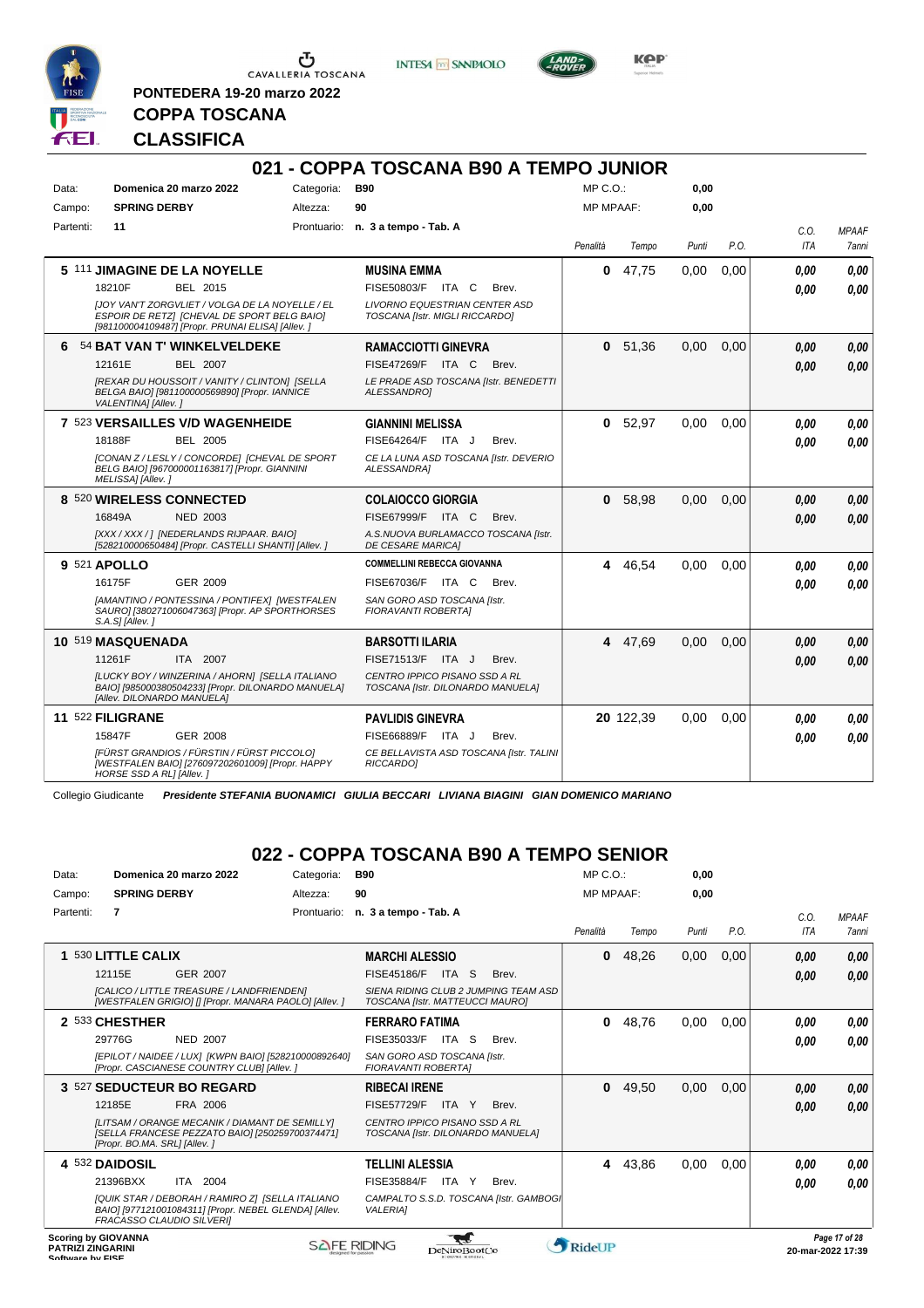

**PONTEDERA 19-20 marzo 2022**

**INTESA** M SANPAOLO



**KPP** 

# **CLASSIFICA**

**COPPA TOSCANA**

|           | 022 - COPPA TOSCANA B90 A TEMPO SENIOR                                                                                          |                                                        |                                                                 |                  |       |       |      |      |              |  |  |  |  |  |
|-----------|---------------------------------------------------------------------------------------------------------------------------------|--------------------------------------------------------|-----------------------------------------------------------------|------------------|-------|-------|------|------|--------------|--|--|--|--|--|
| Data:     | Domenica 20 marzo 2022                                                                                                          | Categoria:                                             | B90                                                             | $MP C. O.$ :     |       | 0,00  |      |      |              |  |  |  |  |  |
| Campo:    | <b>SPRING DERBY</b>                                                                                                             | Altezza:                                               | 90                                                              | <b>MP MPAAF:</b> |       | 0,00  |      |      |              |  |  |  |  |  |
| Partenti: | $\overline{7}$                                                                                                                  | Prontuario:                                            | n. 3 a tempo - Tab. A                                           |                  |       |       |      | C.O. | <b>MPAAF</b> |  |  |  |  |  |
|           |                                                                                                                                 |                                                        |                                                                 | Penalità         | Tempo | Punti | P.O. | ITA  | 7anni        |  |  |  |  |  |
|           | 5 108 GAIGIN                                                                                                                    |                                                        | <b>NANNI KATIUSCIA</b>                                          | 4                | 49,19 | 0,00  | 0.00 | 0,00 | 0,00         |  |  |  |  |  |
|           | ITA 2006<br>10871F                                                                                                              |                                                        | <b>FISE56700/F</b><br>SA Brev.<br>ITA                           |                  |       |       |      | 0.00 | 0.00         |  |  |  |  |  |
|           | [HEARTBREAKER / ELYSSA / NARCOS II] [SELLA<br>ITALIANO BAIO] [972000000584716] [Propr. SCETTRO<br>LAURA] [Allev. SCETTRO LAURA] | NADIR ASD TOSCANA [Istr. MUSACCHIA<br><b>STEFANIAI</b> |                                                                 |                  |       |       |      |      |              |  |  |  |  |  |
|           | <b>6 516 DINKIE V</b>                                                                                                           |                                                        | <b>LOMBARDI AMANDA</b>                                          | 10               | 83,81 | 0,00  | 0,00 | 0.00 | 0.00         |  |  |  |  |  |
|           | 13696F<br><b>NED 2008</b>                                                                                                       |                                                        | FISE30597/F<br>ITA S<br>Brev.                                   |                  |       |       |      | 0.00 | 0.00         |  |  |  |  |  |
|           | [MANNO / INKIE / ALPINIST] [KWPN SAURO]<br>[528210002241016] [Propr. CECCHI LISA] [Allev. ]                                     |                                                        | A.S.NUOVA BURLAMACCO TOSCANA [Istr.<br><b>DE CESARE MARICAI</b> |                  |       |       |      |      |              |  |  |  |  |  |
|           | 529 REALITA                                                                                                                     |                                                        | <b>BELLI LORENZO</b>                                            | Elim.            | 0,00  | 0,00  | 0.00 | 0.00 | 0.00         |  |  |  |  |  |
|           | 16772F<br>CZE 2010                                                                                                              |                                                        | <b>FISE47457/F</b><br>ITA<br>Y<br>Brev.                         |                  |       |       |      | 0,00 | 0.00         |  |  |  |  |  |
|           | [ROCK'N ROLL / CHVILKA / FLAMB] [ BAIO]<br>[956000002339583] [Propr. BELLI LORENZO] [Allev. ]                                   |                                                        | CE BELLAVISTA ASD TOSCANA [Istr. TALINI<br><b>RICCARDOI</b>     |                  |       |       |      |      |              |  |  |  |  |  |

Collegio Giudicante *Presidente STEFANIA BUONAMICI GIULIA BECCARI LIVIANA BIAGINI GIAN DOMENICO MARIANO*

### **023 - COPPA TOSCANA LB80 A TEMPO JUN/SEN**

| Data:     | Domenica 20 marzo 2022                                                                                                                                                                                                         | Categoria: | <b>LB80</b>                                                        | MP C. O.         |        | 0,00  |      |            |              |
|-----------|--------------------------------------------------------------------------------------------------------------------------------------------------------------------------------------------------------------------------------|------------|--------------------------------------------------------------------|------------------|--------|-------|------|------------|--------------|
| Campo:    | <b>SPRING DERBY</b>                                                                                                                                                                                                            | Altezza:   | 80                                                                 | <b>MP MPAAF:</b> |        | 0,00  |      |            |              |
| Partenti: | 11                                                                                                                                                                                                                             |            | Prontuario: n. 3 a tempo - Tab. A                                  |                  |        |       |      | C.O.       | <b>MPAAF</b> |
|           |                                                                                                                                                                                                                                |            |                                                                    | Penalità         | Tempo  | Punti | P.O. | <b>ITA</b> | 7anni        |
|           | 1 539 GRANNY GREY                                                                                                                                                                                                              |            | <b>VELANI ELENA</b>                                                | 0                | 42,27  | 0,00  | 0,00 | 0.00       | 0,00         |
|           | 18028F<br>IRL 2006                                                                                                                                                                                                             |            | FISE68234/F ITA S<br>A LUDI                                        |                  |        |       |      | 0.00       | 0.00         |
|           | <b>IKRAFTY CLOVER / CATHERINES DIAMOND /</b><br>FLAGMOUNT KING] [SELLA IRLANDESE GRIGIO]<br>[372141404531238] [Propr. AZ AGRICOLA LA LUNA DI<br>DEVRIO ALESSANDRAI [Allev. AZ AGRICOLA LA LUNA DI<br><b>DEVRIO ALESSANDRA1</b> |            | CE LA LUNA ASD TOSCANA [Istr. DEVERIO<br>ALESSANDRA1               |                  |        |       |      |            |              |
|           | 2 591 ELTON                                                                                                                                                                                                                    |            | <b>FORTINI DORA</b>                                                |                  | 046,94 | 0,00  | 0.00 | 0.00       | 0,00         |
|           | 08498F<br>GER 2002                                                                                                                                                                                                             |            | FISE50890/F ITA C<br>A LUDI                                        |                  |        |       |      | 0.00       | 0,00         |
|           | [ELDINO / CHANTAL / CALVADOR] [WESTFALEN BAIO]<br>[972000000013258] [Propr. BRAVI ISABELLA] [Allev. ]                                                                                                                          |            | CE LA LUNA ASD TOSCANA [Istr. DEVERIO<br>ALESSANDRA]               |                  |        |       |      |            |              |
|           | 3 73 GALASSIA                                                                                                                                                                                                                  |            | <b>CAVINI EMMA</b>                                                 |                  | 048,64 | 0.00  | 0.00 | 0.00       | 0,00         |
|           | 031971<br><b>SCN 2006</b>                                                                                                                                                                                                      |            | FISE60658/F<br>ITA C<br>A LUDI                                     |                  |        |       |      | 0.00       | 0.00         |
|           | [941000001192009] [Propr. VADRUCCI GUERINO] [Allev. ]                                                                                                                                                                          |            | LE PRADE ASD TOSCANA [Istr. BENEDETTI<br>ALESSANDRO]               |                  |        |       |      |            |              |
|           | 4 561 ZUNNY DI CAMPALTO                                                                                                                                                                                                        |            | <b>BETTI EMMA</b>                                                  | $\mathbf{0}$     | 49,85  | 0,00  | 0,00 | 0.00       | 0,00         |
|           | 17217F<br>ITA 2011                                                                                                                                                                                                             |            | FISE48613/F<br>A LUDI<br>ITA J                                     |                  |        |       |      | 0.00       | 0,00         |
|           | IDOUGLAS (EX ROUSSEAU) / GUNNY DI CAMPLATO /<br>AHORN] [SELLA ITALIANO SAURO] [941000012129660]<br>[Propr. CENTRO IPPICO PISANO SSD A RL] [Allev.<br><b>TRAVERSA MANUELA1</b>                                                  |            | CENTRO IPPICO PISANO SSD A RL<br>TOSCANA [Istr. DILONARDO MANUELA] |                  |        |       |      |            |              |
|           | 5 544 VIONIEER DI CAMPALTO                                                                                                                                                                                                     |            | <b>ANDREOZZI ESTER</b>                                             | 0                | 51.08  | 0.00  | 0.00 | 0.00       | 0.00         |
|           | 13296F<br>ITA 2010                                                                                                                                                                                                             |            | FISE62015/F ITA J<br>A LUDI                                        |                  |        |       |      | 0.00       | 0.00         |
|           | [SILVERSTON / QUEBEL DI CAMPALTO / DOHITZUN<br>GUERNICA] [SELLA ITALIANO GRIGIO] [98000123224307]<br>[Propr. TRAVERSA MANUELA] [Allev. TRAVERSA<br><b>MANUELA1</b>                                                             |            | CAMPALTO S.S.D. TOSCANA [Istr. SBRANA<br><b>ALICEI</b>             |                  |        |       |      |            |              |
| 6         | 74 VIVINA                                                                                                                                                                                                                      |            | <b>CASTELLACCI DUCCIO</b>                                          | 0                | 58,13  | 0,00  | 0,00 | 0.00       | 0,00         |
|           | ITA 2014<br>28545G                                                                                                                                                                                                             |            | FISE56550/F ITA SA Brev.                                           |                  |        |       |      | 0.00       | 0.00         |
|           | [NADIR DI SAN PATRIGNANO / DORIN / 1 [SELLA<br>ITALIANO GRIGIO] [982000192789500] [Propr. PAIS<br>ANTONIO] [Allev.]                                                                                                            |            | CI EMPOLESE ASD TOSCANA [Istr.<br><b>ROVERSI RICCARDOI</b>         |                  |        |       |      |            |              |
|           | <b>7 503 GLORIA</b>                                                                                                                                                                                                            |            | <b>PAOLINI ALESSIA</b>                                             | 0                | 64,71  | 0,00  | 0,00 | 0.00       | 0,00         |
|           | 19085A<br>GER 2004                                                                                                                                                                                                             |            | FISE72550/F ITA J<br>A LUDI                                        |                  |        |       |      | 0.00       | 0.00         |
|           | [COSINUS B / GRANDEZZA / DAIMLER B] [BAYERISCHES<br>WARMBLUT BAIO] [380271006005656] [Propr. OSSOLA<br>MICHELA] [Allev.]                                                                                                       |            | SCUDERIE DEL VENTO ASD TOSCANA [Istr.<br><b>INNOCENTI MARCOI</b>   |                  |        |       |      |            |              |

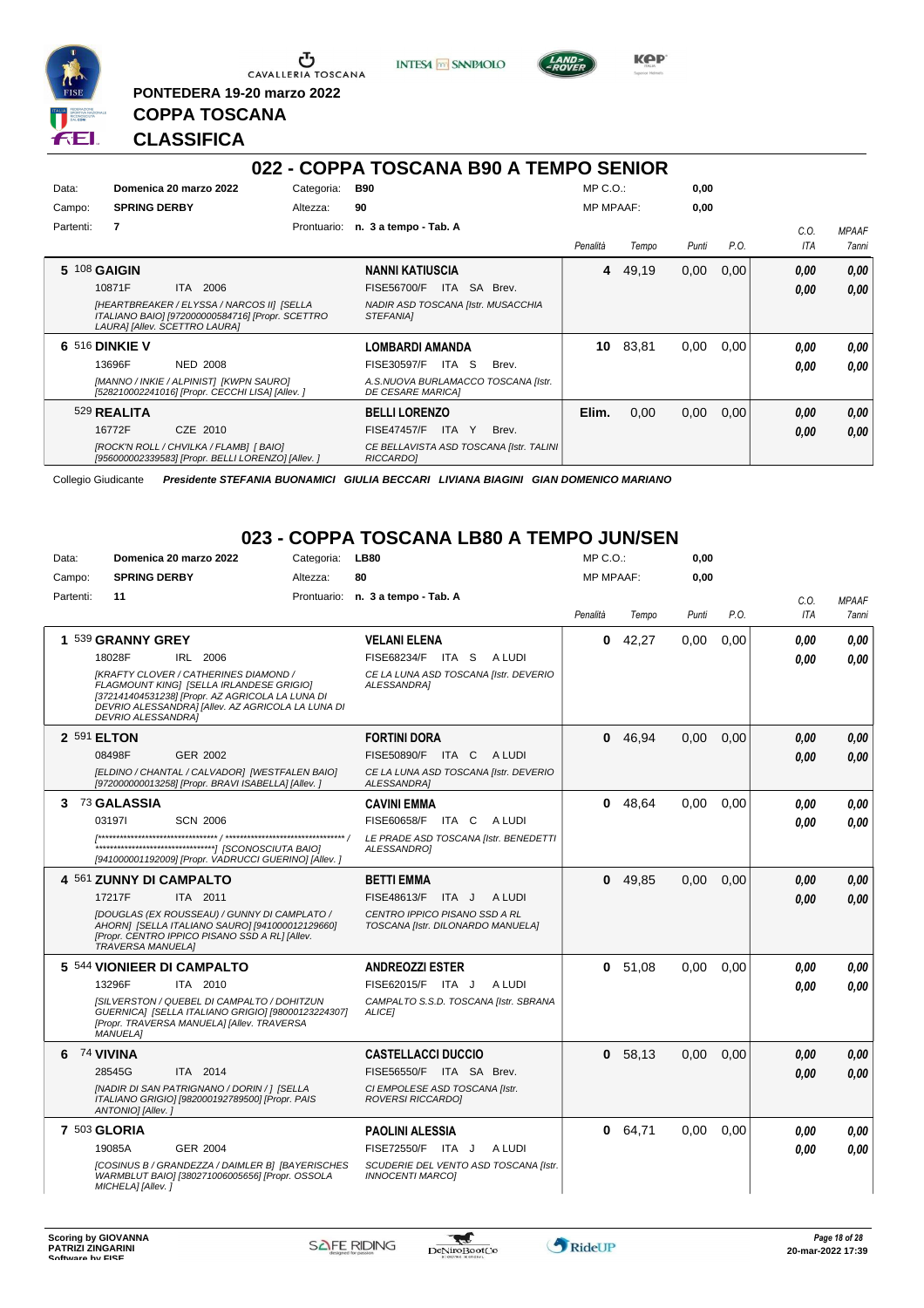





**PONTEDERA 19-20 marzo 2022 COPPA TOSCANA**

#### **CLASSIFICA**

|           |                                                                                                                                                                                                                         |             | 023 - COPPA TOSCANA LB80 A TEMPO JUN/SEN                                                                                        |                  |         |       |      |                    |                              |
|-----------|-------------------------------------------------------------------------------------------------------------------------------------------------------------------------------------------------------------------------|-------------|---------------------------------------------------------------------------------------------------------------------------------|------------------|---------|-------|------|--------------------|------------------------------|
| Data:     | Domenica 20 marzo 2022                                                                                                                                                                                                  | Categoria:  | <b>LB80</b>                                                                                                                     | $MP C. O.$ :     |         | 0.00  |      |                    |                              |
| Campo:    | <b>SPRING DERBY</b>                                                                                                                                                                                                     | Altezza:    | 80                                                                                                                              | <b>MP MPAAF:</b> |         | 0.00  |      |                    |                              |
| Partenti: | 11                                                                                                                                                                                                                      | Prontuario: | n. 3 a tempo - Tab. A                                                                                                           | Penalità         | Tempo   | Punti | P.O. | C.O.<br><b>ITA</b> | <b>MPAAF</b><br><b>7anni</b> |
|           | 8 542 ALDABRA<br>16207F<br><b>ITA 2008</b><br><b>[COLOSSUS / DEFINITIV GIRL / DEFINITIVE ARTICLE]</b><br>[PUROSANGUE INGLESE BAIO SCURO]<br>[982009106680463] [Propr. GAROFALO ANDREA] [Allev. SC<br><b>TAMARA SASI</b> |             | <b>GIOVANNINI EVA</b><br>FISE63674/F<br>ITA<br>C<br>Brev.<br>CENTRO IPPICO PISANO SSD A RL<br>TOSCANA [Istr. DILONARDO MANUELA] | 4                | 42,32   | 0,00  | 0,00 | 0.00<br>0,00       | 0,00<br>0.00                 |
|           | 9 534 LOLLY-POP<br><b>NED 2000</b><br>02382H/XX<br>[XXX / XXX / XXX] [NHS MORELLO] [528210000658732]<br>[Propr. NAVARRA FRANCESCA] [Allev.]                                                                             |             | <b>EVANS LENA</b><br>ITA J<br>A LUDI<br><b>FISE78196/F</b><br>A.S.NUOVA BURLAMACCO TOSCANA [Istr.<br><b>DE CESARE MARICAI</b>   | 4                | 45,79   | 0,00  | 0,00 | 0.00<br>0.00       | 0.00<br>0.00                 |
|           | 10 535 SEAVIEW SOFT TOUCH<br>IRL 2004<br>10907F<br>[PORSCH / RAVISHING RUBY / ZERO WATT] [IRISH<br>SPORT HORSE BAIO] [372141404323346] [Propr. NOVELLI<br>RICCARDO] [Allev. ]                                           |             | <b>NOVI GIULIA</b><br>FISE73071/F<br>ITA C<br>A LUDI<br>CAMPALTO S.S.D. TOSCANA [Istr. SBRANA<br><b>ALICEI</b>                  |                  | 4 52,83 | 0,00  | 0,00 | 0.00<br>0.00       | 0,00<br>0.00                 |
| 11        | 541 CORZELLE DELL'ARSET<br>ITA 2002<br>10287G<br>[CORIAN / GAZELLE / LORD GOTTHARD] [SELLA<br>ITALIANO GRIGIO] [968000001210349] [Propr. TAZZINI<br>DIANA] [Allev. ARSET S.R.L.]                                        |             | <b>GRASSO MARTINA</b><br>FISE65733/F<br>ITA<br>C<br>A LUDI<br>NADIR ASD TOSCANA [Istr. MUSACCHIA<br>STEFANIA]                   |                  | 4 52,89 | 0,00  | 0,00 | 0,00<br>0.00       | 0,00<br>0.00                 |

Collegio Giudicante *Presidente STEFANIA BUONAMICI GIULIA BECCARI LIVIANA BIAGINI GIAN DOMENICO MARIANO*

### **024 - COPPA TOSCANA L70 DI PRECISIONE JUN/SEN**

| Data:     | Domenica 20 marzo 2022                                                                                                                                                      | Categoria: | <b>L70</b>                                                             | MP C. O.         |       | 0,00  |      |            |              |
|-----------|-----------------------------------------------------------------------------------------------------------------------------------------------------------------------------|------------|------------------------------------------------------------------------|------------------|-------|-------|------|------------|--------------|
| Campo:    | <b>SPRING DERBY</b>                                                                                                                                                         | Altezza:   | 70                                                                     | <b>MP MPAAF:</b> |       | 0,00  |      |            |              |
| Partenti: | 14                                                                                                                                                                          |            | Prontuario: n. 1 di Precisione - Tab. A                                |                  |       |       |      | C.O.       | <b>MPAAF</b> |
|           |                                                                                                                                                                             |            |                                                                        | Penalità         | Tempo | Punti | P.O. | <b>ITA</b> | 7anni        |
|           | 1 125 M.URO                                                                                                                                                                 |            | <b>MANGANI COSTANZA</b>                                                | $\bf{0}$         | 0,00  | 0,00  | 0,00 | 0,00       | 0.00         |
|           | 18502F<br>ITA 2008                                                                                                                                                          |            | <b>FISE69780/F</b><br>A LUDI<br>ITA C                                  |                  |       |       |      | 0.00       | 0.00         |
|           | [R.BARONE / ACACIA DI SAN CARLO / TARVISIO II]<br>[MAREMMANO BAIO CILIEGIA] [941000011122624] [Propr.<br>MANGANI COSTANZA] [Allev. AZ. AGR. CASINA DELLA<br><b>BURRAIA1</b> |            | CENTRO IPPICO LO SCOIATTOLO ASD<br>TOSCANA [Istr. PAPPALETTERA SABINO] |                  |       |       |      |            |              |
|           | 1 502 RICOLA                                                                                                                                                                |            | <b>VALLARINO GANCIA LEONTINA</b>                                       | $\bf{0}$         | 0,00  | 0,00  | 0,00 | 0.00       | 0.00         |
|           | <b>GER 2006</b><br>03449C                                                                                                                                                   |            | FISE138142/B ITA C<br>A LUDI                                           |                  |       |       |      | 0.00       | 0.00         |
|           | [RICCIONE / GALINA / GRATIANUS] [RHEINLAND PFALZ<br>SAAR BAIO] [947000000141454] [Propr. JUMPING LIGURIA<br>ASD] [Allev.]                                                   |            | CENTRO IPPICO PISANO SSD A RL<br>TOSCANA [Istr. DILONARDO MANUELA]     |                  |       |       |      |            |              |
|           | 1 535 SEAVIEW SOFT TOUCH                                                                                                                                                    |            | <b>NOVI GIULIA</b>                                                     | $\bf{0}$         | 0,00  | 0.00  | 0.00 | 0.00       | 0,00         |
|           | 10907F<br>IRL 2004                                                                                                                                                          |            | FISE73071/F<br>ITA C<br>A LUDI                                         |                  |       |       |      | 0.00       | 0.00         |
|           | [PORSCH / RAVISHING RUBY / ZERO WATT] [IRISH<br>SPORT HORSE BAIO] [372141404323346] [Propr. NOVELLI<br>RICCARDO] [Allev.]                                                   |            | CAMPALTO S.S.D. TOSCANA [Istr. SBRANA<br><b>ALICEI</b>                 |                  |       |       |      |            |              |
|           | 1 552 GIPSY                                                                                                                                                                 |            | <b>LOTTI ELENA</b>                                                     | $\bf{0}$         | 0,00  | 0,00  | 0.00 | 0.00       | 0,00         |
|           | 10490F<br>ITA 2006                                                                                                                                                          |            | FISE78144/F ITA G<br>A LUDI                                            |                  |       |       |      | 0.00       | 0.00         |
|           | [NARCISO / KELLY'S MISTRESS / SUPER KELLY] [SELLA<br>ITALIANO BAIO] [977121001822210] [Propr. BEEBY SUSAN<br><b>WRAY [Allev. BEEBY SUSAN WRAY]</b>                          |            | A.S.NUOVA BURLAMACCO TOSCANA [Istr.<br><b>DE CESARE MARICAI</b>        |                  |       |       |      |            |              |
|           | 1 553 SEDUCTEUR BO REGARD                                                                                                                                                   |            | <b>BARSOTTI EVA</b>                                                    | $\bf{0}$         | 0.00  | 0.00  | 0.00 | 0.00       | 0,00         |
|           | FRA 2006<br>12185E                                                                                                                                                          |            | FISE72469/F<br>ITA C<br>A LUDI                                         |                  |       |       |      | 0.00       | 0.00         |
|           | [LITSAM / ORANGE MECANIK / DIAMANT DE SEMILLY]<br>[SELLA FRANCESE PEZZATO BAIO] [250259700374471]<br>[Propr. BO.MA. SRL] [Allev.]                                           |            | CENTRO IPPICO PISANO SSD A RL<br>TOSCANA [Istr. DILONARDO MANUELA]     |                  |       |       |      |            |              |
|           | 1 554 BARORE AA                                                                                                                                                             |            | <b>CECCHI ANNALUISA</b>                                                | $\bf{0}$         | 0,00  | 0,00  | 0,00 | 0.00       | 0.00         |
|           | 18460F<br>ITA 2017                                                                                                                                                          |            | <b>FISE72283/F</b><br>ITA C<br>A LUDI                                  |                  |       |       |      | 0.00       | 0.00         |
|           | <b>IJUPITERS MOON / NURRA BELLA / BALENTI IANGLO</b><br>ARABO SAURO] [380271000024302] [Propr. CECCHI<br>GIANLUCA] [Allev.]                                                 |            | ASD SCIRER'S RANCH HORSES TOSCANA<br>[Istr. EPIFANI FILOMENA]          |                  |       |       |      |            |              |

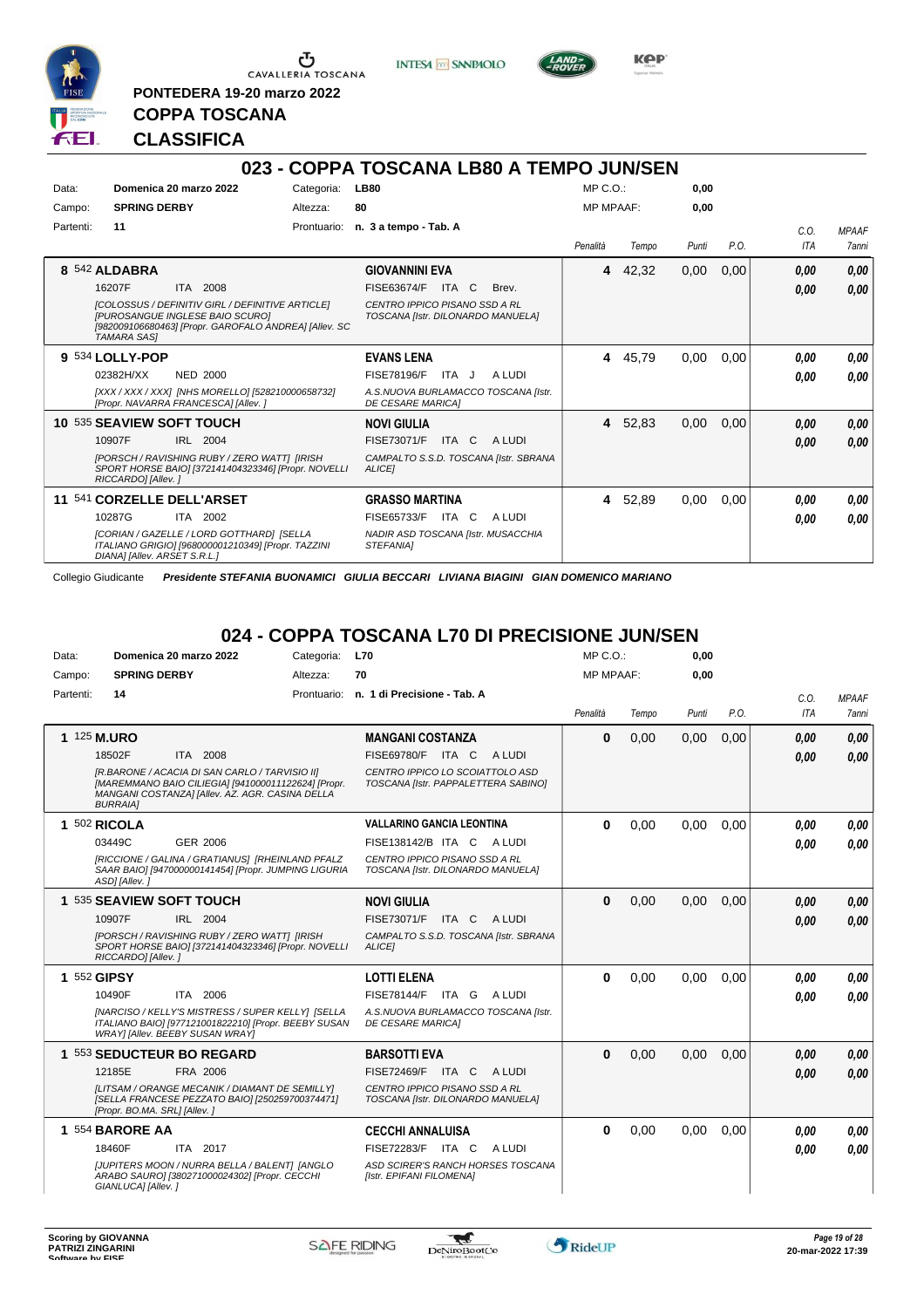

<u>ა</u> CAVALLERIA TOSCANA

**PONTEDERA 19-20 marzo 2022**

**INTESA** M SANPAOLO



**Kep** 

# **COPPA TOSCANA CLASSIFICA**

|           |                                                                                                                                                                                                                                       |                | 024 - COPPA TOSCANA L70 DI PRECISIONE JUN/SEN                                                                                |                  |       |       |      |                    |                       |
|-----------|---------------------------------------------------------------------------------------------------------------------------------------------------------------------------------------------------------------------------------------|----------------|------------------------------------------------------------------------------------------------------------------------------|------------------|-------|-------|------|--------------------|-----------------------|
| Data:     | Domenica 20 marzo 2022                                                                                                                                                                                                                | Categoria: L70 |                                                                                                                              | $MP C. O.$ :     |       | 0.00  |      |                    |                       |
| Campo:    | <b>SPRING DERBY</b>                                                                                                                                                                                                                   | Altezza:       | 70                                                                                                                           | <b>MP MPAAF:</b> |       | 0.00  |      |                    |                       |
| Partenti: | 14                                                                                                                                                                                                                                    |                | Prontuario: n. 1 di Precisione - Tab. A                                                                                      | Penalità         | Tempo | Punti | P.O. | C.O.<br><b>ITA</b> | <b>MPAAF</b><br>7anni |
|           | 1 555 STELLINA<br>18000F<br>ITA 2014<br>[-/-/-] [SCONOSCIUTA BAIO] [380271001022874] [Propr.<br>LANDI MIA] [Allev. CAMPANELLA SANTO]                                                                                                  |                | <b>REGOLI MATILDE</b><br>FISE72142/F ITA G<br>A LUDI<br>ASD SCIRER'S RANCH HORSES TOSCANA<br>[Istr. EPIFANI FILOMENA]        | 0                | 0,00  | 0,00  | 0,00 | 0.00<br>0.00       | 0.00<br>0.00          |
|           | 1 556 CRYSTA<br>13596F<br>ITA 2010<br>[CRISTO / CHYMERA / HATTRICK] [SELLA ITALIANO BAIO]<br>[941000012125564] [Propr. MUSACCHIA STEFANIA] [Allev.<br><b>MUSACCHIA STEFANIAI</b>                                                      |                | <b>CECCHERINI ALICE</b><br>FISE71359/F ITA J<br>A LUDI<br>NADIR ASD TOSCANA [Istr. MUSACCHIA<br><b>STEFANIAI</b>             | $\bf{0}$         | 0,00  | 0,00  | 0.00 | 0.00<br>0.00       | 0.00<br>0,00          |
|           | 1 557 STELLA SECONDA<br>17014F<br>ITA 2007<br>[DEPP / ERICA I / ORIOLO] [SELLA ITALIANO BAIO]<br>[985000380504339] [Propr. TAIUTI MAURO] [Allev. TAIUTI<br><b>MAUROI</b>                                                              |                | <b>DE VUONO GAIA</b><br>FISE65732/F ITA C<br>A LUDI<br>ASD LA VALLE TOSCANA [Istr. TAIUTI<br><b>BARBARA1</b>                 | $\bf{0}$         | 0,00  | 0,00  | 0.00 | 0.00<br>0.00       | 0,00<br>0.00          |
|           | 1 559 ZUNNY DI CAMPALTO<br>17217F<br>ITA 2011<br><b>IDOUGLAS (EX ROUSSEAU) / GUNNY DI CAMPLATO /</b><br>AHORNI [SELLA ITALIANO SAURO] [941000012129660]<br>[Propr. CENTRO IPPICO PISANO SSD A RL] [Allev.<br><b>TRAVERSA MANUELA1</b> |                | <b>CARPENZANO SOFIA</b><br>FISE53191/F ITA C<br>A LUDI<br>CENTRO IPPICO PISANO SSD A RL<br>TOSCANA [Istr. DILONARDO MANUELA] | $\Omega$         | 0,00  | 0,00  | 0.00 | 0,00<br>0.00       | 0,00<br>0.00          |
|           | 1 560 CORTONA<br>14608F<br>ITA 2009<br>[SIR OTTO-S / TAORMINA I / DAILY CHAMP] [SELLA<br>ITALIANO SAURO] [982000121892678] [Propr. MAZZUOLI<br>VANIA] [Allev. SOC. AGR. MONTALGETO]                                                   |                | <b>MERLINA CLAUDIA</b><br>FISE52729/F ITA J<br>A LUDI<br>NADIR ASD TOSCANA [Istr. MUSACCHIA<br><b>STEFANIAI</b>              | $\Omega$         | 0,00  | 0,00  | 0,00 | 0.00<br>0.00       | 0.00<br>0.00          |
|           | 1 570 CALITA VT WILLEBEKE Z<br>15747F<br><b>BEL 2005</b><br>[CALATO-Z / BO / BACHUS Z] [ZANGERSHEIDE GRIGIO]<br>[981100000334256] [Propr. PAGNI GINO LUCA] [Allev. ]                                                                  |                | <b>PAGNI EMMA</b><br>FISE73704/KF ITA Y<br>A LUDI<br>LIVORNO EQUESTRIAN CENTER ASD<br>TOSCANA [Istr.]                        | $\bf{0}$         | 0,00  | 0,00  | 0,00 | 0.00<br>0.00       | 0,00<br>0.00          |
|           | 1 592 RICOLA<br>03449C<br><b>GER 2006</b><br>[RICCIONE / GALINA / GRATIANUS] [RHEINLAND PFALZ<br>SAAR BAIO] [947000000141454] [Propr. JUMPING LIGURIA<br>ASDI [Allev.]                                                                |                | <b>ALBANO SOFIA</b><br>FISE71414/F ITA C<br>A LUDI<br>CENTRO IPPICO PISANO SSD A RL<br>TOSCANA [Istr. DILONARDO MANUELA]     | $\Omega$         | 0,00  | 0.00  | 0.00 | 0,00<br>0.00       | 0.00<br>0.00          |
|           | NP 561 ZUNNY DI CAMPALTO<br>17217F<br>ITA 2011<br>[DOUGLAS (EX ROUSSEAU) / GUNNY DI CAMPLATO /<br>AHORNI [SELLA ITALIANO SAURO] [941000012129660]<br>[Propr. CENTRO IPPICO PISANO SSD A RL] [Allev.<br><b>TRAVERSA MANUELAI</b>       |                | <b>BETTI EMMA</b><br>FISE48613/F<br>A LUDI<br>ITA J<br>CENTRO IPPICO PISANO SSD A RL<br>TOSCANA [Istr. DILONARDO MANUELA]    | N.P.             | 0.00  | 0,00  | 0.00 | 0.00<br>0.00       | 0.00<br>0.00          |

Collegio Giudicante *Presidente STEFANIA BUONAMICI GIULIA BECCARI LIVIANA BIAGINI GIAN DOMENICO MARIANO*

### **025 - COPPA TOSCANA L60 DI PRECISIONE JUN/SEN**

| Data:     |                            | Domenica 20 marzo 2022                                                                                       | Categoria:  | L60                                                    | MP C. O.         |       | 0,00  |      |            |              |
|-----------|----------------------------|--------------------------------------------------------------------------------------------------------------|-------------|--------------------------------------------------------|------------------|-------|-------|------|------------|--------------|
| Campo:    | <b>SPRING DERBY</b>        |                                                                                                              | Altezza:    | 60                                                     | <b>MP MPAAF:</b> |       | 0,00  |      |            |              |
| Partenti: | 5                          |                                                                                                              | Prontuario: | n. 1 di Precisione - Tab. A                            |                  |       |       |      | C.0        | <b>MPAAF</b> |
|           |                            |                                                                                                              |             |                                                        | Penalità         | Tempo | Punti | P.O. | <b>ITA</b> | 7anni        |
|           | <b>556 CRYSTA</b>          |                                                                                                              |             | <b>CECCHERINI ALICE</b>                                | 0                | 0,00  | 0,00  | 0,00 | 0,00       | 0.00         |
|           | 13596F                     | ITA 2010                                                                                                     |             | <b>ITA</b><br>FISE71359/F<br>A LUDI<br>- J             |                  |       |       |      | 0,00       | 0.00         |
|           | <b>MUSACCHIA STEFANIAI</b> | [CRISTO / CHYMERA / HATTRICK] [SELLA ITALIANO BAIO]<br>[941000012125564] [Propr. MUSACCHIA STEFANIA] [Allev. |             | NADIR ASD TOSCANA [Istr. MUSACCHIA<br><b>STEFANIAI</b> |                  |       |       |      |            |              |
|           | 1 557 STELLA SECONDA       |                                                                                                              |             | <b>DE VUONO GAIA</b>                                   | 0                | 0,00  | 0,00  | 0.00 | 0,00       | 0.00         |
|           | 17014F                     | <b>ITA 2007</b>                                                                                              |             | FISE65732/F<br>ITA C<br>A LUDI                         |                  |       |       |      | 0,00       | 0.00         |
|           | <i>MAUROI</i>              | [DEPP / ERICA I / ORIOLO] [SELLA ITALIANO BAIO]<br>[985000380504339] [Propr. TAIUTI MAURO] [Allev. TAIUTI    |             | ASD LA VALLE TOSCANA [Istr. TAIUTI<br><b>BARBARA1</b>  |                  |       |       |      |            |              |

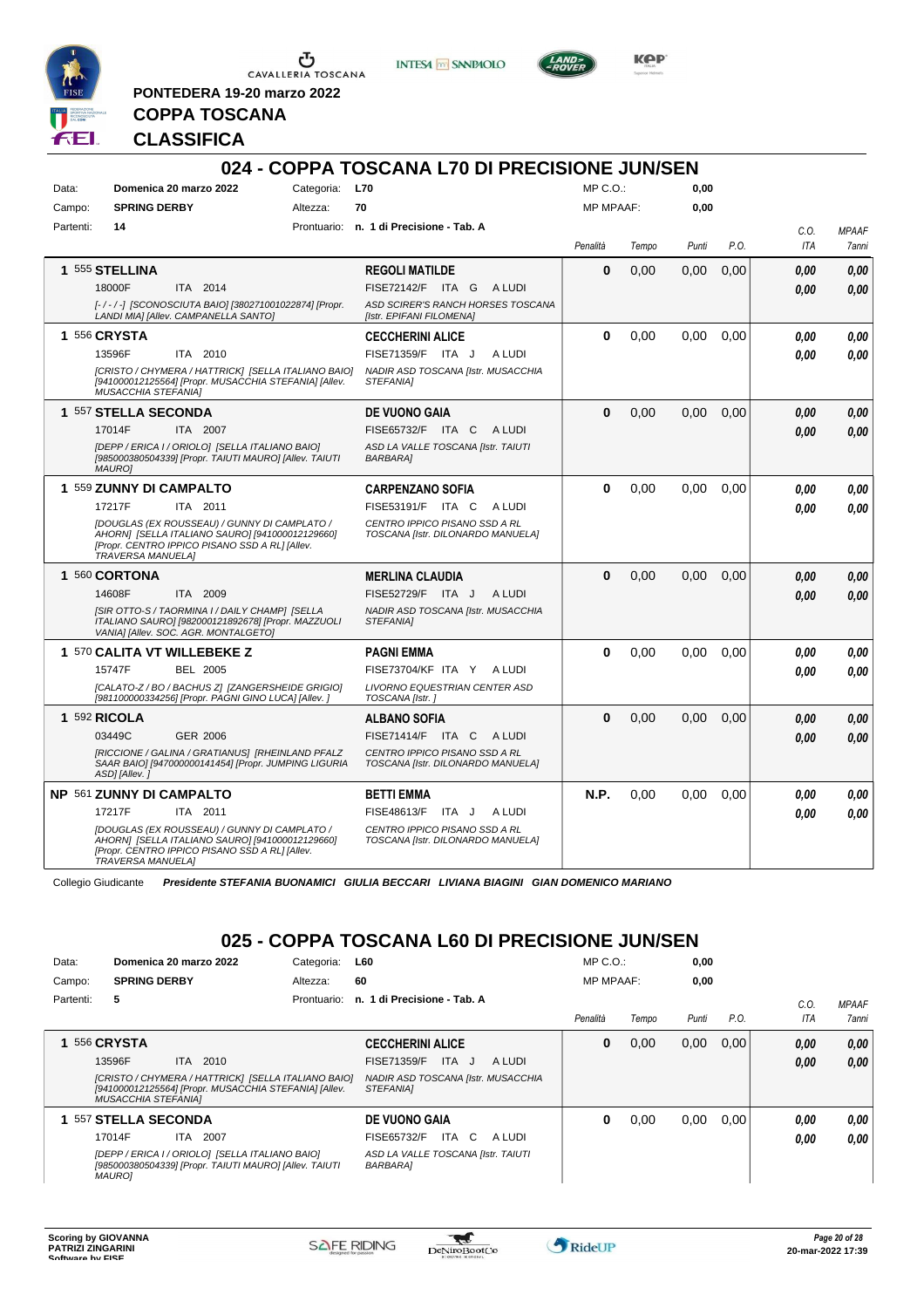

**PONTEDERA 19-20 marzo 2022**

**INTESA** M SANPAOLO



**KPP** 

# **CLASSIFICA**

**COPPA TOSCANA**

|           |                                                                                                                                              |             | 025 - COPPA TOSCANA L60 DI PRECISIONE JUN/SEN                 |                  |       |       |      |            |              |
|-----------|----------------------------------------------------------------------------------------------------------------------------------------------|-------------|---------------------------------------------------------------|------------------|-------|-------|------|------------|--------------|
| Data:     | Domenica 20 marzo 2022                                                                                                                       | Categoria:  | L60                                                           | $MP C. O.$ :     |       | 0,00  |      |            |              |
| Campo:    | <b>SPRING DERBY</b>                                                                                                                          | Altezza:    | 60                                                            | <b>MP MPAAF:</b> |       | 0,00  |      |            |              |
| Partenti: | 5                                                                                                                                            | Prontuario: | n. 1 di Precisione - Tab. A                                   |                  |       |       |      | C.O.       | <b>MPAAF</b> |
|           |                                                                                                                                              |             |                                                               | Penalità         | Tempo | Punti | P.O. | <b>ITA</b> | 7anni        |
|           | 560 CORTONA                                                                                                                                  |             | <b>MERLINA CLAUDIA</b>                                        | 0                | 0,00  | 0,00  | 0,00 | 0,00       | 0,00         |
|           | 2009<br>14608F<br><b>ITA</b>                                                                                                                 |             | <b>FISE52729/F</b><br>A LUDI<br>ITA J                         |                  |       |       |      | 0,00       | 0.00         |
|           | [SIR OTTO-S / TAORMINA I / DAILY CHAMP] [SELLA<br>ITALIANO SAUROI [982000121892678] [Propr. MAZZUOLI<br>VANIA] [Allev. SOC. AGR. MONTALGETO] |             | NADIR ASD TOSCANA [Istr. MUSACCHIA<br><b>STEFANIAI</b>        |                  |       |       |      |            |              |
|           | 569 CHESTHER                                                                                                                                 |             | <b>BACCHI SVEVA</b>                                           | 0                | 0,00  | 0,00  | 0.00 | 0.00       | 0,00         |
|           | 29776G<br><b>NED 2007</b>                                                                                                                    |             | <b>FISE42702/F</b><br>ITA C<br>A LUDI                         |                  |       |       |      | 0.00       | 0,00         |
|           | [EPILOT / NAIDEE / LUX] [KWPN BAIO] [528210000892640]<br>[Propr. CASCIANESE COUNTRY CLUB] [Allev. ]                                          |             | SAN GORO ASD TOSCANA [Istr.<br>FIORAVANTI ROBERTAI            |                  |       |       |      |            |              |
|           | <b>NP 555 STELLINA</b>                                                                                                                       |             | <b>REGOLI MATILDE</b>                                         | N.P.             | 0,00  | 0,00  | 0,00 | 0,00       | 0,00         |
|           | 2014<br>18000F<br><b>ITA</b>                                                                                                                 |             | ITA G<br>A LUDI<br><b>FISE72142/F</b>                         |                  |       |       |      | 0,00       | 0,00         |
|           | [-/-/-] [SCONOSCIUTA BAIO] [380271001022874] [Propr.<br>LANDI MIA] [Allev. CAMPANELLA SANTO]                                                 |             | ASD SCIRER'S RANCH HORSES TOSCANA<br>[Istr. EPIFANI FILOMENA] |                  |       |       |      |            |              |

Collegio Giudicante *Presidente STEFANIA BUONAMICI GIULIA BECCARI LIVIANA BIAGINI GIAN DOMENICO MARIANO*

#### **026 - COPPA TOSCANA L50 DI PRECISIONE JUN/SEN**

| Data:     | Domenica 20 marzo 2022                                                                                                                                              | Categoria:  | L <sub>50</sub>                                                  | $MP C. O.$ :     |       | 0,00  |      |      |              |
|-----------|---------------------------------------------------------------------------------------------------------------------------------------------------------------------|-------------|------------------------------------------------------------------|------------------|-------|-------|------|------|--------------|
| Campo:    | <b>SPRING DERBY</b>                                                                                                                                                 | Altezza:    | 50                                                               | <b>MP MPAAF:</b> |       | 0.00  |      |      |              |
| Partenti: | 5                                                                                                                                                                   | Prontuario: | n. 1 di Precisione - Tab. A                                      |                  |       |       |      | C.O. | <b>MPAAF</b> |
|           |                                                                                                                                                                     |             |                                                                  | Penalità         | Tempo | Punti | P.O. | ITA  | 7anni        |
|           | 1 573 GLORIA                                                                                                                                                        |             | <b>BOLOGNESI CATERINA</b>                                        | 0                | 0,00  | 0,00  | 0,00 | 0.00 | 0.00         |
|           | <b>GER 2004</b><br>19085A                                                                                                                                           |             | FISE68727/F ITA J<br>A LUDI                                      |                  |       |       |      | 0.00 | 0.00         |
|           | [COSINUS B / GRANDEZZA / DAIMLER B] [BAYERISCHES]<br>WARMBLUT BAIO] [380271006005656] [Propr. OSSOLA<br>MICHELA] [Allev.]                                           |             | SCUDERIE DEL VENTO ASD TOSCANA [Istr.<br><b>INNOCENTI MARCOI</b> |                  |       |       |      |      |              |
|           | 1 574 QUADRILIO                                                                                                                                                     |             | <b>CIPRIANI VIOLA</b>                                            | $\bf{0}$         | 0,00  | 0,00  | 0,00 | 0.00 | 0.00         |
|           | ITA 2009<br>13521F                                                                                                                                                  |             | FISE65730/F ITA C<br>A LUDI                                      |                  |       |       |      | 0.00 | 0,00         |
|           | <b>IVIDOC III / GIUSEPPA / SONNIENDEI ISELLA ITALIANO</b><br>BAIO SCURO] [982000121892000] [Propr. A.S.D. C.I. IL<br>CANNUCCIO LA LOCAIA] [Allev. FODDE COSTANTINO] |             | SCUDERIE DEL VENTO ASD TOSCANA [Istr.<br><b>INNOCENTI MARCOI</b> |                  |       |       |      |      |              |
|           | 1 577 NASDACQUE.AS                                                                                                                                                  |             | <b>GULLONE ILENIA</b>                                            | 0                | 0,00  | 0,00  | 0,00 | 0.00 | 0,00         |
|           | 15848F<br>BEL 2013                                                                                                                                                  |             | FISE63845/F<br>ITA G<br>A LUDI                                   |                  |       |       |      | 0.00 | 0.00         |
|           | <b>IARAGORN VAN SCHUTTERSHOF / ROMI DE L'EAU /</b><br>DARCO] [BEL. WARMBLOEDPAARD BAIO]<br>[981100004027400] [Propr. NUCCIOTTI NOEMI] [Allev.]                      |             | SCUDERIE DEL VENTO ASD TOSCANA [Istr.<br><b>INNOCENTI MARCOI</b> |                  |       |       |      |      |              |
|           | 1 579 NASDACQUE.AS                                                                                                                                                  |             | <b>NAPOLITANO SOFIA</b>                                          | $\bf{0}$         | 0,00  | 0,00  | 0,00 | 0.00 | 0,00         |
|           | 15848F<br>BEL 2013                                                                                                                                                  |             | <b>FISE58776/F</b><br>A LUDI<br>ITA G                            |                  |       |       |      | 0.00 | 0,00         |
|           | <b>IARAGORN VAN SCHUTTERSHOF / ROMI DE L'EAU /</b><br>DARCO] [BEL. WARMBLOEDPAARD BAIO]<br>[981100004027400] [Propr. NUCCIOTTI NOEMI] [Allev.]                      |             | SCUDERIE DEL VENTO ASD TOSCANA [Istr.<br><b>INNOCENTI MARCOI</b> |                  |       |       |      |      |              |
|           | 1 580 QUADRILIO                                                                                                                                                     |             | <b>BOSCO RAISSA</b>                                              | 0                | 0,00  | 0,00  | 0,00 | 0.00 | 0.00         |
|           | 13521F<br>ITA 2009                                                                                                                                                  |             | FISE56701/F<br>RUS J<br>A LUDI                                   |                  |       |       |      | 0.00 | 0.00         |
|           | [VIDOC III / GIUSEPPA / SONNIENDE] [SELLA ITALIANO<br>BAIO SCURO] [982000121892000] [Propr. A.S.D. C.I. IL<br>CANNUCCIO LA LOCAIA] [Allev. FODDE COSTANTINO]        |             | SCUDERIE DEL VENTO ASD TOSCANA [Istr.<br><b>INNOCENTI MARCOI</b> |                  |       |       |      |      |              |

Collegio Giudicante *Presidente STEFANIA BUONAMICI GIULIA BECCARI LIVIANA BIAGINI GIAN DOMENICO MARIANO*

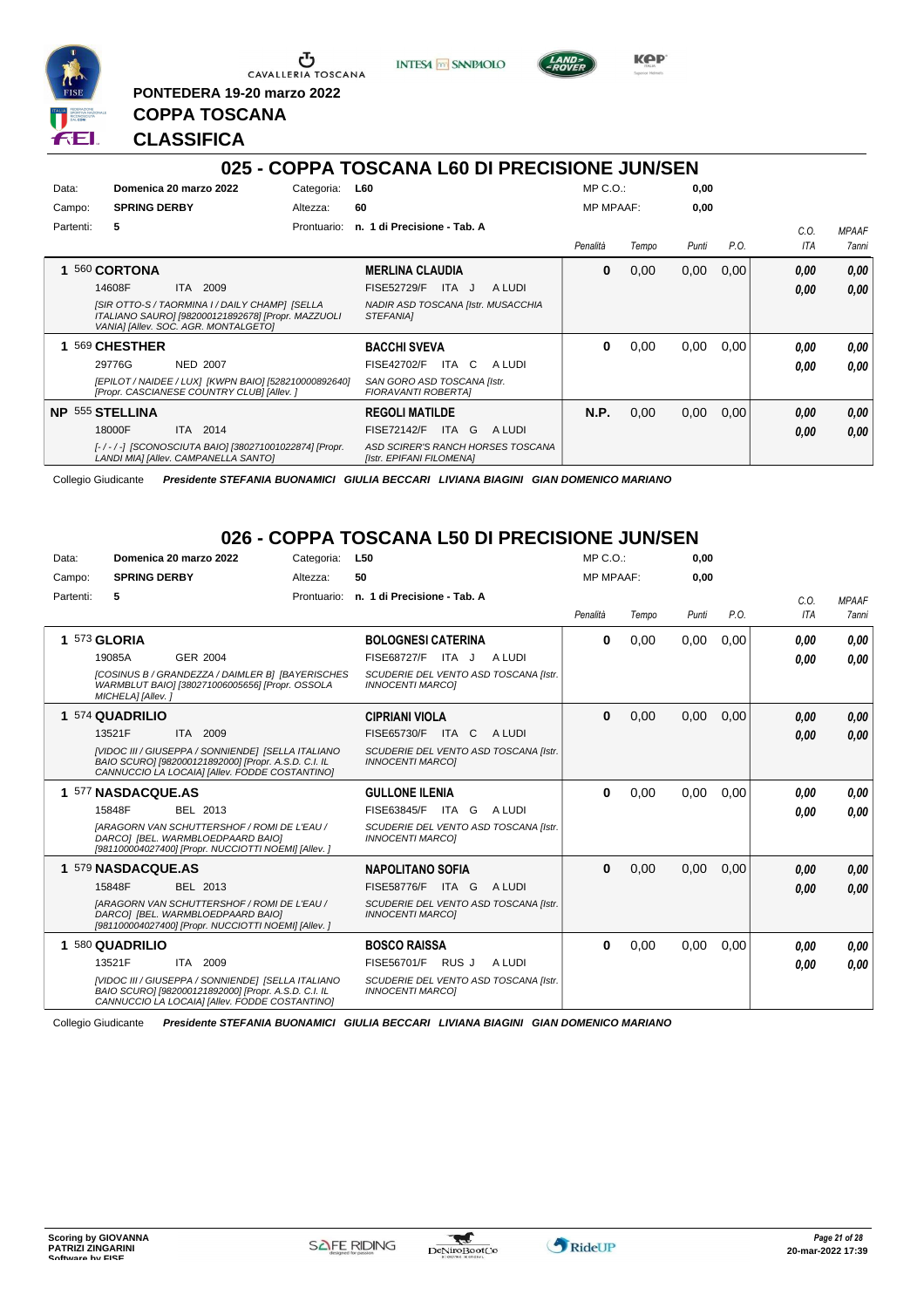

**PONTEDERA 19-20 marzo 2022**

**INTESA** M SANPAOLO



**KPP** 

### **CLASSIFICA**

**COPPA TOSCANA**

| 028 - COPPA TOSCANA CP115 A TEMPO PONY |                                                                                                         |            |                                                                 |                  |       |       |      |      |              |
|----------------------------------------|---------------------------------------------------------------------------------------------------------|------------|-----------------------------------------------------------------|------------------|-------|-------|------|------|--------------|
| Data:                                  | Domenica 20 marzo 2022                                                                                  | Categoria: | CP115                                                           | $MP C. O.$ :     |       | 0,00  |      |      |              |
| Campo:                                 | <b>SPRING DERBY</b>                                                                                     | Altezza:   | 115                                                             | <b>MP MPAAF:</b> |       | 0,00  |      |      |              |
| Partenti:                              |                                                                                                         |            | Prontuario: n. 3 a tempo - Tab. A                               |                  |       |       |      | C.O. | <b>MPAAF</b> |
|                                        |                                                                                                         |            |                                                                 | Penalità         | Tempo | Punti | P.O. | ITA  | 7anni        |
|                                        | <b>84 QUIRINO</b>                                                                                       |            | <b>AGRETTI TOMMASO</b>                                          | 4                | 60.34 | 0,00  | 0.00 | 0.00 | 0,00         |
|                                        | 2009 Pony<br>14325F<br>ITA.                                                                             |            | ITA C<br>FISE55339/F<br>Brev.                                   |                  |       |       |      | 0,00 | 0,00         |
|                                        | [-/-/] [INDIGENA SAURO] [941000013864467] [Propr.<br>GIULIANO RAFFAELLA] [Allev. PANI GIOVANNI ANTONIO] |            | LIVORNO EQUESTRIAN CENTER ASD<br>TOSCANA [Istr. MIGLI RICCARDO] |                  |       |       |      |      |              |

Collegio Giudicante *Presidente STEFANIA BUONAMICI GIULIA BECCARI LIVIANA BIAGINI GIAN DOMENICO MARIANO*

#### **030 - COPPA TOSCANA BP100 A TEMPO PONY**

| Data:     |                      |                                  | Domenica 20 marzo 2022                                                                                 | Categoria:  | <b>BP100</b>                                               |       |                                       | MP C. O.         |         | 0,00  |      |      |              |
|-----------|----------------------|----------------------------------|--------------------------------------------------------------------------------------------------------|-------------|------------------------------------------------------------|-------|---------------------------------------|------------------|---------|-------|------|------|--------------|
| Campo:    |                      | <b>SPRING DERBY</b>              |                                                                                                        | Altezza:    | 100                                                        |       |                                       | <b>MP MPAAF:</b> |         | 0.00  |      |      |              |
| Partenti: | 5                    |                                  |                                                                                                        | Prontuario: | n. 3 a tempo - Tab. A                                      |       |                                       |                  |         |       |      | C.O. | <b>MPAAF</b> |
|           |                      |                                  |                                                                                                        |             |                                                            |       |                                       | Penalità         | Tempo   | Punti | P.O. | ITA  | <b>7anni</b> |
| 1         |                      |                                  | 83 PRIOLO DE GUERMANTES                                                                                |             | <b>ADAMO LAPO</b>                                          |       |                                       | 0                | 53,04   | 0,00  | 0.00 | 0,00 | 0.00         |
|           | 06320D               |                                  | <b>FRA 2003 Pony</b>                                                                                   |             | FISE62927/F                                                | ITA C | Brev.                                 |                  |         |       |      | 0,00 | 0,00         |
|           |                      | [Propr. BRACHI GAIA] [Allev.]    | <b>IJOCKER DES NOUETTES / HOTESSE DU BLIN /</b><br>THUNDER DU BLIN] [PONY GRIGIO] [941000013200564]    |             | NADIR ASD TOSCANA [Istr. MUSACCHIA<br>STEFANIA]            |       |                                       |                  |         |       |      |      |              |
|           | 97 DICIE REILEY      |                                  |                                                                                                        |             | <b>PINZAUTI GRETA</b>                                      |       |                                       |                  | 4 50,86 | 0,00  | 0.00 | 0,00 | 0,00         |
|           | 17022P               |                                  | IRL 2003 Pony                                                                                          |             | FISE61291/F                                                | ITA C | Brev.                                 |                  |         |       |      | 0,00 | 0,00         |
|           | SANDRO] [Allev.]     |                                  | [SCONOSCIUTO / SCONOSCIUTA / ] [PONY DI ESPERIA<br>GRIGIO] [972000000825283] [Propr. AZ. BOCCHINI      |             | <b>INNOCENTI MARCOI</b>                                    |       | SCUDERIE DEL VENTO ASD TOSCANA [Istr. |                  |         |       |      |      |              |
|           | 3 101 OLDROCK PRINCE |                                  |                                                                                                        |             | <b>GHINASSI IRENE</b>                                      |       |                                       | 4                | 56,60   | 0,00  | 0.00 | 0.00 | 0.00         |
|           | 17095P               |                                  | IRL 2013 Pony                                                                                          |             | FISE55212/F ITA G                                          |       | Brev.                                 |                  |         |       |      | 0,00 | 0.00         |
|           |                      | SPINELLI CHIARA] [Allev.]        | <b>IGLENAYRE SILVER FOX / OLDROCK BEAUTY / SLANEYI</b><br>[CONNEMARA GRIGIO] [372100400028901] [Propr. |             | CI EMPOLESE ASD TOSCANA [Istr.<br><b>ROVERSI RICCARDOI</b> |       |                                       |                  |         |       |      |      |              |
|           | 4 730 730            |                                  |                                                                                                        |             | <b>PALLONI SILVIA</b>                                      |       |                                       | 12 <sup>12</sup> | 69,70   | 0,00  | 0,00 | 0,00 | 0,00         |
|           | 18410F               |                                  | ESP 2013 Pony                                                                                          |             | FISE52385/F                                                | ITA J | Brev.                                 |                  |         |       |      | 0,00 | 0,00         |
|           | ORTOLANI] [Allev.]   |                                  | [-/-/-] [CRUZADA BAIO] [724019010023077] [Propr.<br>AZIENDA AGRICOLA NUOVI ORIZZONTI DI FABIO          |             | CAMPALTO S.S.D. TOSCANA [Istr. BEDINI<br><b>GUALTIEROI</b> |       |                                       |                  |         |       |      |      |              |
|           | NP 525 JOICE         |                                  |                                                                                                        |             | <b>PASQUATO LORENZO</b>                                    |       |                                       | N.P.             | 0,00    | 0,00  | 0,00 | 0,00 | 0,00         |
|           | 27987T               |                                  | ITA 2007 Pony                                                                                          |             | FISE60584/F                                                | ITA G | Brev.                                 |                  |         |       |      | 0,00 | 0,00         |
|           |                      | <b>GUATELLI DANTE] [Allev. ]</b> | [**/**/] [PONY BAIO] [] [Propr. AZIENDA AGRICOLA                                                       |             | SAN GORO ASD TOSCANA [Istr.<br><b>FIORAVANTI ROBERTAI</b>  |       |                                       |                  |         |       |      |      |              |

Collegio Giudicante *Presidente STEFANIA BUONAMICI GIULIA BECCARI LIVIANA BIAGINI GIAN DOMENICO MARIANO*

### **031 - COPPA TOSCANA BP90 A TEMPO PONY**

| Data:  |           |                     | Domenica 20 marzo 2022                                                                                                                       | Categoria:  | <b>BP90</b>                                                    |       | $MP C. O.$ :     |       | 0,00  |      |      |                     |
|--------|-----------|---------------------|----------------------------------------------------------------------------------------------------------------------------------------------|-------------|----------------------------------------------------------------|-------|------------------|-------|-------|------|------|---------------------|
| Campo: |           | <b>SPRING DERBY</b> |                                                                                                                                              | Altezza:    | 90                                                             |       | <b>MP MPAAF:</b> |       | 0.00  |      |      |                     |
|        | Partenti: | 7                   |                                                                                                                                              | Prontuario: | n. 3 a tempo - Tab. A                                          |       |                  |       |       |      | C.O. | <b>MPAAF</b>        |
|        |           |                     |                                                                                                                                              |             |                                                                |       | Penalità         | Tempo | Punti | P.O. | ITA  | <i><b>7anni</b></i> |
|        |           |                     | 99 CANNELLE DES MATIS                                                                                                                        |             | <b>FRUZZETTI TOMMASO</b>                                       |       | 0                | 37.03 | 0,00  | 0.00 | 0,00 | 0.00                |
|        |           | 18213F              | <b>FRA 2012 Pony</b>                                                                                                                         |             | ITA G<br><b>FISE59397/F</b>                                    | Brev. |                  |       |       |      | 0,00 | 0.00                |
|        |           |                     | [UT MAJEUR DE TREILLE / DIVA DE GOUTELLON /<br>NAZEEL DARLING] [CONNEMARA GRIGIO]<br>[250258500084166] [Propr. EQUIPASSIONE S.R.L.] [Allev.] |             | LE PRADE ASD TOSCANA [Istr. BENEDETTI<br>ALESSANDRO1           |       |                  |       |       |      |      |                     |
|        |           | 2 100 LIZZY H       |                                                                                                                                              |             | <b>CASTELLACCI JENNY</b>                                       |       | 0                | 40.11 | 0.00  | 0.00 | 0.00 | 0.00                |
|        |           | 32164BXX            | <b>BEL 2007 Pony</b>                                                                                                                         |             | ITA C<br><b>FISE56511/F</b>                                    | Brev. |                  |       |       |      | 0.00 | 0.00                |
|        |           | DUCCIO] [Allev.]    | [QUICK STAR ARISTO / SAHIBA VAN PAPINGLO / ] [BWP<br>SAURO] [981100000689652] [Propr. CASTELLACCI                                            |             | CI EMPOLESE ASD TOSCANA [Istr. CORTI<br><i><b>OTTAVIAI</b></i> |       |                  |       |       |      |      |                     |

 $\blacktriangledown$ 

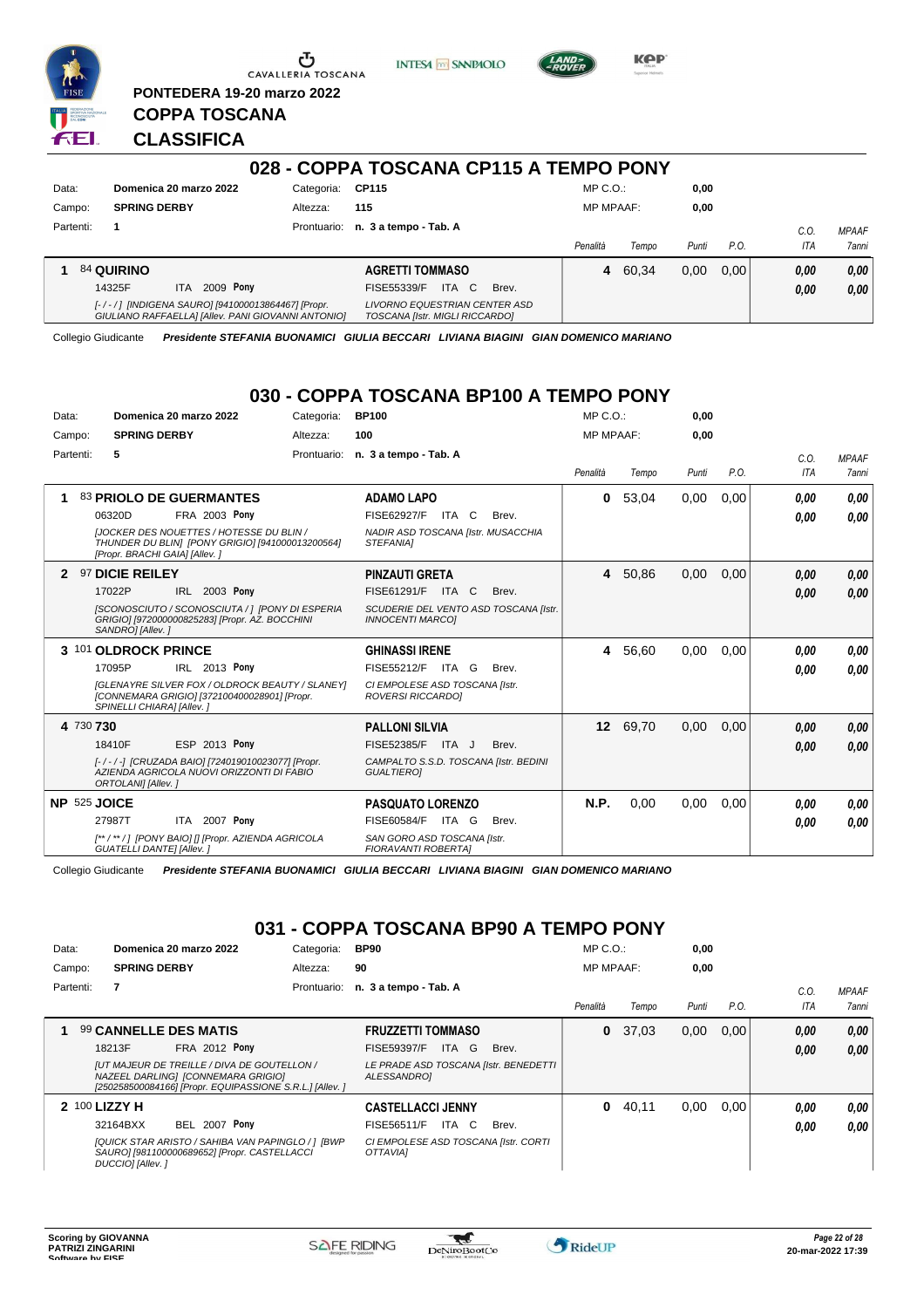

 $\sigma$  Cavalleria Toscana

**PONTEDERA 19-20 marzo 2022**

**INTESA** M SANPAOLO



**Kep** 

### **COPPA TOSCANA CLASSIFICA**

|           |                                                                                                                                                                                                    |             | 031 - COPPA TOSCANA BP90 A TEMPO PONY                                                                                               |                  |         |       |      |                    |                       |
|-----------|----------------------------------------------------------------------------------------------------------------------------------------------------------------------------------------------------|-------------|-------------------------------------------------------------------------------------------------------------------------------------|------------------|---------|-------|------|--------------------|-----------------------|
| Data:     | Domenica 20 marzo 2022                                                                                                                                                                             | Categoria:  | <b>BP90</b>                                                                                                                         | $MP C. O.$ :     |         | 0.00  |      |                    |                       |
| Campo:    | <b>SPRING DERBY</b>                                                                                                                                                                                | Altezza:    | 90                                                                                                                                  | <b>MP MPAAF:</b> |         | 0,00  |      |                    |                       |
| Partenti: | 7                                                                                                                                                                                                  | Prontuario: | n. 3 a tempo - Tab. A                                                                                                               | Penalità         | Tempo   | Punti | P.O. | C.0.<br><b>ITA</b> | <b>MPAAF</b><br>7anni |
|           | 3 528 PAULO D'ULYSSE<br>FRA 2003 Pony<br>15694F<br>[DON JUAN V / JOURNEE DE PLUIE / ROCAMBOLE III]<br>[PONY GRIGIO] [250259804023965] [Propr. DOMPE'<br>SERGIO GIANFRANCO LUIGII [Allev.]          |             | <b>DE ROSA SOFIA</b><br>FISE55299/F<br>ITA C<br>Brev.<br>CENTRO IPPICO PISANO SSD A RL<br>TOSCANA [Istr. DILONARDO MANUELA]         | 0                | 44,51   | 0,00  | 0,00 | 0.00<br>0,00       | 0,00<br>0,00          |
|           | 4 115 VISPA<br>ITA 2007 Pony<br>05785N<br>[-/-/] [PONY BAIO] [941000015414642] [Propr. TRUST<br>CLARISSA] [Allev. OLLA GIOVANNI]                                                                   |             | <b>MIGHELI CAMILLA</b><br>FISE62133/F ITA G<br>Brev.<br>DEL DRAGO ASD TOSCANA [Istr. ZORZI<br><b>GIAMPIETROI</b>                    | 0                | 49.42   | 0.00  | 0.00 | 0.00<br>0,00       | 0,00<br>0.00          |
| 5.        | 96 RUMBA DE LA MILASOLE<br><b>FRA 2005 Pony</b><br>33877BXX<br><b>INIDOR PLATIERE / ELISCA / QUALISCO IIII ISELLA</b><br>FRANCESE BAIO1 [250259799015719] [Propr.<br>EQUIPASSIONE S.R.L.] [Allev.] |             | <b>CHIAPPE REBECCA</b><br>FISE61686/F<br>ITA G<br>Brev.<br>AED CORTE DEGLI ANGELI TOSCANA [Istr.<br><b>DAMI CATERINAI</b>           |                  | 4 50,75 | 0,00  | 0.00 | 0,00<br>0,00       | 0,00<br>0.00          |
|           | 6 525 JOICE<br>ITA 2007 Pony<br>27987T<br>[**/**/] [PONY BAIO] [] [Propr. AZIENDA AGRICOLA<br><b>GUATELLI DANTE] [Allev. ]</b>                                                                     |             | <b>PASQUATO LORENZO</b><br>FISE60584/F<br>ITA G<br>Brev.<br>SAN GORO ASD TOSCANA [Istr.<br><b>FIORAVANTI ROBERTAI</b>               | 8                | 71.62   | 0.00  | 0.00 | 0.00<br>0,00       | 0.00<br>0.00          |
|           | 548 PEPE DELLA TORRE<br>17722F<br>ITA 2015 Pony<br>[-/-/-] [PONY BAIO] [380271006035031] [Propr. FASTELLI<br>FEDERICO] [Allev. ASD PACIONE]                                                        |             | <b>MEUCCI LORENZO</b><br><b>FISE57830/F</b><br>ITA C<br>Brev.<br>CENTRO IPPICO PISANO SSD A RL<br>TOSCANA [Istr. DILONARDO MANUELA] | Elim.            | 0.00    | 0,00  | 0,00 | 0.00<br>0.00       | 0,00<br>0.00          |

Collegio Giudicante *Presidente STEFANIA BUONAMICI GIULIA BECCARI LIVIANA BIAGINI GIAN DOMENICO MARIANO*

### **032 - COPPA TOSCANA LBP80 A TEMPO PONY**

| Data:     | Domenica 20 marzo 2022                                                                                                                           | Categoria:  | LBP80                                                              | $MP C. O.$ :     |           | 0,00  |      |      |              |
|-----------|--------------------------------------------------------------------------------------------------------------------------------------------------|-------------|--------------------------------------------------------------------|------------------|-----------|-------|------|------|--------------|
| Campo:    | <b>SPRING DERBY</b>                                                                                                                              | Altezza:    | 80                                                                 | <b>MP MPAAF:</b> |           | 0.00  |      |      |              |
| Partenti: | 6                                                                                                                                                | Prontuario: | n. 3 a tempo - Tab. A                                              |                  |           |       |      | C.O. | <b>MPAAF</b> |
|           |                                                                                                                                                  |             |                                                                    | Penalità         | Tempo     | Punti | P.O. | ITA  | 7anni        |
|           | 1 119 MALFORIN MAC BALOUBET                                                                                                                      |             | <b>LANZILLOTTI GIUDITTA</b>                                        | 0                | 43,09     | 0.00  | 0.00 | 0.00 | 0,00         |
|           | SUI 2001 Pony<br>03036R                                                                                                                          |             | <b>FISE50148/F</b><br>ITA C<br>A LUDI                              |                  |           |       |      | 0.00 | 0.00         |
|           | [/ /] [SCONOSCIUTA BAIO] [756095200015846] [Propr.<br>PAMMELATI ANTONELLA] [Allev.]                                                              |             | CI EMPOLESE ASD TOSCANA [Istr.<br>ROVERSI RICCARDO]                |                  |           |       |      |      |              |
|           | 2 116 JEM'S MEADDOW                                                                                                                              |             | <b>SFORZI ANNA</b>                                                 |                  | $0$ 43,24 | 0,00  | 0,00 | 0.00 | 0,00         |
|           | 17777F<br><b>NED 2009 Pony</b>                                                                                                                   |             | FISE59079/F<br>ITA C<br>A LUDI                                     |                  |           |       |      | 0.00 | 0,00         |
|           | <b>IMAX WED. / HAZELHORST'S DINKY TOY VB. /</b><br>WIELGERMA'S NELSON] [NEW FOREST BAIO]<br>[528210002259113] [Propr. SFORZI LEONARDO] [Allev. ] |             | CLUB IPPICO IL CAVALIERE ASD TOSCANA<br>[Istr. FANTOZZI MATTEO]    |                  |           |       |      |      |              |
|           | 3 550 PEPE DELLA TORRE                                                                                                                           |             | <b>FASTELLI GRETA</b>                                              | 0                | 44.13     | 0,00  | 0.00 | 0.00 | 0,00         |
|           | ITA 2015 Pony<br>17722F                                                                                                                          |             | FISE71595/F<br>ITA C<br>A LUDI                                     |                  |           |       |      | 0.00 | 0.00         |
|           | [-/-/-] [PONY BAIO] [380271006035031] [Propr. FASTELL]<br>FEDERICO] [Allev. ASD PACIONE]                                                         |             | CENTRO IPPICO PISANO SSD A RL<br>TOSCANA [Istr. DILONARDO MANUELA] |                  |           |       |      |      |              |
|           | 4 115 VISPA                                                                                                                                      |             | <b>MIGHELI CAMILLA</b>                                             | $\mathbf{0}$     | 45,59     | 0,00  | 0,00 | 0.00 | 0,00         |
|           | ITA 2007 Pony<br>05785N                                                                                                                          |             | FISE62133/F ITA G<br>Brev.                                         |                  |           |       |      | 0.00 | 0.00         |
|           | [-/-/] [PONY BAIO] [941000015414642] [Propr. TRUST<br>CLARISSA] [Allev. OLLA GIOVANNI]                                                           |             | DEL DRAGO ASD TOSCANA [Istr. ZORZI<br><b>GIAMPIETROI</b>           |                  |           |       |      |      |              |
|           | 5 547 JOLLY                                                                                                                                      |             | <b>NALLBANI TERESA</b>                                             | $\mathbf{0}$     | 52,51     | 0,00  | 0,00 | 0.00 | 0.00         |
|           | <b>BEL 2008 Pony</b><br>21590A                                                                                                                   |             | FISE59746/F<br>ITA C<br>A LUDI                                     |                  |           |       |      | 0.00 | 0.00         |
|           | [XXXX / XXXX / ] [PONY PEZZATO BAIO]<br>[967000001513164] [Propr. MASOERO CAROLA] [Allev. ]                                                      |             | SCUDERIE DEL VENTO ASD TOSCANA [Istr.<br><b>INNOCENTI MARCOI</b>   |                  |           |       |      |      |              |
|           | 6 603 RUBIA                                                                                                                                      |             | <b>VENTURA MELISSA</b>                                             | 4                | 54,67     | 0,00  | 0,00 | 0.00 | 0,00         |
|           | 17615F<br>ESP 2012 Pony                                                                                                                          |             | FISE67157/F ITA C<br>A LUDI                                        |                  |           |       |      | 0.00 | 0.00         |
|           | [-/-/-] [PONY SAURO] [724110000337588] [Propr. ASD<br>ADRIATIK HORSES TEAM] [Allev. ]                                                            |             | ASD ADRIATIK HORSES TEAM TOSCANA<br>[Istr. BELLOMO MARCO]          |                  |           |       |      |      |              |

Collegio Giudicante *Presidente STEFANIA BUONAMICI GIULIA BECCARI LIVIANA BIAGINI GIAN DOMENICO MARIANO*

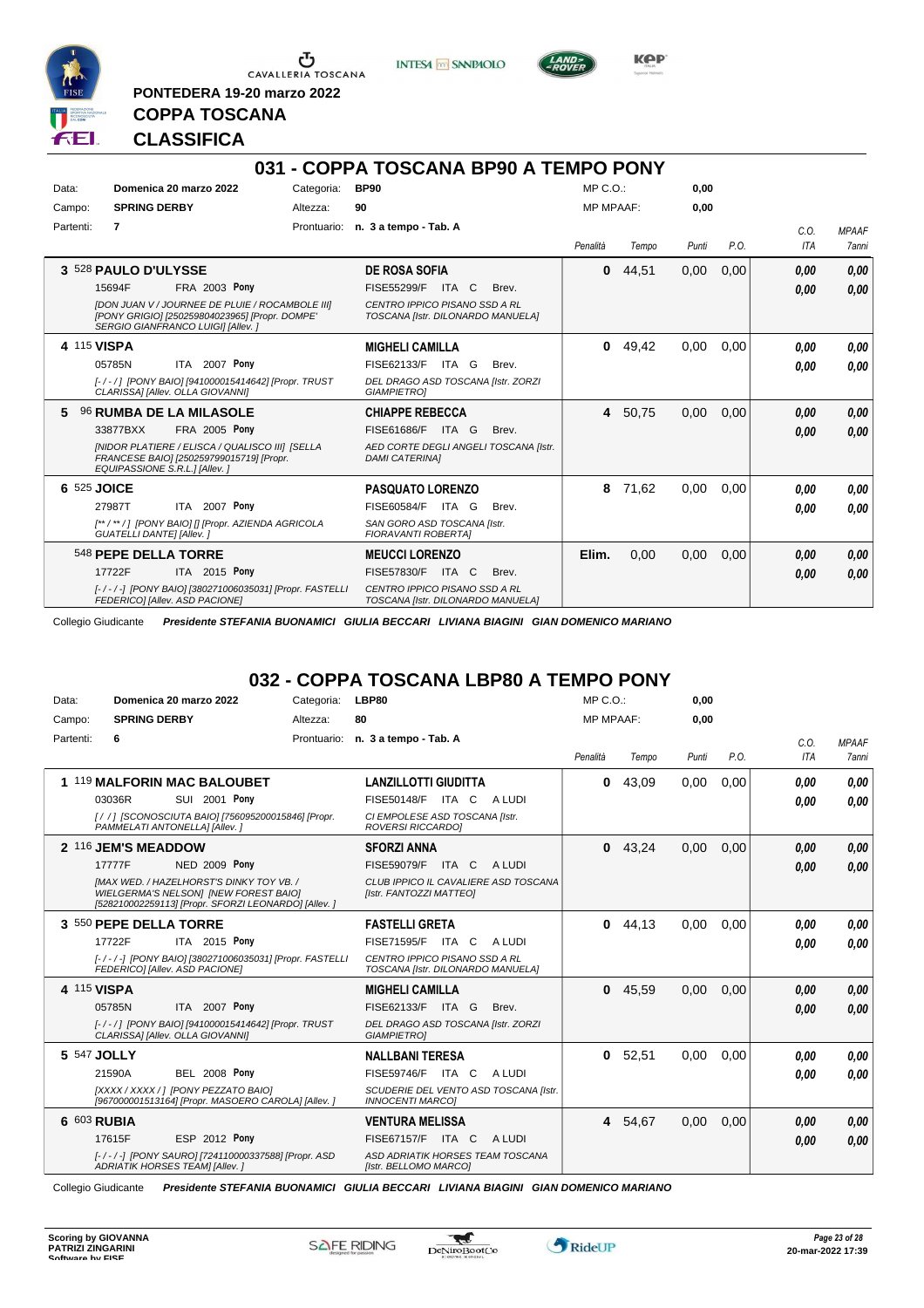

**PONTEDERA 19-20 marzo 2022**

**INTESA M** SANPAOLO



**KOP** 

# **COPPA TOSCANA CLASSIFICA**

| Data:        | Domenica 20 marzo 2022                                                                                                                                                            | Categoria: LBP70 |                                                                         |                  | $MP C. O.$ : | 0,00  |      |            |              |
|--------------|-----------------------------------------------------------------------------------------------------------------------------------------------------------------------------------|------------------|-------------------------------------------------------------------------|------------------|--------------|-------|------|------------|--------------|
| Campo:       | <b>SPRING DERBY</b>                                                                                                                                                               | Altezza:         | 70                                                                      | <b>MP MPAAF:</b> |              | 0,00  |      |            |              |
| Partenti:    | 11                                                                                                                                                                                |                  | Prontuario: n. 3 a tempo - Tab. A                                       |                  |              |       |      | C.O.       | <b>MPAAF</b> |
|              |                                                                                                                                                                                   |                  |                                                                         | Penalità         | Tempo        | Punti | P.O. | <b>ITA</b> | 7anni        |
| 1 593 SPIRIT |                                                                                                                                                                                   |                  | <b>ORSI VALENTINA</b>                                                   | 0                | 34,88        | 0,00  | 0,00 | 0.00       | 0,00         |
|              | ITA 2009 Pony<br>24984G                                                                                                                                                           |                  | <b>FISE55248/F ITA C</b><br>A LUDI                                      |                  |              |       |      | 0,00       |              |
|              | [// / // / ] [INDIGENA SAURO] [528210002509340] [Propr.<br>MOGOS CAMELIA CRISTINA] [Allev.]                                                                                       |                  | SAN GORO ASD TOSCANA [Istr.<br><b>FIORAVANTI ROBERTAI</b>               |                  |              |       |      |            |              |
|              | 2 66 RACKAM DAINEGER                                                                                                                                                              |                  | <b>RAMACCIOTTI VANESSA</b>                                              |                  | 0, 37,62     | 0,00  | 0,00 | 0,00       |              |
|              | FRA 2005 Pony<br>19840A                                                                                                                                                           |                  | FISE68171/F ITA G<br>A LUDI                                             |                  |              |       |      | 0.00       |              |
|              | <b>JUKASE DU LOGIS / TINA DU MANOIR / OBELISQUE]</b><br>[PONY GRIGIO] [250259600180968] [Propr. EQUIPASSIONE<br>$S.R.L.JIAllev.$ ]                                                |                  | LE PRADE ASD TOSCANA [Istr. BENEDETTI<br>ALESSANDRO]                    |                  |              |       |      |            |              |
| 3 567 GILDA  |                                                                                                                                                                                   |                  | <b>VILLANI LINDA</b>                                                    | $\mathbf 0$      | 40,28        | 0,00  | 0,00 | 0.00       |              |
|              | 30885BXX<br>ITA 2011 Pony                                                                                                                                                         |                  | FISE53738/F ITA G ALUDI                                                 |                  |              |       |      | 0.00       |              |
|              | [-/-/] [SCONOSCIUTA BAIO] [941000013211489] [Propr.<br>ZANONI ALESSANDRO] [Allev.]                                                                                                |                  | SIENA RIDING CLUB 2 JUMPING TEAM ASD<br>TOSCANA [Istr. MATTEUCCI MAURO] |                  |              |       |      |            |              |
|              | 4 568 LITTLE STAR                                                                                                                                                                 |                  | <b>AMANDOLINI NOEMI</b>                                                 | 0                | 40,88        | 0,00  | 0,00 | 0.00       |              |
|              | 17718G<br>SCN 1999 Pony                                                                                                                                                           |                  | FISE52613/F ITA C<br>A LUDI                                             |                  |              |       |      | 0.00       |              |
|              | [/ /] [SCONOSCIUTA BAIO] [] [Propr. CASTRICHELLA<br>ROBERTA] [Allev.]                                                                                                             |                  | SIENA RIDING CLUB 2 JUMPING TEAM ASD<br>TOSCANA [Istr. MATTEUCCI MAURO] |                  |              |       |      |            |              |
|              | 5 565 DUELA "B" VAN HET JUXSCHOT                                                                                                                                                  |                  | <b>MANENTI SOFIA</b>                                                    |                  | $0$ 42,05    | 0,00  | 0.00 | 0.00       |              |
|              | 14976F<br><b>BEL 1999 Pony</b>                                                                                                                                                    |                  | FISE61591/F ITA C ALUDI                                                 |                  |              |       |      | 0.00       |              |
|              | <b>IBENNETON "V" / HET RIETEN KASTEEL'S JUNE /</b><br>NARCISCUSFIELD'S DUKE] [BEL. WARMBLOEDPAARD<br>BAIO PEZZATO BIANCO] [981100002086626] [Propr.<br>GUALERCI STEFANO] [Allev.] |                  | SIENA RIDING CLUB 2 JUMPING TEAM ASD<br>TOSCANA [Istr. MATTEUCCI MAURO] |                  |              |       |      |            |              |
|              | 6 566 KING ARTHUR                                                                                                                                                                 |                  | <b>REMORINI SOFIA</b>                                                   | $\mathbf 0$      | 42,50        | 0,00  | 0,00 | 0.00       |              |
|              | 17857F<br><b>ITA 2009 Pony</b>                                                                                                                                                    |                  | <b>FISE58486/F ITA C</b><br>A LUDI                                      |                  |              |       |      | 0.00       |              |
|              | [-/-/-] [PONY BAIO] [941000011398869] [Propr. CENTRO<br>IPPICO PISANO SSD A RLI [Allev. COLI DANIELA]                                                                             |                  | CENTRO IPPICO PISANO SSD A RL<br>TOSCANA [Istr. DILONARDO MANUELA]      |                  |              |       |      |            |              |
|              | 7 563 KING ARTHUR                                                                                                                                                                 |                  | <b>RABAZZI MARTINA</b>                                                  | 4                | 38,53        | 0,00  | 0,00 | 0.00       |              |
|              | 17857F<br>ITA 2009 Pony                                                                                                                                                           |                  | FISE69069/F ITA J<br>A LUDI                                             |                  |              |       |      | 0.00       |              |
|              | [-/-/-] [PONY BAIO] [941000011398869] [Propr. CENTRO<br>IPPICO PISANO SSD A RL] [Allev. COLI DANIELA]                                                                             |                  | CENTRO IPPICO PISANO SSD A RL<br>TOSCANA [Istr. DILONARDO MANUELA]      |                  |              |       |      |            |              |
| 8 604 RUBIA  |                                                                                                                                                                                   |                  | <b>PAPI GINEVRA</b>                                                     |                  | 4 50,94      | 0.00  | 0,00 | 0.00       |              |
|              | 17615F<br>ESP 2012 Pony                                                                                                                                                           |                  | FISE69944/F ITA C ALUDI                                                 |                  |              |       |      | 0.00       |              |
|              | [-/-/-] [PONY SAURO] [724110000337588] [Propr. ASD<br>ADRIATIK HORSES TEAM] [Allev.]                                                                                              |                  | ASD ADRIATIK HORSES TEAM TOSCANA<br>[Istr. BELLOMO MARCO]               |                  |              |       |      |            |              |
|              | 9 549 PRINCIPESSA                                                                                                                                                                 |                  | <b>PANCIOLI ZAIRA</b>                                                   | 4                | 52,23        | 0,00  | 0,00 | 0.00       |              |
|              | 18475F<br>ITA 2006 Pony                                                                                                                                                           |                  | FISE72209/F ITA G ALUDI                                                 |                  |              |       |      | 0.00       |              |
|              | [-/-/-] [PONY SAURO] [941000011041129] [Propr.<br>SCIRER'S RANCH HORSES ASD] [Allev. DELL'UNTO<br>ROBERTO]                                                                        |                  | ASD SCIRER'S RANCH HORSES TOSCANA<br>[Istr. EPIFANI FILOMENA]           |                  |              |       |      |            |              |
|              | 10 605 NAPAPIYRI DI VORNO                                                                                                                                                         |                  | SIMON CLARISSA MARIA                                                    |                  | 4 63,21      | 0,00  | 0,00 | 0,00       |              |
|              | ITA 2008 Pony<br>13848F                                                                                                                                                           |                  | FISE70024/F ITA J ALUDI                                                 |                  |              |       |      | 0,00       |              |
|              | [NEVES II / ZINNIA DI VORNO / BARON - Q] [HAFLINGER<br>PALOMINO] [941000011095809] [Propr. MARITI SILVIA]<br>[Allev. MARITI ENRICO]                                               |                  | CAMPALTO S.S.D. TOSCANA [Istr. SBRANA<br>ALICE]                         |                  |              |       |      |            |              |
|              | 551 BRUNELLO JOE                                                                                                                                                                  |                  | <b>CECCONI GRETA</b>                                                    | Elim.            | 0,00         | 0,00  | 0,00 | 0,00       |              |
|              | 09680F<br><b>SCN 2002 Pony</b>                                                                                                                                                    |                  | FISE65559/F ITA C ALUDI                                                 |                  |              |       |      | 0,00       |              |
|              | [-/-/] [SCONOSCIUTA BAIO SCURO] [] [Propr. CAROTI                                                                                                                                 |                  | LIVORNO EQUESTRIAN CENTER ASD                                           |                  |              |       |      |            |              |

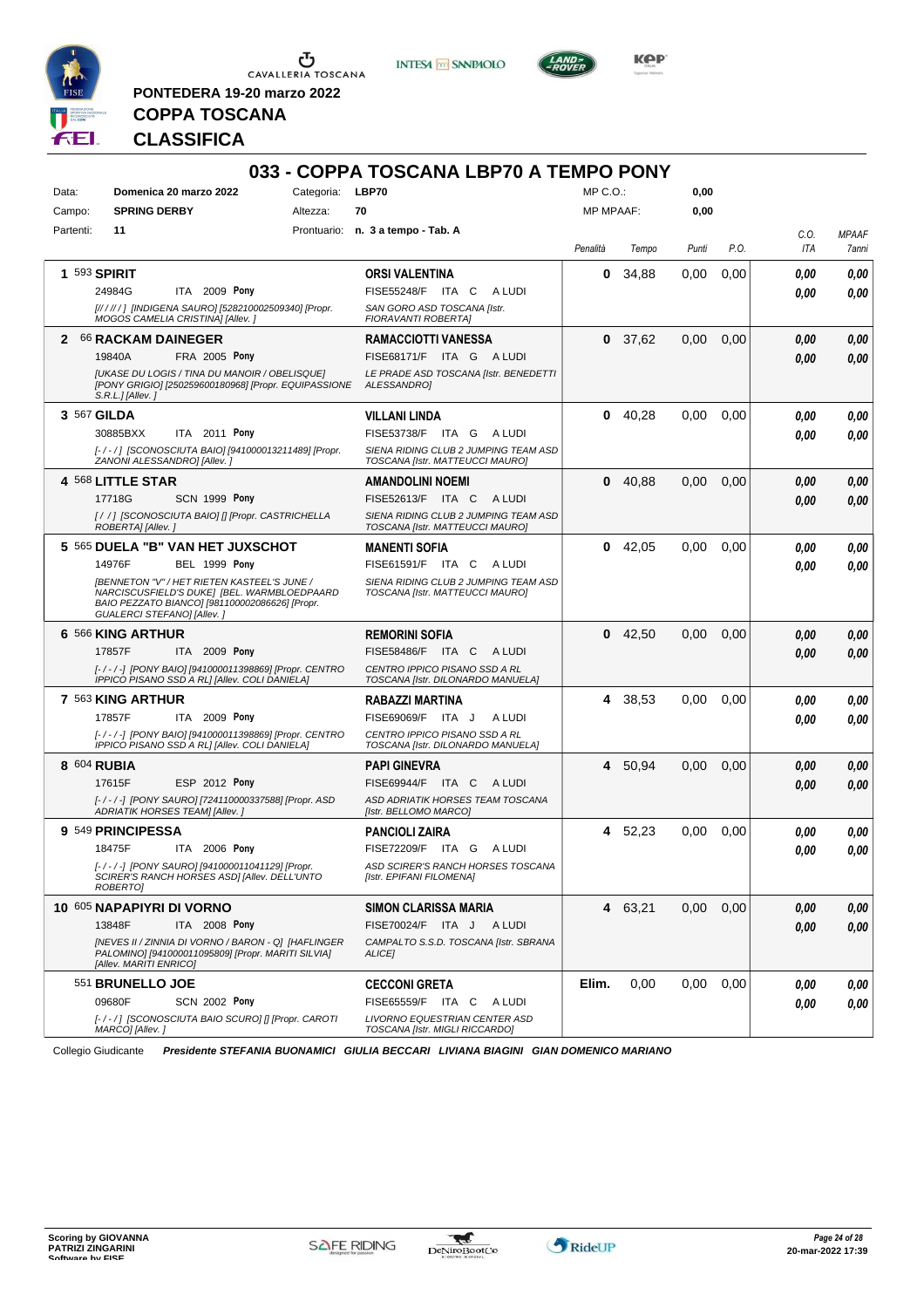

**PONTEDERA 19-20 marzo 2022**

**INTESA** M SANPAOLO



KOP<sup>®</sup>

# **COPPA TOSCANA CLASSIFICA**

| Data:                                 | Domenica 20 marzo 2022                                                                                                         | Categoria: | 034 - COPPA TOSCANA LBP60 A TEMPO PONY<br>LBP60                         | MP C. O.         |          |              |      |             |                                    |
|---------------------------------------|--------------------------------------------------------------------------------------------------------------------------------|------------|-------------------------------------------------------------------------|------------------|----------|--------------|------|-------------|------------------------------------|
| Campo:                                | <b>SPRING DERBY</b>                                                                                                            | Altezza:   | 60                                                                      | <b>MP MPAAF:</b> |          | 0,00<br>0,00 |      |             |                                    |
| Partenti:                             | 13                                                                                                                             |            | Prontuario: n. 3 a tempo - Tab. A                                       |                  |          |              |      |             |                                    |
|                                       |                                                                                                                                |            |                                                                         | Penalità         | Tempo    | Punti        | P.O. | C.O.<br>ITA | <b>MPAAF</b><br>7anni              |
|                                       | 1 575 SOFY                                                                                                                     |            | <b>BAGNOLI GIADA</b>                                                    | 0                | 34,77    | 0,00         | 0,00 | 0.00        | 0,00                               |
|                                       | 18482F<br>ITA 2008 Pony                                                                                                        |            | FISE65410/F ITA C<br>A LUDI                                             |                  |          |              |      | 0.00        | 0,00                               |
|                                       | [-/-/-] [PONY SAURO] [380271006032796] [Propr. ASD<br>SAN GORO] [Allev. LAMEDICA MASSIMILIANO]                                 |            | SAN GORO ASD TOSCANA [Istr.<br>FIORAVANTI ROBERTA]                      |                  |          |              |      |             |                                    |
|                                       | 2 72 T-TOUCH                                                                                                                   |            | <b>BARGAGNA TIBERIO</b>                                                 |                  | 0, 36.27 | 0.00         | 0,00 | 0,00        | 0,00                               |
|                                       | 034331<br>POL 2006 Pony                                                                                                        |            | FISE61631/F ITA G<br>A LUDI                                             |                  |          |              |      | 0.00        | 0.00                               |
|                                       |                                                                                                                                |            | CI EMPOLESE ASD TOSCANA [Istr. CORTI<br><b>OTTAVIAI</b>                 |                  |          |              |      |             |                                    |
|                                       | [616098200032627] [Propr. A.S.D. "CIRCOLO IPPICO<br>MOFETTA"] [Allev.]                                                         |            |                                                                         |                  |          |              |      |             |                                    |
|                                       | $3\,$ $70$ T-TOUCH                                                                                                             |            | <b>MASCAGNI BIANCA</b>                                                  | 0                | 37,63    | 0,00         | 0,00 | 0,00        | 0,00                               |
|                                       | 034331<br><b>POL 2006 Pony</b>                                                                                                 |            | FISE62409/F ITA G ALUDI                                                 |                  |          |              |      | 0.00        | 0,00                               |
|                                       |                                                                                                                                |            | CI EMPOLESE ASD TOSCANA [Istr. CORTI<br>OTTAVIAI                        |                  |          |              |      |             |                                    |
|                                       | [616098200032627] [Propr. A.S.D. "CIRCOLO IPPICO<br>MOFETTA"] [Allev.]                                                         |            |                                                                         |                  |          |              |      |             |                                    |
|                                       | 4 593 SPIRIT                                                                                                                   |            | <b>ORSI VALENTINA</b>                                                   | 0                | 38,94    | 0,00         | 0,00 | 0.00        | 0,00                               |
|                                       | 24984G<br>ITA 2009 Pony                                                                                                        |            | FISE55248/F ITA C<br>A LUDI                                             |                  |          |              |      | 0.00        | 0.00                               |
|                                       | [////// [INDIGENA SAURO] [528210002509340] [Propr.<br>MOGOS CAMELIA CRISTINA] [Allev.]                                         |            | SAN GORO ASD TOSCANA [Istr.<br>FIORAVANTI ROBERTA]                      |                  |          |              |      |             |                                    |
|                                       | 5 543 <b>JANKA</b>                                                                                                             |            | <b>COVIELLO SARA</b>                                                    | 0                | 38,97    | 0,00         | 0,00 | 0,00        | 0,00                               |
|                                       | ITA 2004 Pony<br>HI000548                                                                                                      |            | FISE63664/F ITA C<br>A LUDI                                             |                  |          |              |      | 0,00        | 0.00                               |
|                                       | [MONTREAL 410159399 / PEPITA 9544 / ] [HAFLINGER<br>SAURO] [380098100495995] [Propr. ZAMBONI CINZIA]<br>[Allev.]               |            | CAMPALTO S.S.D. TOSCANA [Istr. SBRANA<br><b>ALICEI</b>                  |                  |          |              |      |             |                                    |
|                                       | 6 69 MELODIE DES MOLLIERES                                                                                                     |            | <b>PUCCETTI MARIA SOLE</b>                                              |                  | 0.40,03  | 0.00         | 0,00 | 0.00        | 0,00                               |
|                                       | 20417BXX<br>FRA 2000 Pony                                                                                                      |            | FISE64349/F ITA G ALUDI                                                 |                  |          |              |      | 0.00        | 0.00                               |
|                                       | [TAIWAN II / ROQUEPINE V / LORD DE TYV] [PONY<br>ISABELLA] [250259803587361] [Propr. VILLA BEATRICE]<br>[Allev.]               |            | LE PRADE ASD TOSCANA [Istr. BENEDETTI<br>ALESSANDRO]                    |                  |          |              |      |             |                                    |
|                                       | 7 68 PATARA DAINEGER                                                                                                           |            | <b>GRAVA PENELOPE</b>                                                   | 0                | 43,31    | 0,00         | 0,00 | 0.00        | 0,00                               |
|                                       | 15454F<br>FRA 2003 Pony                                                                                                        |            | FISE65621/F ITA G ALUDI                                                 |                  |          |              |      | 0.00        | 0.00                               |
|                                       | <b>[TUC D'ENTRAMMES / TINA DU MANOIR / OBELISQUE]</b><br>[PONY BAIO] [250259600280799] [Propr. EQUIPASSIONE<br>S.R.L.J[Allev.] |            | LE PRADE ASD TOSCANA [Istr. BENEDETTI<br>ALESSANDRO1                    |                  |          |              |      |             |                                    |
|                                       | 8 562 PRINCIPESSA                                                                                                              |            | <b>PANCIOLI NARA</b>                                                    | 0                | 43,37    | 0,00         | 0,00 | 0,00        | 0,00                               |
|                                       | 18475F<br>ITA 2006 Pony                                                                                                        |            | FISE72208/F ITA G ALUDI                                                 |                  |          |              |      | 0.00        | 0,00                               |
|                                       | [-/-/-] [PONY SAURO] [941000011041129] [Propr.<br>SCIRER'S RANCH HORSES ASDI [Allev. DELL'UNTO                                 |            | ASD SCIRER'S RANCH HORSES TOSCANA<br>[Istr. EPIFANI FILOMENA]           |                  |          |              |      |             |                                    |
|                                       | <i>ROBERTOI</i>                                                                                                                |            |                                                                         |                  |          |              |      |             |                                    |
|                                       | 9 595 VENERE<br>05861N<br>ITA 2015 Pony                                                                                        |            | <b>MILAQI ELEONORA</b><br>FISE63699/F ITA G ALUDI                       | 0                | 44.39    | 0,00         | 0,00 | 0.00        | 0,00                               |
|                                       | [XX / XX / ] [PONY MORELLO] [380271006001520] [Propr.                                                                          |            | CE LA LUNA ASD TOSCANA [Istr. DEVERIO                                   |                  |          |              |      | 0.00        | 0,00                               |
|                                       | MUSCAS MARINO] [Allev. MUSCAS MARINO]                                                                                          |            | <b>ALESSANDRA]</b>                                                      |                  |          |              |      |             |                                    |
|                                       | <b>10 594 VENERE</b><br>ITA 2015 Pony                                                                                          |            | <b>GIOACCHINI EVA</b>                                                   | 0                | 45,37    | 0,00         | 0,00 | 0.00        | 0,00                               |
|                                       | 05861N<br>[XX / XX / ] [PONY MORELLO] [380271006001520] [Propr.                                                                |            | FISE73538/F ITA G ALUDI<br>CE LA LUNA ASD TOSCANA [Istr. DEVERIO        |                  |          |              |      | 0.00        | 0.00                               |
|                                       | MUSCAS MARINO] [Allev. MUSCAS MARINO]                                                                                          |            | <b>ALESSANDRA]</b>                                                      |                  |          |              |      |             |                                    |
|                                       | 11 588 SOLITA                                                                                                                  |            | <b>LIPPI ANGELICA</b>                                                   | 0                | 48,77    | 0,00         | 0,00 | 0.00        | 0,00                               |
|                                       | ITA 2011 Pony<br>15864F<br>[VIDOC III / LOVEME / BALENT] [SELLA ITALIANO BAIO                                                  |            | FISE45199/F ITA J<br>A LUDI<br>CAMPALTO S.S.D. TOSCANA [Istr. SBRANA    |                  |          |              |      | 0.00        | 0,00                               |
|                                       | SCURO] [941000012741757] [Propr. PULIGHEDDU<br>ANTONELLO] [Allev. MELIS SANDRO]                                                |            | ALICE]                                                                  |                  |          |              |      |             |                                    |
|                                       | 12 607 NECTAR DES ALLEUDS                                                                                                      |            | <b>PINZAUTI GRETA</b>                                                   |                  | 0 50,77  | 0,00         | 0.00 | 0,00        | 0,00                               |
|                                       | 16290G<br>FRA 2001 Pony<br>[HAKIM DU FLORIVAL / FLORA DES ALLEUDS /                                                            |            | FISE61291/F ITA C<br>Brev.<br>SCUDERIE DEL VENTO ASD TOSCANA [Istr.     |                  |          |              |      | 0.00        | 0,00                               |
|                                       | *************************/ JSELLA FRANCESE SAURO]<br>[250259600158899] [Propr. FALCONI AMORELLI ELENA]<br>[Allev.]             |            | <b>INNOCENTI MARCO]</b>                                                 |                  |          |              |      |             |                                    |
|                                       | 13 564 SOFIA                                                                                                                   |            | <b>BRIZZI ANTONIO</b>                                                   | 8                | 46,89    | 0,00         | 0,00 | 0.00        | 0,00                               |
|                                       | 12430G<br><b>SCN 2000 Pony</b>                                                                                                 |            | FISE66517/F ITA C ALUDI                                                 |                  |          |              |      | 0.00        | 0.00                               |
|                                       | [/ /] [SCONOSCIUTA GRIGIO] [] [Propr. FREZZA<br>CLAUDIO] [Allev.]                                                              |            | SIENA RIDING CLUB 2 JUMPING TEAM ASD<br>TOSCANA [Istr. MATTEUCCI MAURO] |                  |          |              |      |             |                                    |
| PATRIZI ZINGARINI<br>Coffware by EICE | <b>Scoring by GIOVANNA</b>                                                                                                     |            | ₩<br><b>SAFE RIDING</b><br><b>DeNiroBootCo</b>                          | RideUP           |          |              |      |             | Page 25 of 28<br>20-mar-2022 17:39 |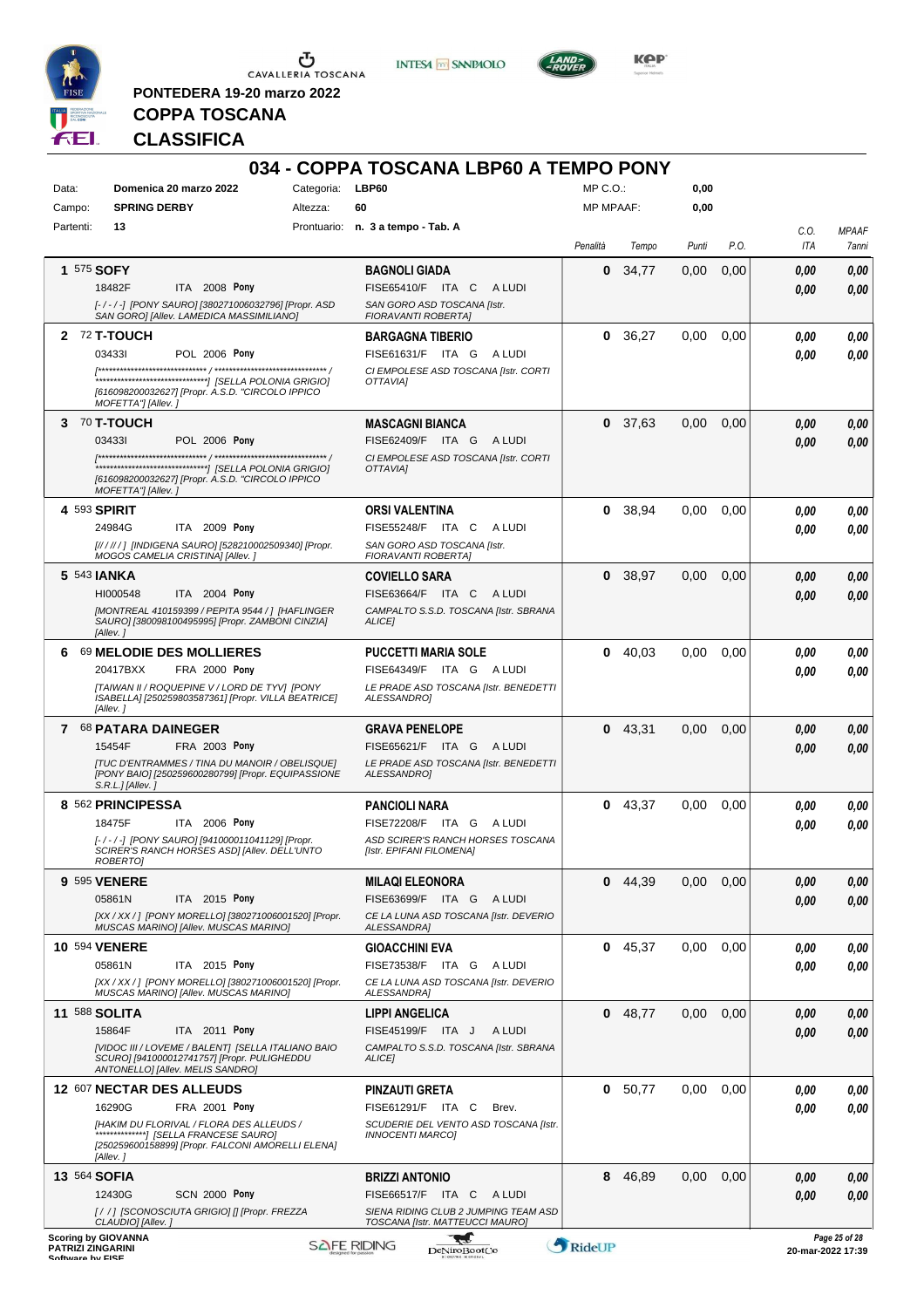

**PONTEDERA 19-20 marzo 2022**





**Kep** 

**CLASSIFICA**

**COPPA TOSCANA**

Collegio Giudicante *Presidente STEFANIA BUONAMICI GIULIA BECCARI LIVIANA BIAGINI GIAN DOMENICO MARIANO*

# **035 - COPPA TOSCANA LP50 A TEMPO PONY**

| Data:       | Domenica 20 marzo 2022                                                                                                                           | Categoria:  | <b>LP50</b>                                                      | MP C.O.:       |                  | 0,00  |      |      |              |
|-------------|--------------------------------------------------------------------------------------------------------------------------------------------------|-------------|------------------------------------------------------------------|----------------|------------------|-------|------|------|--------------|
| Campo:      | <b>SPRING DERBY</b>                                                                                                                              | Altezza:    | 50                                                               |                | <b>MP MPAAF:</b> |       | 0.00 |      |              |
| Partenti:   | 8                                                                                                                                                | Prontuario: | n. 3 a tempo - Tab. A                                            |                |                  |       |      | C.O. | <b>MPAAF</b> |
|             |                                                                                                                                                  |             |                                                                  | Penalità       | Tempo            | Punti | P.O. | ITA  | 7anni        |
|             | 1 581 EROS                                                                                                                                       |             | <b>BALDINI LUCIA</b>                                             | 0              | 37,07            | 0,00  | 0.00 | 0.00 | 0.00         |
|             | ITA 2002 Pony<br>25957M                                                                                                                          |             | FISE76656/F ITA C<br>A LUDI                                      |                |                  |       |      | 0.00 | 0.00         |
|             | [SCONOSCIUTO / SCONOSCIUTA / ] [SCONOSCIUTA<br>PEZZATO BAIO] [941000011027255] [Propr. CIR ASD]<br>[Allev.]                                      |             | SAN GORO ASD TOSCANA [Istr.<br><b>FIORAVANTI ROBERTAI</b>        |                |                  |       |      |      |              |
|             | 2 562 PRINCIPESSA                                                                                                                                |             | <b>PANCIOLI NARA</b>                                             | 0              | 46,04            | 0,00  | 0,00 | 0,00 | 0,00         |
|             | ITA 2006 Pony<br>18475F                                                                                                                          |             | FISE72208/F ITA G<br>A LUDI                                      |                |                  |       |      | 0.00 | 0,00         |
|             | [-/-/-] [PONY SAURO] [941000011041129] [Propr.<br>SCIRER'S RANCH HORSES ASDI [Allev. DELL'UNTO<br><b>ROBERTOI</b>                                |             | ASD SCIRER'S RANCH HORSES TOSCANA<br>[Istr. EPIFANI FILOMENA]    |                |                  |       |      |      |              |
|             | 3 588 SOLITA                                                                                                                                     |             | <b>LIPPI ANGELICA</b>                                            |                | $0$ 47,15        | 0,00  | 0.00 | 0,00 | 0,00         |
|             | ITA 2011 Pony<br>15864F                                                                                                                          |             | FISE45199/F ITA J<br>A LUDI                                      |                |                  |       |      | 0.00 | 0.00         |
|             | [VIDOC III / LOVEME / BALENT] [SELLA ITALIANO BAIO<br>SCURO] [941000012741757] [Propr. PULIGHEDDU<br>ANTONELLO] [Allev. MELIS SANDRO]            |             | CAMPALTO S.S.D. TOSCANA [Istr. SBRANA<br><b>ALICEI</b>           |                |                  |       |      |      |              |
|             | 4 572 NECTAR DES ALLEUDS                                                                                                                         |             | <b>CORNELLI AMALIA</b>                                           | 0              | 48,58            | 0,00  | 0,00 | 0.00 | 0.00         |
|             | FRA 2001 Pony<br>16290G                                                                                                                          |             | FISE71548/F ITA C<br>A LUDI                                      |                |                  |       |      | 0,00 | 0,00         |
|             | [HAKIM DU FLORIVAL / FLORA DES ALLEUDS /<br>[[THE SAURO] [SELLA FRANCESE SAURO]<br>[250259600158899] [Propr. FALCONI AMORELLI ELENA]<br>[Allev.] |             | SCUDERIE DEL VENTO ASD TOSCANA [Istr.<br><b>INNOCENTI MARCOI</b> |                |                  |       |      |      |              |
|             | 5 543 JANKA                                                                                                                                      |             | <b>COVIELLO SARA</b>                                             | 0              | 52,29            | 0,00  | 0.00 | 0.00 | 0.00         |
|             | HI000548<br>ITA 2004 Pony                                                                                                                        |             | FISE63664/F ITA C<br>A LUDI                                      |                |                  |       |      | 0.00 | 0.00         |
|             | [MONTREAL 410159399 / PEPITA 9544 / ] [HAFLINGER<br>SAURO] [380098100495995] [Propr. ZAMBONI CINZIA]<br>[Allev.]                                 |             | CAMPALTO S.S.D. TOSCANA [Istr. SBRANA<br>ALICE]                  |                |                  |       |      |      |              |
|             | 5 584 AUBURN GINGER                                                                                                                              |             | <b>BELLI VIRGINIA</b>                                            | 0              | 52,29            | 0,00  | 0,00 | 0,00 | 0.00         |
|             | IRL 2003 Pony<br>17035A                                                                                                                          |             | FISE68567/F ITA G<br>A LUDI                                      |                |                  |       |      | 0.00 | 0.00         |
|             | [XXX / XXX / ] [PONY SAURO] [941000015683812] [Propr.<br>MANCINI NATALIA] [Allev.]                                                               |             | SAN GORO ASD TOSCANA [Istr.<br><b>FIORAVANTI ROBERTAI</b>        |                |                  |       |      |      |              |
| FC 607      |                                                                                                                                                  |             | <b>PINZAUTI GRETA</b>                                            | <b>Partito</b> |                  |       |      | 0.00 | 0.00         |
|             |                                                                                                                                                  |             | FISE61291/F ITA C<br>Brev.                                       |                |                  |       |      | 0.00 | 0.00         |
|             |                                                                                                                                                  |             | SCUDERIE DEL VENTO ASD TOSCANA [Istr.<br><b>INNOCENTI MARCOI</b> |                |                  |       |      |      |              |
| NP 575 SOFY |                                                                                                                                                  |             | <b>BAGNOLI GIADA</b>                                             | N.P.           | 0,00             | 0,00  | 0,00 | 0,00 | 0.00         |
|             | 18482F<br>ITA 2008 Pony                                                                                                                          |             | <b>FISE65410/F ITA C</b><br>A LUDI                               |                |                  |       |      | 0.00 | 0,00         |
|             | [-/-/-] [PONY SAURO] [380271006032796] [Propr. ASD<br>SAN GORO] [Allev. LAMEDICA MASSIMILIANO]                                                   |             | SAN GORO ASD TOSCANA [Istr.<br>FIORAVANTI ROBERTA]               |                |                  |       |      |      |              |

Collegio Giudicante *Presidente STEFANIA BUONAMICI GIULIA BECCARI LIVIANA BIAGINI GIAN DOMENICO MARIANO*

### **036 - COPPA TOSCANA LP40 A TEMPO PONY**

| Data:                                                   | Domenica 20 marzo 2022                                                                                                                            | Categoria:  | <b>LP40</b>                                                     | $MP C. O.$ :      |       | 0,00  |      |      |               |
|---------------------------------------------------------|---------------------------------------------------------------------------------------------------------------------------------------------------|-------------|-----------------------------------------------------------------|-------------------|-------|-------|------|------|---------------|
| Campo:                                                  | <b>SPRING DERBY</b>                                                                                                                               | Altezza:    | 40                                                              | <b>MP MPAAF:</b>  |       | 0,00  |      |      |               |
| Partenti:                                               | 12                                                                                                                                                | Prontuario: | n. 3 a tempo - Tab. A                                           |                   |       |       |      | C.0  | <b>MPAAF</b>  |
|                                                         |                                                                                                                                                   |             |                                                                 | Penalità          | Tempo | Punti | P.O. | ITA  | 7 anni        |
|                                                         | 601 ROXIS V/D KNODHOEVE                                                                                                                           |             | <b>ERCOLI REBECCA</b>                                           | 0                 | 48,91 | 0,00  | 0.00 | 0.00 | 0,00          |
|                                                         | <b>BEL 1997 Pony</b><br>09673F                                                                                                                    |             | <b>FISE70727/F</b><br>ITA C<br>A LUDI                           |                   |       |       |      | 0,00 | 0.00          |
|                                                         | <b>IBEUCANDON BRENDAN / TOUCH VAN MET</b><br>MUGGENZOY / GOLDIE] [PONY GRIGIO]<br>[981100000332787] [Propr. MACCHIAVELLO GIULIA VERA]<br>[Allev.] |             | CLUB IPPICO IL CAVALIERE ASD TOSCANA<br>[Istr. FANTOZZI MATTEO] |                   |       |       |      |      |               |
| 2                                                       | <b>65 SULTAN</b>                                                                                                                                  |             | <b>FIORENTI CHIARA</b>                                          | $\mathbf{0}$      | 51,24 | 0,00  | 0,00 | 0,00 | 0,00          |
|                                                         | <b>BEL 2002 Pony</b><br>13504F                                                                                                                    |             | <b>FISE68556/F</b><br>ITA G<br>A LUDI                           |                   |       |       |      | 0,00 | 0,00          |
|                                                         | [-/-/] [PONY SAURO] [] [Propr. CARIELLO ALFREDO]<br>[Allev.]                                                                                      |             | CI EMPOLESE ASD TOSCANA [Istr. CORTI<br><b>OTTAVIAI</b>         |                   |       |       |      |      |               |
| <b>Scoring by GIOVANNA</b><br><b>BATBITI TINA ABINI</b> |                                                                                                                                                   |             | SAFE RIDING                                                     | <b>A</b> pidol ID |       |       |      |      | Page 26 of 28 |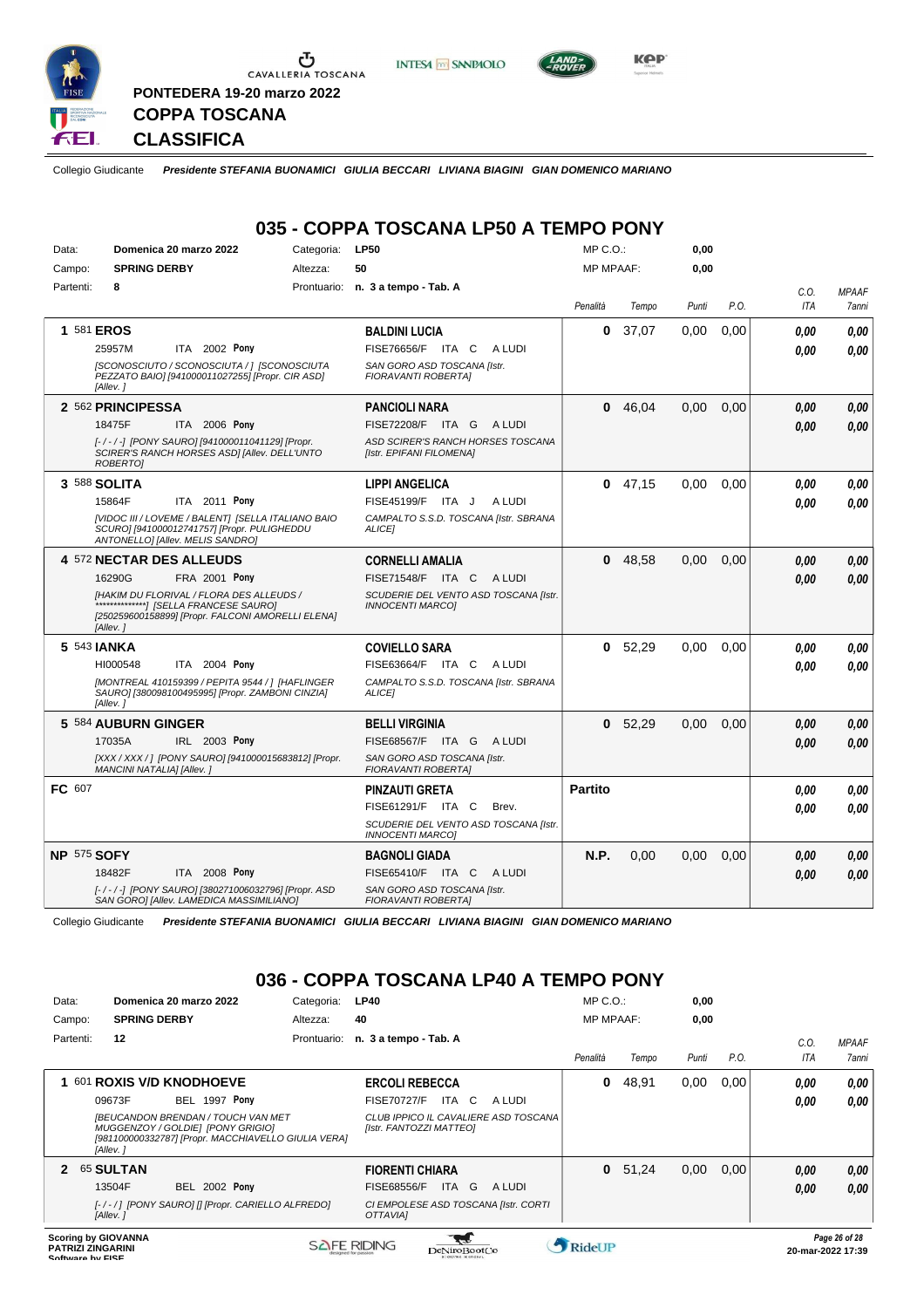

**PONTEDERA 19-20 marzo 2022**

**INTESA M** SANPAOLO



**Kep** 

# **COPPA TOSCANA CLASSIFICA**

|           |                                                                                                                                                                                                                     |          | 036 - COPPA TOSCANA LP40 A TEMPO PONY                                                                                      |                  |           |       |      |              |                       |
|-----------|---------------------------------------------------------------------------------------------------------------------------------------------------------------------------------------------------------------------|----------|----------------------------------------------------------------------------------------------------------------------------|------------------|-----------|-------|------|--------------|-----------------------|
| Data:     | Categoria: LP40<br>Domenica 20 marzo 2022                                                                                                                                                                           |          |                                                                                                                            | $MP C. O.$ :     |           | 0,00  |      |              |                       |
| Campo:    | <b>SPRING DERBY</b>                                                                                                                                                                                                 | Altezza: | 40                                                                                                                         | <b>MP MPAAF:</b> |           | 0,00  |      |              |                       |
| Partenti: | 12                                                                                                                                                                                                                  |          | Prontuario: n. 3 a tempo - Tab. A                                                                                          | Penalità         | Tempo     | Punti | P.O. | C.O.<br>ITA  | <b>MPAAF</b><br>7anni |
|           | 3 598 VENERE<br>05861N<br>ITA 2015 Pony<br>[XX / XX / ] [PONY MORELLO] [380271006001520] [Propr.<br>MUSCAS MARINO] [Allev. MUSCAS MARINO]                                                                           |          | <b>STRUPENI ANNA</b><br>FISE71034/F ITA G<br>A LUDI<br>CE LA LUNA ASD TOSCANA [Istr. DEVERIO<br><b>ALESSANDRAI</b>         | 0                | 52,13     | 0,00  | 0,00 | 0,00<br>0.00 | 0,00<br>0.00          |
|           | <b>4 596 STELLA</b><br>17923F<br>ITA 2008 Pony<br>[-/-/-] [CAVALLINO DI MONTERUFOLI MORELLO]<br>[941000011289602] [Propr. AZIENDA AGRICOLA LA LUNA<br>DI DEVERIO ALESSANDRA] [Allev. PROVINCIALI<br><b>ADRIANOI</b> |          | CASCINI OTTAVIA<br>FISE75470/F ITA C<br>A LUDI<br>CE LA LUNA ASD TOSCANA [Istr. DEVERIO<br>ALESSANDRA]                     | 0                | 54,12     | 0,00  | 0,00 | 0.00<br>0.00 | 0,00<br>0,00          |
|           | 5 576 CELLY<br><b>NED 2000 Pony</b><br>12941F<br>[XXXX / XXXX / ] [PONY PEZZATO UBERO]<br>[528210000416180] [Propr. GRAMIGNI SARA] [Allev. 1                                                                        |          | <b>SCIGLIANO ANNA</b><br>FISE63906/F ITA G<br>A LUDI<br>CENTRO IPPICO PISANO SSD A RL<br>TOSCANA [Istr. DILONARDO MANUELA] |                  | 0, 57, 17 | 0,00  | 0,00 | 0.00<br>0.00 | 0,00<br>0.00          |
|           | 6 582 GIACOMINO<br>18125F<br>ITA 2008 Pony<br>[-/-/-] [PONY BAIO] [941000011153067] [Propr.<br><b>BRESCIANI NICOLETTAI [Allev. TINTORI GIULIO]</b>                                                                  |          | <b>TRITI VIRGINIA</b><br>FISE72421/F ITA G<br>A LUDI<br>ASD SCIRER'S RANCH HORSES TOSCANA<br>[Istr. EPIFANI FILOMENA]      | 0                | 59,67     | 0,00  | 0,00 | 0.00<br>0.00 | 0,00<br>0,00          |
|           | <b>7 597 STELLA</b><br>17923F<br>ITA 2008 Pony<br>[-/-/-] [CAVALLINO DI MONTERUFOLI MORELLO]<br>[941000011289602] [Propr. AZIENDA AGRICOLA LA LUNA<br>DI DEVERIO ALESSANDRA] [Allev. PROVINCIALI<br>ADRIANO]        |          | <b>BIAGI CELESTE</b><br>FISE71600/F ITA G ALUDI<br>CE LA LUNA ASD TOSCANA [Istr. DEVERIO<br>ALESSANDRA]                    | 0                | 64,43     | 0,00  | 0.00 | 0,00<br>0.00 | 0,00<br>0.00          |
|           | 8 583 NECTAR DES ALLEUDS<br>16290G<br>FRA 2001 Pony<br>[HAKIM DU FLORIVAL / FLORA DES ALLEUDS /<br>********************/ [SELLA FRANCESE SAURO]<br>[250259600158899] [Propr. FALCONI AMORELLI ELENA]<br>[Allev.]    |          | <b>COPPOLA CARLOTTA</b><br>FISE68743/F ITA G<br>A LUDI<br>SCUDERIE DEL VENTO ASD TOSCANA [Istr.<br><b>INNOCENTI MARCO]</b> | 0                | 65,89     | 0,00  | 0,00 | 0.00<br>0.00 | 0,00<br>0,00          |
|           | 9 599 STELLA<br>17923F<br>ITA 2008 Pony<br>[-/-/-] [CAVALLINO DI MONTERUFOLI MORELLO]<br>[941000011289602] [Propr. AZIENDA AGRICOLA LA LUNA<br>DI DEVERIO ALESSANDRA] [Allev. PROVINCIALI<br><b>ADRIANO1</b>        |          | PERA CAMILLA ANGELA<br>FISE73231/F ITA C ALUDI<br>CE LA LUNA ASD TOSCANA [Istr. DEVERIO<br>ALESSANDRA1                     |                  | 2 73,77   | 0,00  | 0,00 | 0.00<br>0.00 | 0,00<br>0.00          |
|           | 10 606 VENERE<br>ITA 2015 Pony<br>05861N<br>[XX / XX / ] [PONY MORELLO] [380271006001520] [Propr.<br>MUSCAS MARINO] [Allev. MUSCAS MARINO]                                                                          |          | <b>LAZZARINI RACHELE</b><br>FISE76791/F ITA G<br>A LUDI<br>CE LA LUNA ASD TOSCANA [Istr. DEVERIO<br>ALESSANDRA]            | 6                | 73,65     | 0,00  | 0,00 | 0,00<br>0.00 | 0,00<br>0.00          |
|           | 11 584 AUBURN GINGER<br>17035A<br>IRL 2003 Pony<br>[XXX / XXX /] [PONY SAURO] [941000015683812] [Propr.<br>MANCINI NATALIA] [Allev.]                                                                                |          | <b>BELLI VIRGINIA</b><br>FISE68567/F ITA G ALUDI<br>SAN GORO ASD TOSCANA [Istr.<br>FIORAVANTI ROBERTA]                     |                  | 8 61,59   | 0,00  | 0,00 | 0,00<br>0.00 | 0,00<br>0,00          |
|           | 587 <b>JOLLY</b><br>21590A<br><b>BEL 2008 Pony</b><br>[XXXX / XXXX / ] [PONY PEZZATO BAIO]<br>[967000001513164] [Propr. MASOERO CAROLA] [Allev. ]                                                                   |          | <b>COMANDUCCI ANDREA</b><br>FISE59313/F ITA G ALUDI<br>SCUDERIE DEL VENTO ASD TOSCANA [Istr.<br><b>INNOCENTI MARCO]</b>    | Elim.            | 0,00      | 0.00  | 0,00 | 0.00<br>0,00 | 0,00<br>0,00          |

Collegio Giudicante *Presidente STEFANIA BUONAMICI GIULIA BECCARI LIVIANA BIAGINI GIAN DOMENICO MARIANO*